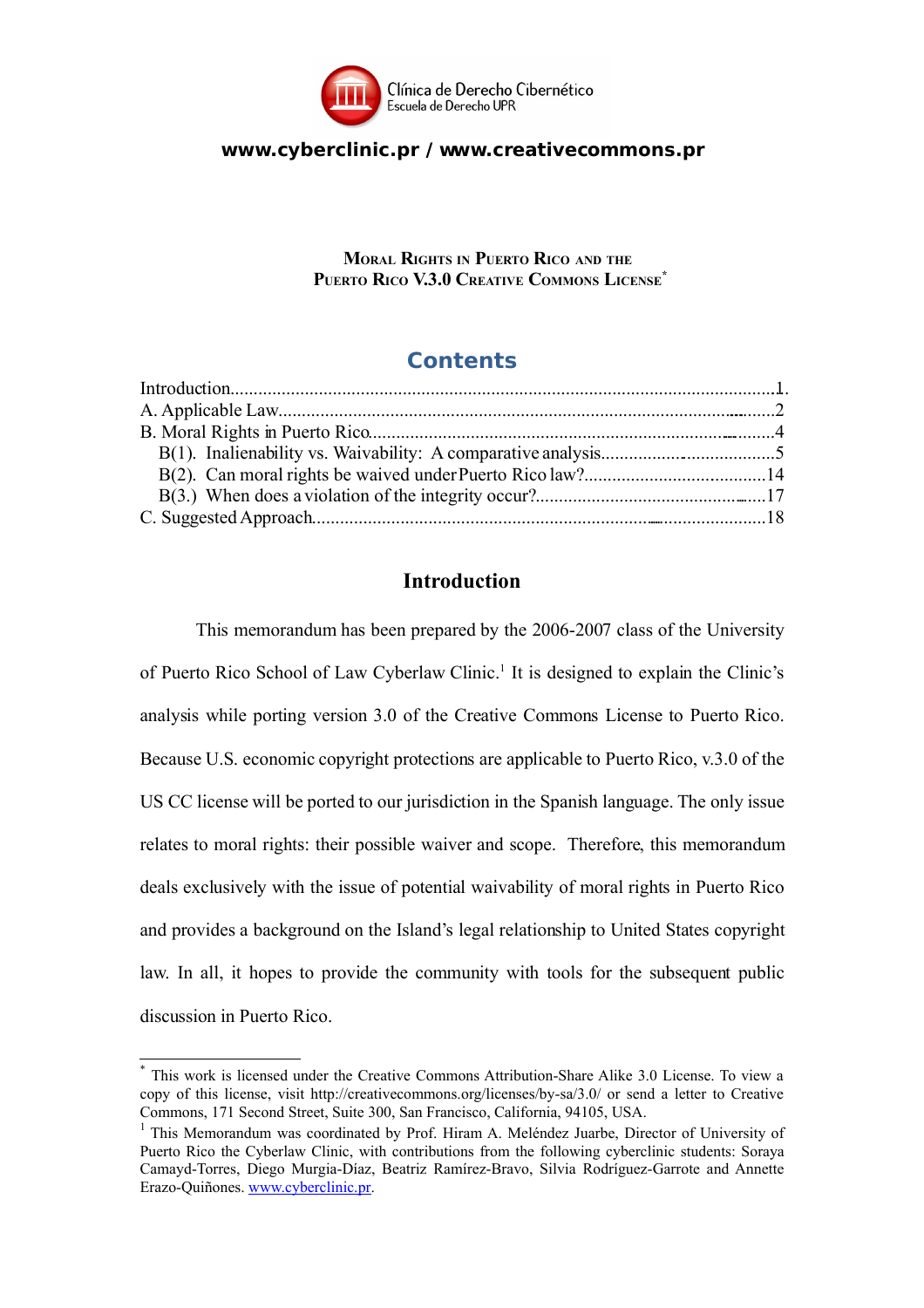The document covers three general aspects. First, it discusses Puerto Rico's mixed cultural and legal tradition and explains the coexistence of U.S. economic copyright protection through federal law and the Spanish moral rights tradition. Second, it discusses the issue of moral rights waiver in a variety of jurisdictions and in Puerto Rico. The third part proposes specific language to address moral rights in the context of Puerto Rico's ambiguous treatment of such rights.

# **A. Applicable Law**

In 1898 the United States acquired the Island of Puerto Rico from Spain as a result of the Hispanic-American War. At the time, applicable intellectual property law derived from the Spanish Civil Code, the Spanish Intellectual Property Act of 1879 and its Regulations and treaties in this matter. By virtue of US Congressional Acts of 1900 and 1917, providing for the constitutional organization of the Island, many of these Spanish intellectual property laws continued to be in force. That continued to be the case after the Federal Relations Act of 1950 and the Constitution of 195[2](#page-1-0).<sup>2</sup> The protection of copyright in Puerto Rico law has been, thus, limited to the protection of moral rights as in Spain, as opposed to the protection of economic rights which is provided by U.S. copyright law.<sup>[3](#page-1-1)</sup>

U.S. federal law is applicable in Puerto Rico, even though the Island is not a state of the Union due to several historical and legal facts: First, Puerto Rico is not an independent country; instead it is a "non incorporated territory", subject to the Congress' plenary powers under the "territorial clause" of Article IV, sec. 3, of the U.S. Constitution's.[4](#page-1-2) This is true today, even after the Federal Relations Act of 1950 and the

<span id="page-1-0"></span><sup>2</sup> *See* Reynal v. Tribunal Superior, 102 DPR 260 (1974); 2 P.R. Off. Translation 326, 1974 WL 36873 (P.R.).

<span id="page-1-1"></span><sup>3</sup> *See* Ossorio Ruiz v. Secretario, 106 DPR 49 (1977), 6 PR Off. Translation 65, 1977 WL 50830 (P.R.).

<span id="page-1-2"></span><sup>&</sup>lt;sup>4</sup> That is, "a territory appurtenant and belonging to the United States, but not a part of the United States within the revenue clauses of the Constitution." Downes v Bidwell 182 U.S. 244, 287 (1901).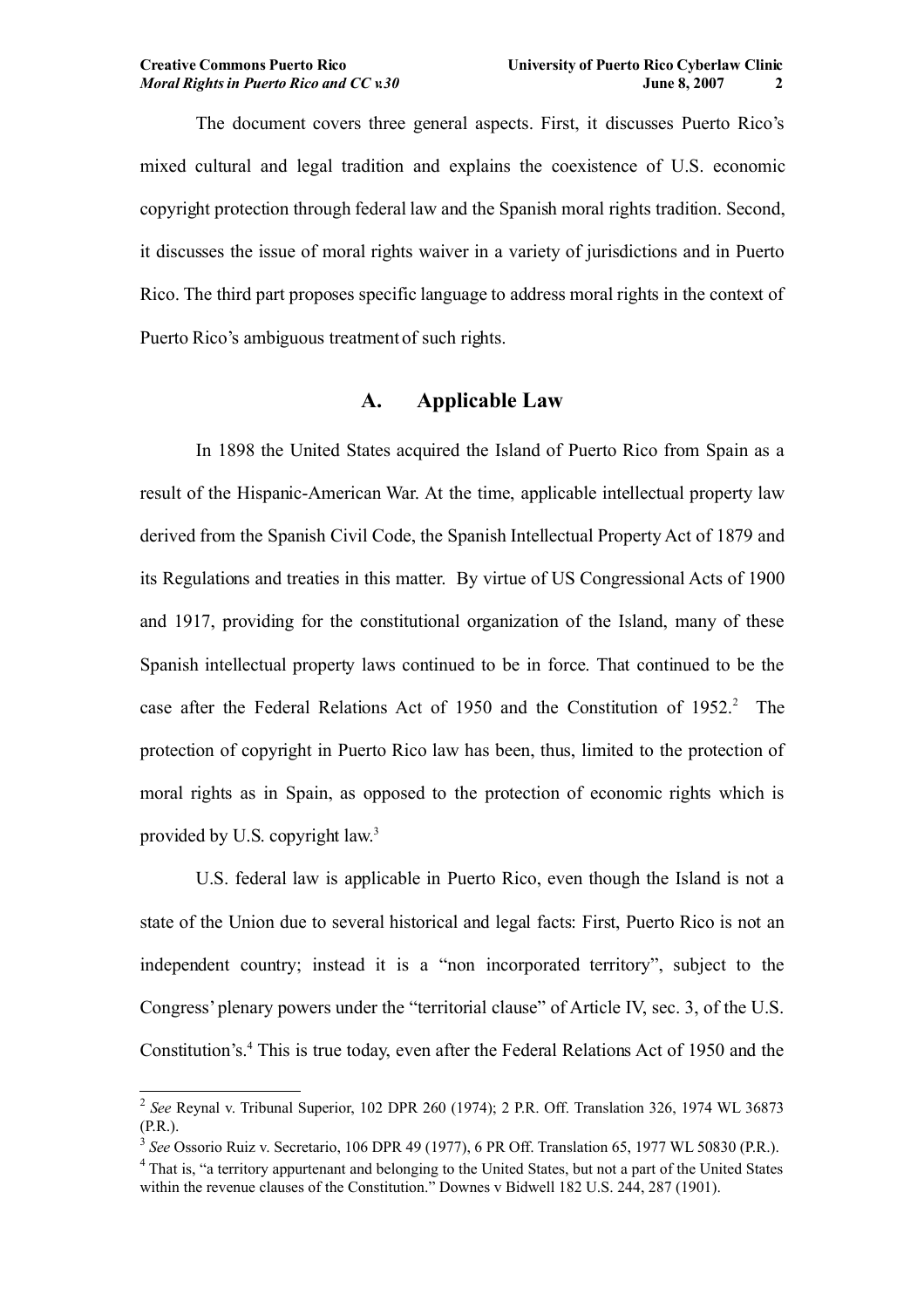Constitution of 1952 which gave Puerto Rico substantially more authority to regulate local affairs.<sup>[5](#page-2-0)</sup> Second, by virtue of the Federal Relations Act of 1950 all federal laws that are "not locally inapplicable", are the law of the land in Puerto Rico.[6](#page-2-1) Third, in the specific case of copyright law, federal law specifically preempts local law only as to those rights addressed by the Copyright Act.[7](#page-2-2)

Because the U.S. Copyright Act only addresses economic interests, federal preemption of copyright law in Puerto Rico occurs with regards to economic rights and not moral rights which, as has been stated, have their origin in the previous Spanish colonial era.[8](#page-2-3) Thus, as is characteristic of a mixed legal tradition, Puerto Rico has two copyright regimes: one covering economic rights through US law, in U.S. courts, and another covering moral rights, by way of Puerto Rico law which is informed by the Spanish civil law doctrine, enforceable in local courts.

In 1988 the Civil Code was amended by the Puerto Rico Intellectual Property Act,<sup>[9](#page-2-4)</sup> which provides for specific protection of moral rights during the life of the author plus fifty years.<sup>[10](#page-2-5)</sup>

Moral rights are defined in the law as the right of an author "to benefit from [a] literary, scientific, artistic and/or musical work], and the exclusive prerogatives to

<span id="page-2-5"></span> $10$  31 LPRA 1401(c).

<span id="page-2-0"></span> $<sup>5</sup>$  It is beyond question that, even when Puerto Rico is a territory of the United Status, it has a solidly</sup> defined distinct culture, language and sense of national identity. *See* NANCY MORRIS, PUERTO RICO: CULTURE, POLITICS AND IDENTITY (1995).

From Ricky Martin, Marc Anthony, and others who carry the good name of this small but proud nation within a nation, our presence has been felt all over the world. "The most consistently cited element of Puerto Ricanness [sic] was the Spanish language. [...] Another commonly cited element that respondents in certain focus groups felt defined Puerto Rico and set it apart was the island's history, particularly 400 years of Spanish colonialism, 100 years of U.S. sovereignty, and the blend of the cultures of the indigenous Taino Indians, Spanish colonizers, and African slaves." Morris, at 82-84. *See also* José Julián Álvarez González, *Law, Language, and Statehood: The Role of English in the Great State of Puerto Rico*, 17 LAW & INEQ. J. 359 (1999).

<span id="page-2-1"></span><sup>&</sup>lt;sup>6</sup> 39 Stat. 954, 48 USCA 734: "The statutory laws of the United States not locally inapplicable, except as hereinbefore or hereinafter otherwise provided, shall have the same force and effect in Porto Rico as in the United Status…"

<span id="page-2-3"></span><span id="page-2-2"></span><sup>7</sup> *See* Pancorbo v. Wometco, 115 DPR 495, 15 P.R. Off. Translation 650, 1984 WL 270923 (P.R.). 8 *Id.* 

<span id="page-2-4"></span><sup>9</sup> Act of July 15, 1988, 31 LPRA ss. 1401-1401(h).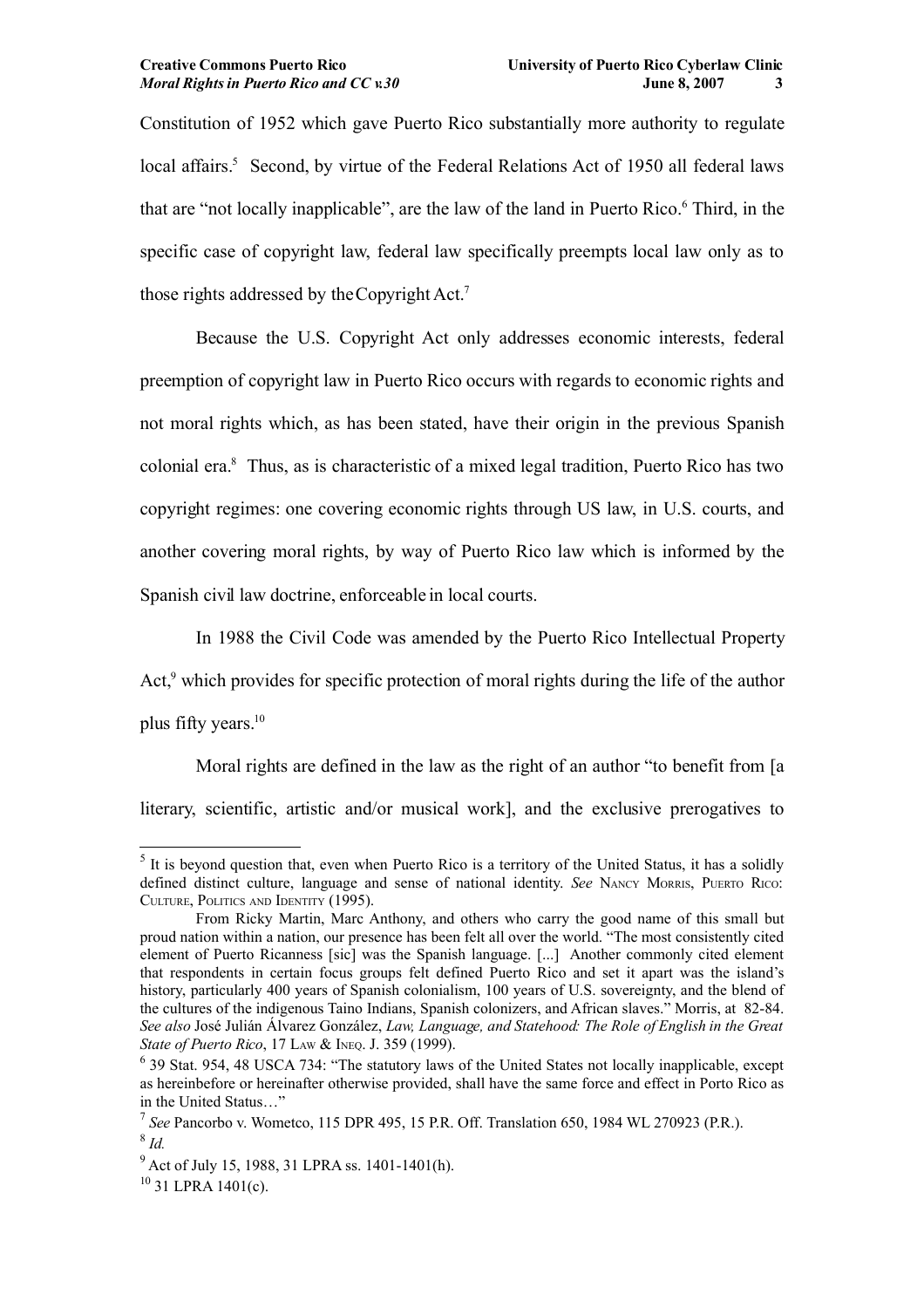attribute to him/herself or retract its authorship, dispose of his/her work, authorize its publication and protect its integrity, in accordance with the special laws in effect on the matter."<sup>[11](#page-3-0)</sup> In order to avoid undue conflict with federal law, the Puerto Rico law specifies that the protection of moral rights is independent from the protection of economic rights under federal law in federal courts.[12](#page-3-1) As can be seen from the general definition, moral rights in Puerto Rico include: (1) attribution, (2) the right to retract the work, (3) the right to dispose of the work, (4) to authorize its publication and (5) protect its integrity. Aside from generally defining these rights and providing remedies, the law is almost completely silent as to their specific contours. Clarification of these contours is of particular importance to the porting of CC licenses to Puerto Rico.

It is widely understood that the prospect of moral rights waiver (or the rigidity of such waiver in many jurisdictions) presents a challenge for Creative Commons licenses, especially in the case of its integrity component, since original author's moral rights may inhibit downstream user's creative expression by impeding the production of derivatives from the licensed work.<sup>[13](#page-3-2)</sup> Thus, for our purposes it is crucial to understand (1) when a violation of the integrity right occurs and (2) under what circumstances, if any, it can be waived. The law, as has been said, is vague in this respect. The Puerto Rico Supreme Court caselaw dealing with this topic is, regrettably, not very enlightening.

# **B. Moral Rights in Puerto Rico**

The main problem we encountered is that the contours of such rights are not clear, either in statute or case law. First, we do not know for certain whether they can be waived and if so, to what extent and under which circumstances. Second, the law

<span id="page-3-0"></span><sup>&</sup>lt;sup>11</sup> 31 LPRA 1401.

<span id="page-3-1"></span> $12$  31 LPRA 1401(b).

<span id="page-3-2"></span><sup>13</sup> *See* [http://www.lessig.org/blog/archives/002449.shtml;](http://www.lessig.org/blog/archives/002449.shtml)

[http://wiki.creativecommons.org/Version\\_3#International\\_Harmonization\\_.E2.80.93\\_Moral\\_Rights](http://wiki.creativecommons.org/Version_3#International_Harmonization_.E2.80.93_Moral_Rights)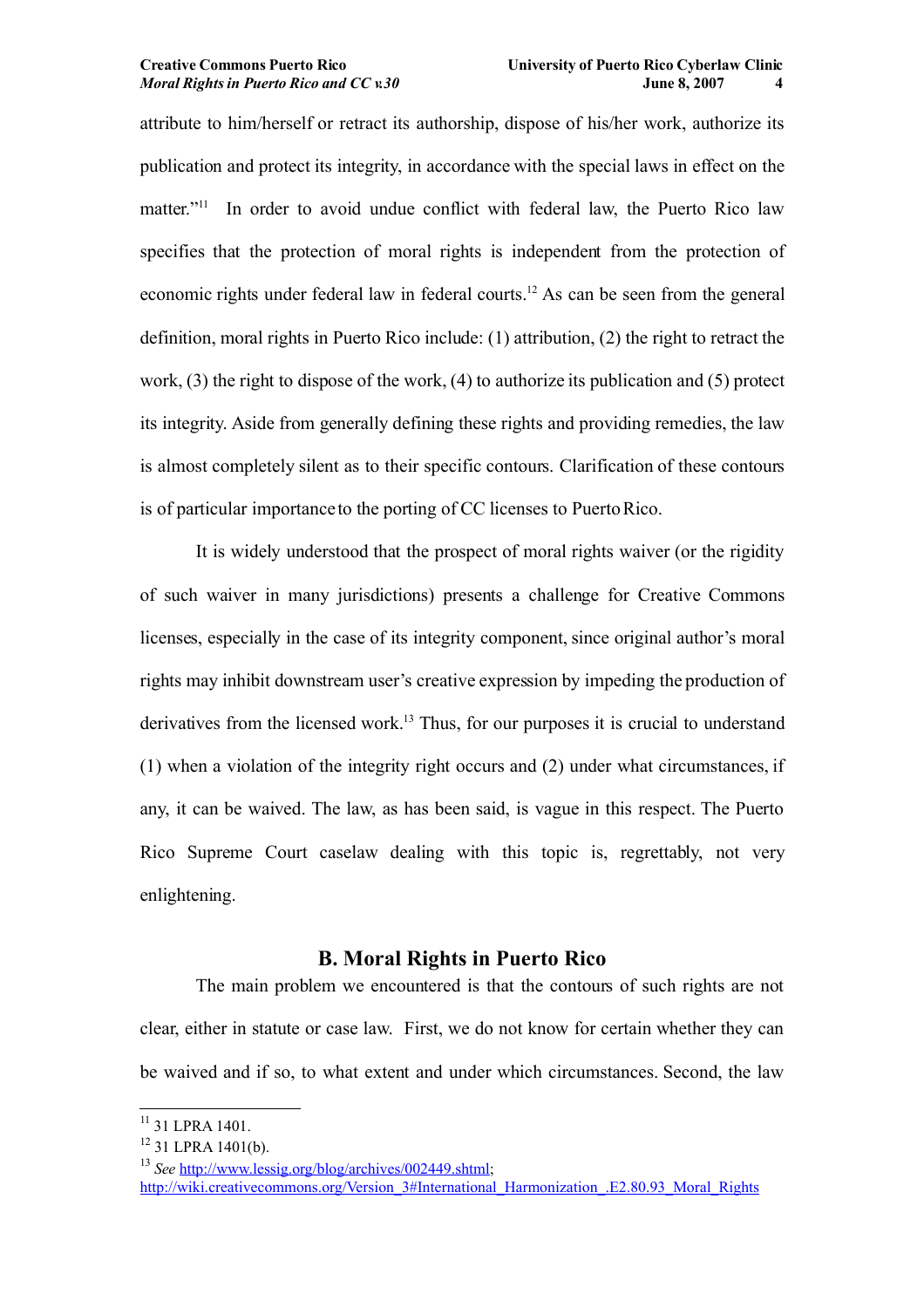and caselaw are also ambiguous as to the circumstances where an infringement of moral rights is deemed to occur. We are not certain if any adaptation, without qualification, would be deemed to be prejudicial to the author's honor and reputation and, thus, a violation of the moral right of integrity (as in the case of Japan). This ambiguity is caused by the fact that our local intellectual property statute is vague on many issues and that the PR Supreme Court caselaw on the issue is scarce.

The next three sections address these issues. First, in section **B(1)**, we engage in a comparative analysis to identify a baseline in which to place the Puerto Rican moral rights regime. We conclude that, as a general matter, in those jurisdictions where moral rights waiver is allowed, it is explicitly provided for in the national legislation. Second, section **B(2)**, although the law in Puerto Rico is silent as to the polar positions of the issue (inalienability and waivability of moral rights), the caselaw on point suggests that it is inalienable, although some remarks have been made suggesting a more pragmatic approach. The caselaw, therefore, casts doubt as to the rigidity of its inalienability and/or as to the required conditions for waiver. Finally, in section **B(3)**, with regard to the requisites for integrity rights infringement, the cases are simply confusing, leaving doubt as to whether any change to an original work constitutes a violation of the right of integrity.

In light of these considerations, and given our law's ambiguity, in part **C** we propose an approach for dealing with moral rights in the PR CC license.

## **B(1). Inalienability vs. Waivability: A comparative analysis**

Most jurisdictions throughout the world grant moral rights to authors. While the scope of such rights may vary from one jurisdiction to another, members of the Berne Convention are required to provide legal protection for at least two specific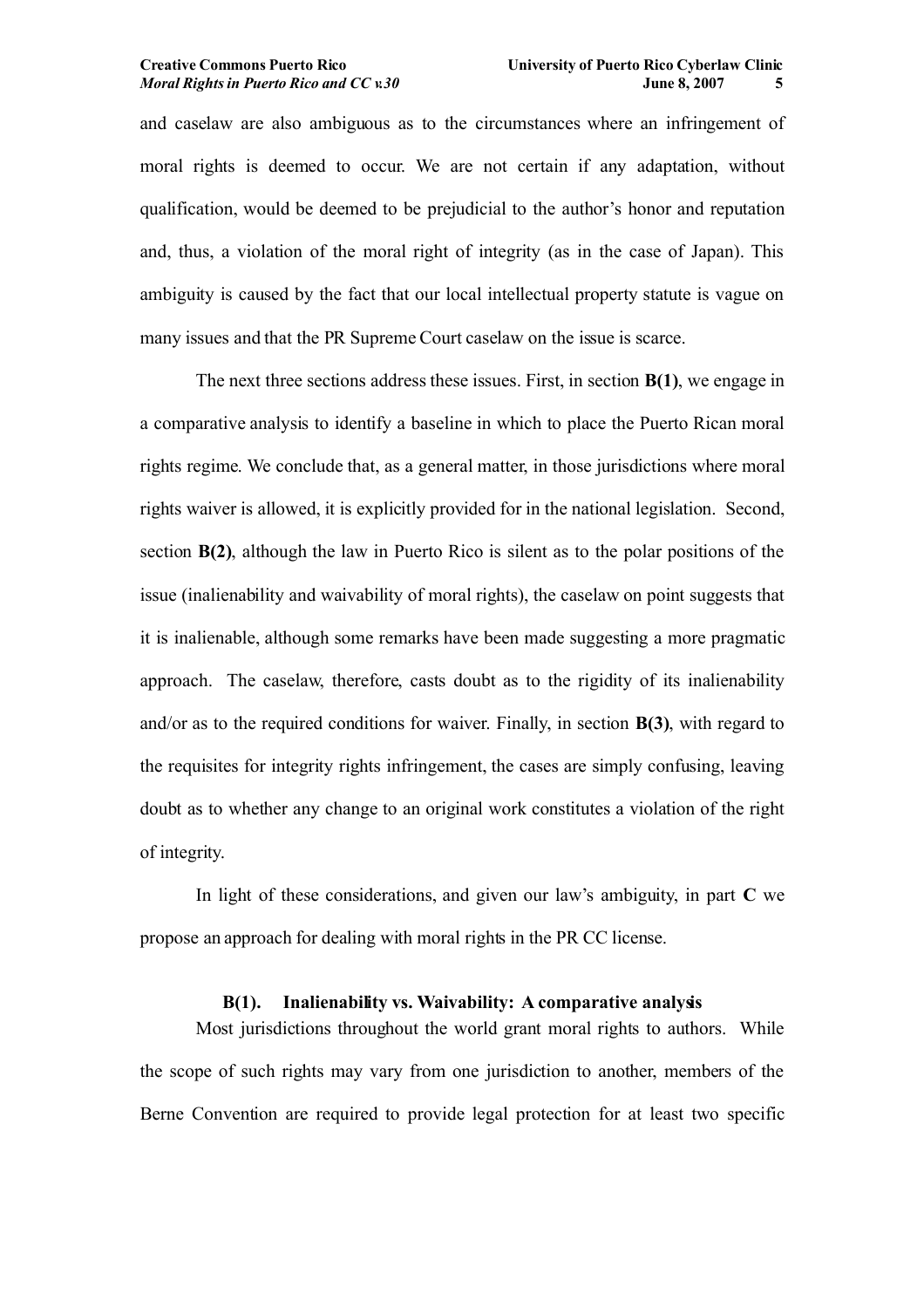moral rights: attribution and integrity.<sup>[14](#page-5-0)</sup> However, the Berne Convention does not address the issue of waiver of moral rights.<sup>[15](#page-5-1)</sup> Rather, each individual country has to determine in their own legislation the extent to which, if any, an author is able to waive such rights. $16$ 

Traditionally, civil law jurisdictions have provided a stronger and broader protection of moral rights than common law jurisdictions.[17](#page-5-3) France, considered to be the birthplace of the moral rights doctrine (*droit moral),* has recognized moral rights long before the Berne Convention. In addition to the minimum requirements established by said multilateral treaty –that is, the recognition of the right of attribution (*droit de paternité)* and integrity (*droit au respect à l'oeuvre*) [18](#page-5-4) *--* French copyright law also affords authors protection of rights such as the right to withdrawal (*droit de repentir* or *de retrait*) [19](#page-5-5) and to control publication of his or her work (*droit de divulgation).*[20](#page-5-6)

Current French copyright legislation provides explicitly that these rights are

<span id="page-5-0"></span><sup>&</sup>lt;sup>14</sup> "Independently of the author's economic rights, and even after the transfer of the said rights, the author shall have the right to claim authorship of the work and to object to any distortion, mutilation or other modification of, or other derogatory action in relation to, the said work, which would be prejudicial to his honor or reputation". *Berne Convention for the Protection of Literary and Artistic Works,* September 9, 1886, art. 6bis, S. Treaty Doc. No. 27, 99th Cong., 2d Sess. 41 (1986). Available at: <http://www.wipo.int/treaties/en/ip/berne/>

<span id="page-5-1"></span><sup>&</sup>lt;sup>15</sup> Waiver of Moral Rights in Visual Artworks, Executive Summary. Available at: <http://www.copyright.gov/reports/exsum.html>

<span id="page-5-2"></span><sup>&</sup>lt;sup>16</sup> *Id*. It is important to note, however, that some commentators argue that allowing waiver of moral rights undermines the principle of such rights protected under Berne.

<span id="page-5-3"></span><sup>&</sup>lt;sup>17</sup> Cyrill P. Rigamonti, *Deconstructing moral rights*, 47 HARV. INT'L L.J. 353 (Summer 2006).

<span id="page-5-4"></span><sup>&</sup>lt;sup>18</sup> Article L.121.1 of the French Copyright Act states that "the author shall enjoy the right of respect for his name, his authorship, and his work," and that "this right shall be attached to his person." ("L'auteur jouit du droit au respect de son nom, de sa qualité et de son oeuvre. Ce droit est attaché à sa personne"). Code de la Proprieté intellectuelle [Intellectual Property Code; hereinafter "French Copyright Act"], Law No. 92-597 of July 1, 1992. Available at: [http://www.celog.fr/cpi/.](http://www.celog.fr/cpi/) See Raphaël Van Butsele c/ Didier F. TGI Compiègne, ord., réf. , 25 Juill. 2001, (determining that the publication of photographs on the internet without mentioning the author's name constitutes infringement of the right of attribution). Available at: [http://www.legalis.net/jurisprudence-decision.php3?id\\_article=68;](http://www.legalis.net/jurisprudence-decision.php3?id_article=68) see also Fersing v. Buffet, Cour d'Appel Paris, May 30, 1962, D. Jur. 1962, 570; Cass. chs. exprops., July 6, 1965, Gaz. Pal. 126 (1965). (determining that the dismantling of a work of art and selling the pieces as individual works of art constituted a violation of the artist's right to integrity).

<span id="page-5-5"></span> $19$  L.121.4, supra note 5.

<span id="page-5-6"></span> $^{20}$  L.121-2, supra note 5.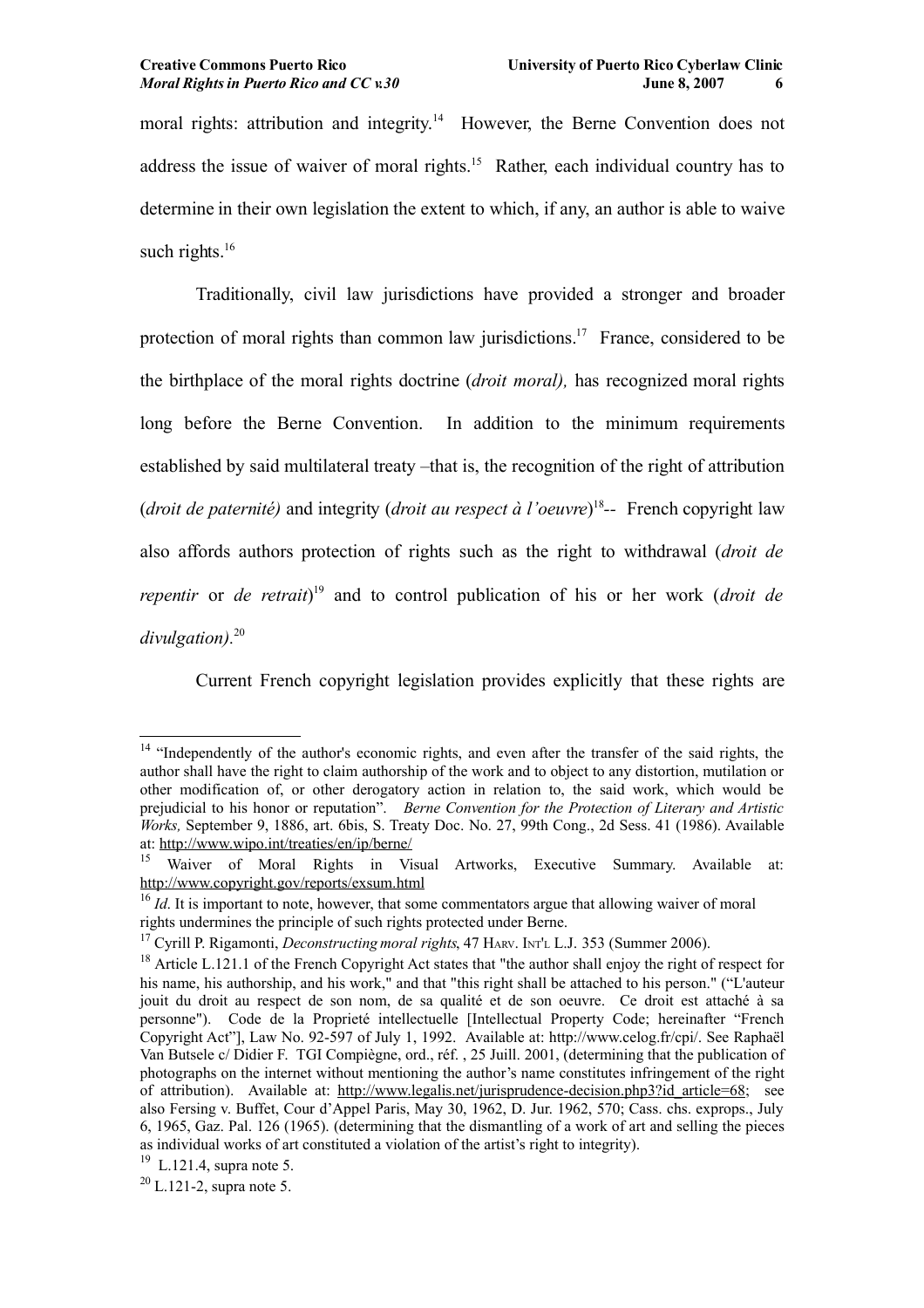"inalienable"<sup>[21](#page-6-0)</sup> and although upon an author's death they may be transmitted to his or her heirs or legal successors (as they are "perpetual"), they may not be otherwise transferred or assigned.<sup>[22](#page-6-1)</sup> Given that moral rights under French copyright legislation are conceived as an extension of the author's personality, which means that there is a "permanent and unbreakable" bond between the author and his work.<sup>[23](#page-6-2)</sup> French courts have consequently determined that "(i) authors cannot legally relinquish or abandon the rights of attribution and integrity altogether, (ii) advance blanket waivers are unenforceable, and (iii) narrowly tailored waivers that involve reasonably foreseeable encroachments on the author's moral rights are generally valid".<sup>[24](#page-6-3)</sup>

Most civil law jurisdictions follow the French tradition in their own regulation of moral rights. The current Copyright Act of Spain<sup>[25](#page-6-4)</sup> also exceeds the minimum level of protection required by the Berne Convention, recognizing not only rights required by the treaty (attribution and integrity) but also other moral rights recognized by the French legislation, such as the right to withdrawal and the right to disclosure, as well as other peculiar moral rights rarely protected in other jurisdictions such as the right of the author to access the single or rare copy of the work, subject to certain limitations.[26](#page-6-5) But more importantly, article 14 of the current Spanish legislation, specifically provides that these rights are inalienable and nonwaiveable ("*irrenunciables")*, thereby explicitly proscribing any contractual limitation of such rights between an author and the user of

<span id="page-6-0"></span> $^{21}$  Art. L. 121-1, supra note 5.

<span id="page-6-1"></span> $^{22}$  *Id.* 

<span id="page-6-2"></span><sup>23</sup> Mira Sundara, *Moral Rights in Information Technology: A new kind of "Personal Right"?* 12 INT'<sup>L</sup> J.L. & INFO. TECH 32 (Spring 2004).

<span id="page-6-3"></span><sup>24</sup> See Cyrill P. Rigamonti, supra note [17.](#page-5-3) *See also* Cour de cassation, Civ.1, 4 avril 1991, *Affaire Béart*, *Revue Internationale du Droit d'Auteur*, October 1991. As cited in: [http://fr.creativecommons.org/FAQjuridiques.htm.](http://fr.creativecommons.org/FAQjuridiques.htm)

<span id="page-6-4"></span><sup>&</sup>lt;sup>25</sup> Royal Legislative Decree 1/1996 of 12 April 1996 [Real Decreto Legislativo 1/1996, de 12 de abril, por el que se aprueba el Texto Refundido de la Ley de Propiedad Intelectual, regularizando, aclarando y armonizando las disposiciones legales vigentes sobre la materia]. Available at: [http://www.mcu.es/propint/files/LeyProp\\_Intelectual\\_mod172\\_n.pdf](http://www.mcu.es/propint/files/LeyProp_Intelectual_mod172_n.pdf)

<span id="page-6-5"></span><sup>&</sup>lt;sup>26</sup> *Id.* Art. 14 (7). This right is not unlimited as the author shall not requiere displacement of the work, and the exercise of this right shall not cause any unduly harm or burden to the possessor of the work.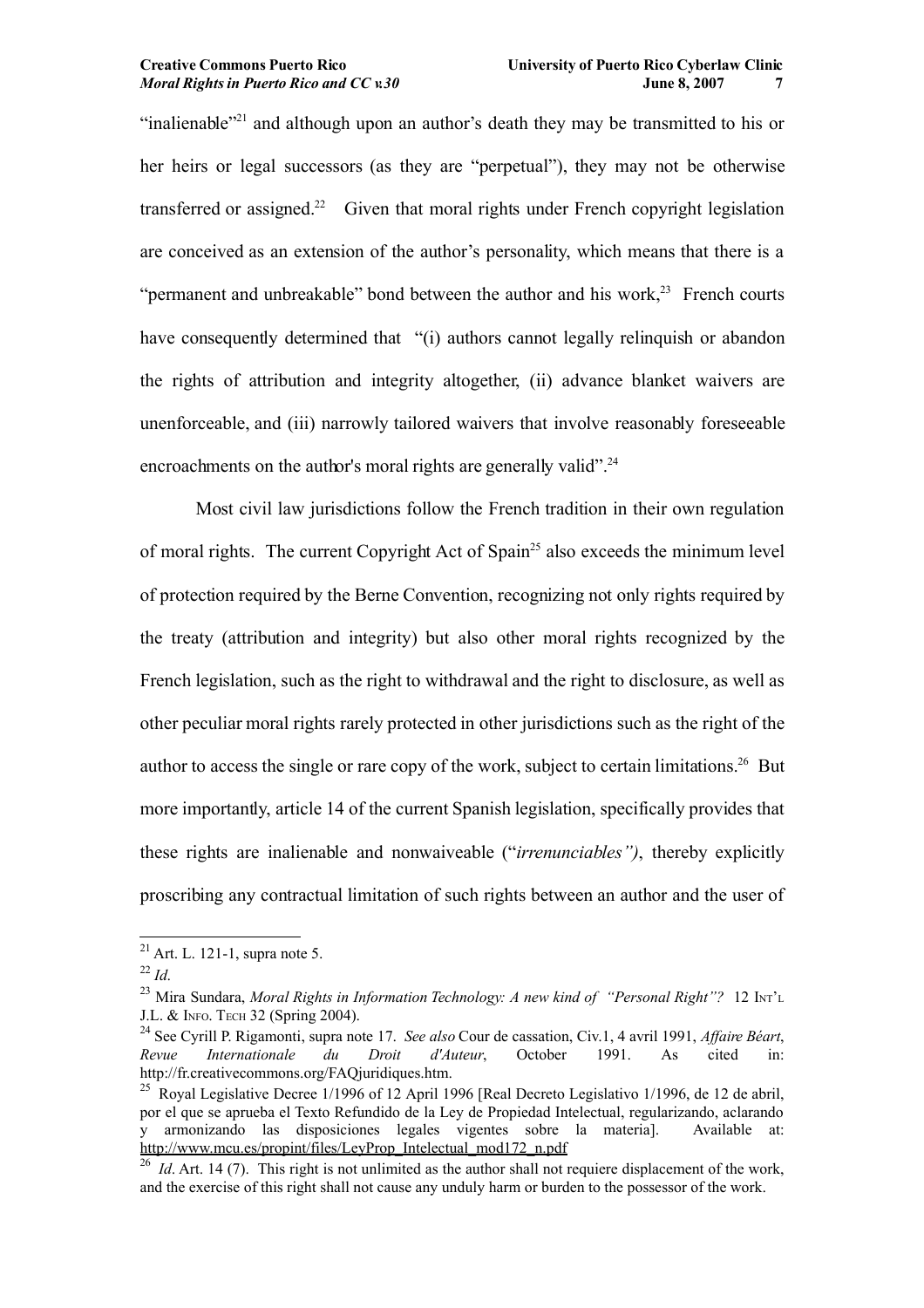his work.<sup>[27](#page-7-1)</sup>

Mexico also follows the traditional civil law concept of moral rights. Chapter II, Title II of the Mexican Federal Legislation of Author's Rights<sup>[28](#page-7-2)</sup> is dedicated to moral rights, recognizing the traditional moral rights afforded to authors in other civil law jurisdictions. The Mexican legislation has been very clear in stating its view concerning moral rights. It specifically states that moral rights are considered "attached" to the author and are inalienable, perpetual, imprescriptible, and incapable of renunciation.<sup>[29](#page-7-3)</sup> The act explicitly provides that once the work of an author enters the public domain, it may be used freely; the only limit is to respect the author's moral rights.<sup>[30](#page-7-4)</sup> Mexico is very defined in its position and follows the tradition of civil law countries by stating in its legislation literally that moral rights cannot be waived.

At the other end of the spectrum, common-law countries have traditionally favored protection of economic rights, although protection of moral rights have been directly or indirectly achieved by other means.<sup>[31](#page-7-0)</sup> In the past couple of decades, however, countries such as the United Kingdom, the United States, and Australia, have developed moral right concepts into their national legislation.<sup>[32](#page-7-5)</sup> Nevertheless, while these countries have incorporated substantive legal protection of moral rights through statutory provisions, simultaneously they have allowed waiver of such rights, leading some commentators to question their level of compliance to their international obligations<sup>[33](#page-7-6)</sup>.

<span id="page-7-1"></span><sup>27</sup> *Id*., supra Note 14.

<span id="page-7-2"></span><sup>28</sup> La Ley Federal del Derecho de Autor, Publicado en el Diario Oficial de la Federación el 24 de diciembre de 1996. (En vigor a partir del 24 de marzo de 1997). Available at: [http://info4.juridicas.unam.mx/ijure/tcfed/134.htm?s=](http://info4.juridicas.unam.mx/ijure/tcfed/134.htm?s)

<span id="page-7-3"></span> $29$  Art. 19

<span id="page-7-4"></span> $30$  Art. 152

<span id="page-7-0"></span><sup>31</sup> See Gerald Dworkin, *The Moral Right of the Author: Moral Rights and the Common Law Countries*, 19 COLUM.-VLA J.L. & ARTS 229 (1995)

<span id="page-7-5"></span><sup>32</sup> Rigamonti, *supra* note [17,](#page-5-3)

<span id="page-7-6"></span><sup>&</sup>lt;sup>33</sup> Dworkin, *supra* note [31.](#page-7-0) According to some others, allowing waiver of moral rights undermines the principle of moral rights.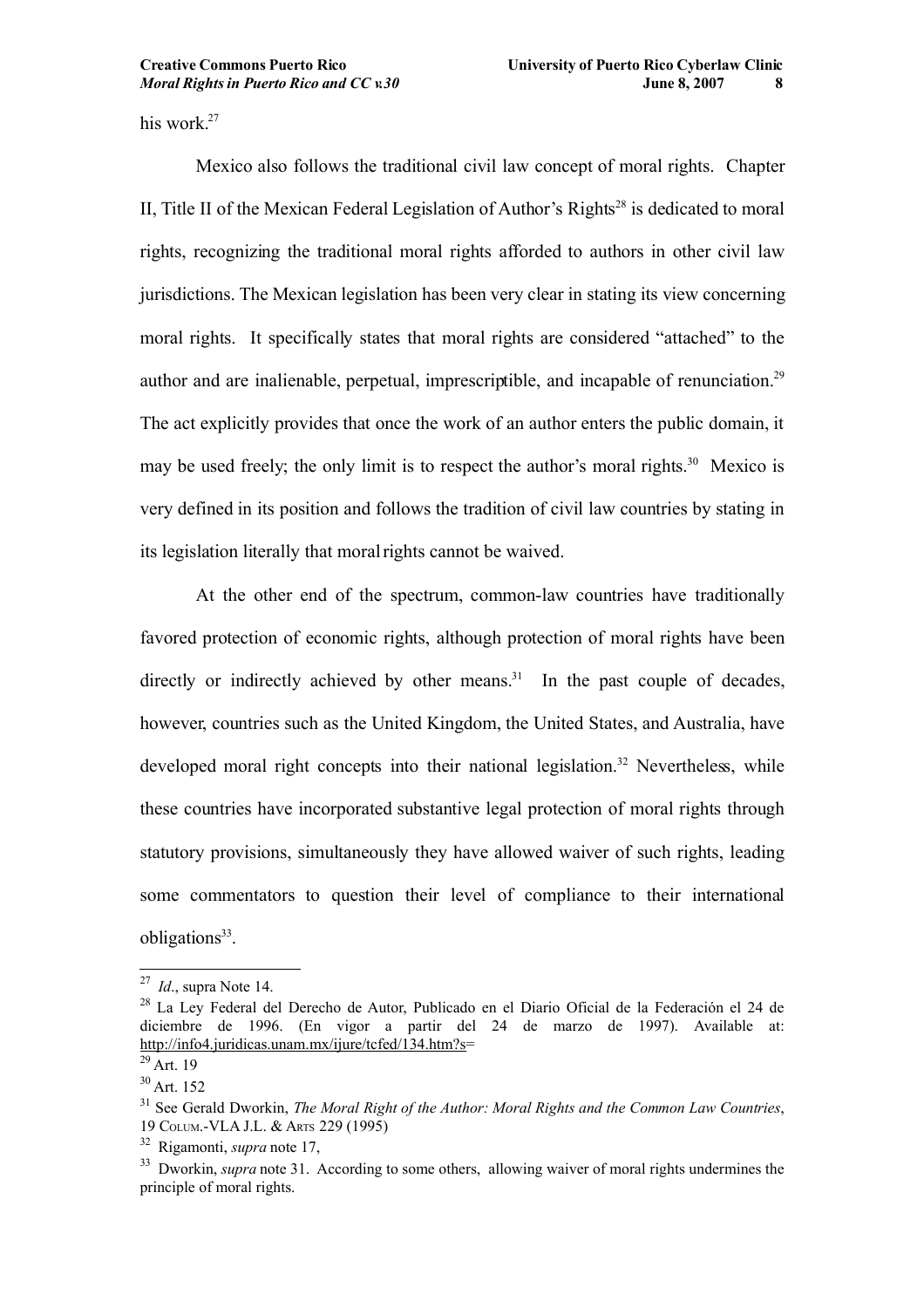British law introduced moral rights by enactment of the *United Kingdom Copyright, Designs and Patents Act of 1988,*[34](#page-8-0) the two most important rights being the rights of attribution ("the right to be identified as author or director")<sup>[35](#page-8-1)</sup> and the right of integrity (defined as "the right to object to derogatory treatment of work"), [36](#page-8-2) which are limited to the duration of copyrights<sup>[37](#page-8-3)</sup>, unlike in France where such rights are perpetual. It is important to note, however, that the rights of attribution and integrity are subject to certain requirements and exceptions, for instance, the requirement that the right of attribution must be asserted by the author.<sup>[38](#page-8-4)</sup> British law also recognizes two other moral rights: the right against false attribution of work<sup>[39](#page-8-5)</sup> and the right to privacy of certain photographs and films<sup>[40](#page-8-6)</sup>, although some commentators have held that such rights are not technically moral rights.<sup>[41](#page-8-7)</sup>

Nevertheless, under British copyright legislation, although moral rights are not assignable,<sup>[42](#page-8-8)</sup> waiver of such rights is allowed by a written instrument  $43$  in relation to specific works, works of a specified description or works generally concerning existing or future works<sup>[44](#page-8-10)</sup>, either conditionally or unconditionally, and subject to revocation<sup>[45](#page-8-11)</sup>. Furthermore, in spite of the written requirement for a waiver, British law also provides for informal waivers under the general law of contracts or the doctrine of estoppel.<sup>[46](#page-8-12)</sup> Finally, in relation to joint works, the law provides that a waiver by one joint author

<span id="page-8-0"></span><sup>34</sup> United Kingdom Copyright, Designs and Patents Act of 1988. Available at: [http://www.opsi.gov.uk/acts/acts1988/Ukpga\\_19880048\\_en\\_1.htm](http://www.opsi.gov.uk/acts/acts1988/Ukpga_19880048_en_1.htm)

<span id="page-8-1"></span> $35$  §§ 77-79.

<span id="page-8-2"></span> $36$  §§ 80-83.

<span id="page-8-3"></span> $37 \text{ } \frac{\text{}}{\text{}} 86(1)$ 

<span id="page-8-4"></span><sup>38</sup> §78

<span id="page-8-5"></span><sup>39</sup> § 84

<span id="page-8-6"></span> $^{40}$  §85

<span id="page-8-7"></span><sup>41</sup> Rigamonti, *supra* note [17,](#page-5-3) at 400.

<span id="page-8-8"></span> $42 \text{ }$  § 94, supra Note 17.

<span id="page-8-9"></span> $43 \text{ } 87 \text{ } (2)$ .

<span id="page-8-10"></span> $44 \text{ } \text{ } $87 \text{ } (3)(a)$ 

<span id="page-8-11"></span> $45 \text{ } \frac{1}{5}$  87(3)(b).

<span id="page-8-12"></span> $^{46}$  § 87 (3)(c)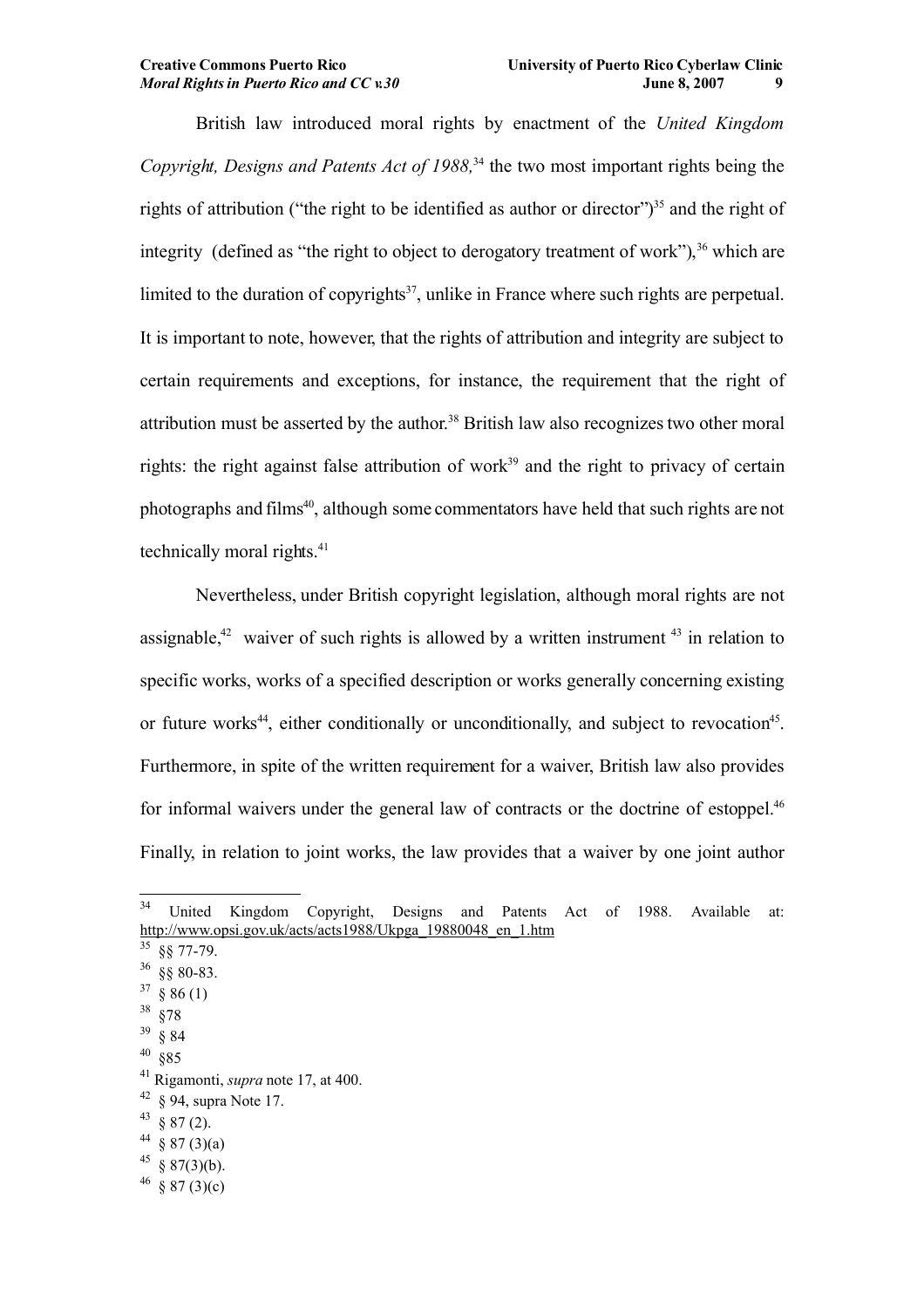does not bind the other joint author(s). $47$ 

Similarly, in the United States, its adherence to the Berne Convention in 1988 resulted in the enactment of the Visual Artists Rights Act of 1990 (VARA), which provides substantive protection of moral rights specifically to artists in the field of visual arts.[48](#page-9-1) VARA limits protection to the rights of attribution and integrity. The right of attribution includes the right of the author to claim or disclaim authorship and to prevent the use of his or her name "in the event of a distortion, mutilation, or other modification of the work which would be prejudicial to his or her honor or reputation".[49](#page-9-2) Under VARA, the right of integrity confers the author not only the right to prevent "any intentional distortion, mutilation, or other modification of that work which would be prejudicial to his or her honor or reputation" but also a modality of such right that is not commonly afforded to authors in other jurisdictions: the right to prevent "any destruction of a work of recognized stature, and any intentional or grossly negligent destruction of that work"<sup>[50](#page-9-3)</sup>.

Under VARA, visual artists may not transfer moral rights recognized by the statute but these rights may be waived provided the author enters a written agreement.<sup>[51](#page-9-4)</sup> The waiver must identify the work and uses of that work to which the waiver applies<sup>[52](#page-9-5)</sup>, thereby proscribing the enforceability of blanket waivers, unlike the British copyright law that allows such waivers unconditionally.<sup>[53](#page-9-6)</sup> Also, unlike in the United Kingdom, VARA allows a joint artist to waive the moral rights of the other artists in a joint work<sup>[54](#page-9-7)</sup>. Finally, in the case of visual works of arts installed in buildings, the author may waive

<span id="page-9-0"></span> $47 \text{ } \frac{\text{}}{\text{}} 88(3)$ 

<span id="page-9-1"></span><sup>48</sup> 17 U.S.C.A. 106

<span id="page-9-2"></span> $49$  Id. 106 (a)(1)

<span id="page-9-3"></span> $50$  Id. 106 (a)(2)

<span id="page-9-4"></span><sup>51</sup> 17 U.S.C.A. 106 A (e)(1) (2000). See also *Waiver of Moral Rights in Visual Artworks*, Executive Summary, supra Note 2.

<span id="page-9-5"></span><sup>52</sup> Id.

<span id="page-9-6"></span><sup>53</sup> Rigamonti, *supra* note [17,](#page-5-3) at 406.

<span id="page-9-7"></span> $54$  17 U.S.C.A. 106 A, supra.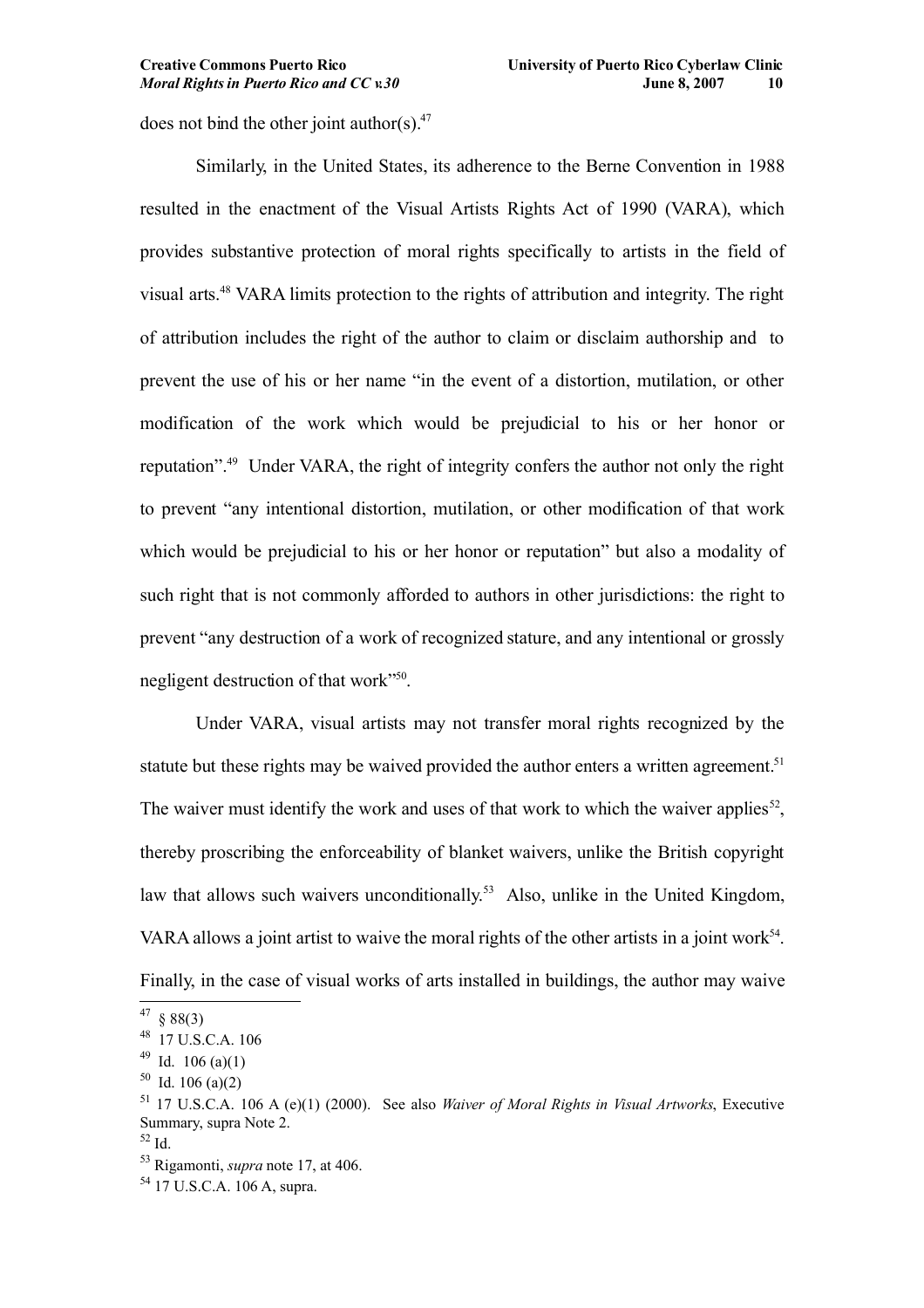his right to integrity through a written agreement with the owner of the building establishing that the work may be subject to destruction, distortion, mutilation, or other modification by reason of its removal.<sup>[55](#page-10-0)</sup> However, the artist shall retain his moral rights if the owner of the building is able to remove the work without causing any harm, unless the owner made an unsuccessful good faith attempt to notify the author of his intentions to remove the work or, having been notified, the author fails to remove the work or to pay for its removal.<sup>[56](#page-10-1)</sup>

The Australian Copyright Act of 1968<sup>[57](#page-10-2)</sup> was amended to incorporate moral rights in the year 2000. Australia is one of the countries following the Anglo Saxon point of view permitting waiver of moral rights by the author of the work, even though such rights are "not transmissible by assignment, by will, or by devolution by operation of law".[58](#page-10-3) Australian legislation attempts to create a balance between the creator's interest and the owner's free use or commercial exploitation of the author's works. According to Australian law, an author may give consent in relation to any acts or omissions occurring before or after the consent is given.<sup>[59](#page-10-4)</sup> This legislation specifies that consent may be given in relation to (1) a specified work or specified works existing when the consent is given; or (2) a work or works of a particular description: (a) the making of which has not begun; or (b) that is or are in the course of being made.<sup>[60](#page-10-5)</sup> The waiver provision for employees is, in contrast, much broader, as an employee may waive his rights in favor of his or her employer "in relation to *all works* made or to be made by [him or her] in the course of his or her employment".<sup>[61](#page-10-6)</sup> Finally, in relation to

<span id="page-10-0"></span> $55$  Id. 113 (1)(d) (1) (a) –(b)

<span id="page-10-1"></span> $56$  Id. 113 (1)(d) (2)

<span id="page-10-2"></span><sup>57</sup> Copyright Act of 1968, Act No. 63 of 1968 as Amended Part IX. Available at: [http://www.comlaw.gov.au/ComLaw/Legislation/ActCompilation1.nsf/framelodgmentattachments/626](http://www.comlaw.gov.au/ComLaw/Legislation/ActCompilation1.nsf/framelodgmentattachments/62632B5B1514AEB0CA2570DC000DF45C) [32B5B1514AEB0CA2570DC000DF45C](http://www.comlaw.gov.au/ComLaw/Legislation/ActCompilation1.nsf/framelodgmentattachments/62632B5B1514AEB0CA2570DC000DF45C)

<span id="page-10-3"></span> $^{58}$   $\upbeta$  195<br>AN

<span id="page-10-4"></span> $59\overset{\circ}{\$}195AWA(2)$ 

<span id="page-10-5"></span> $60 \text{ }$  § 195AWA (3)

<span id="page-10-6"></span> $61$  § 195 AWA (4)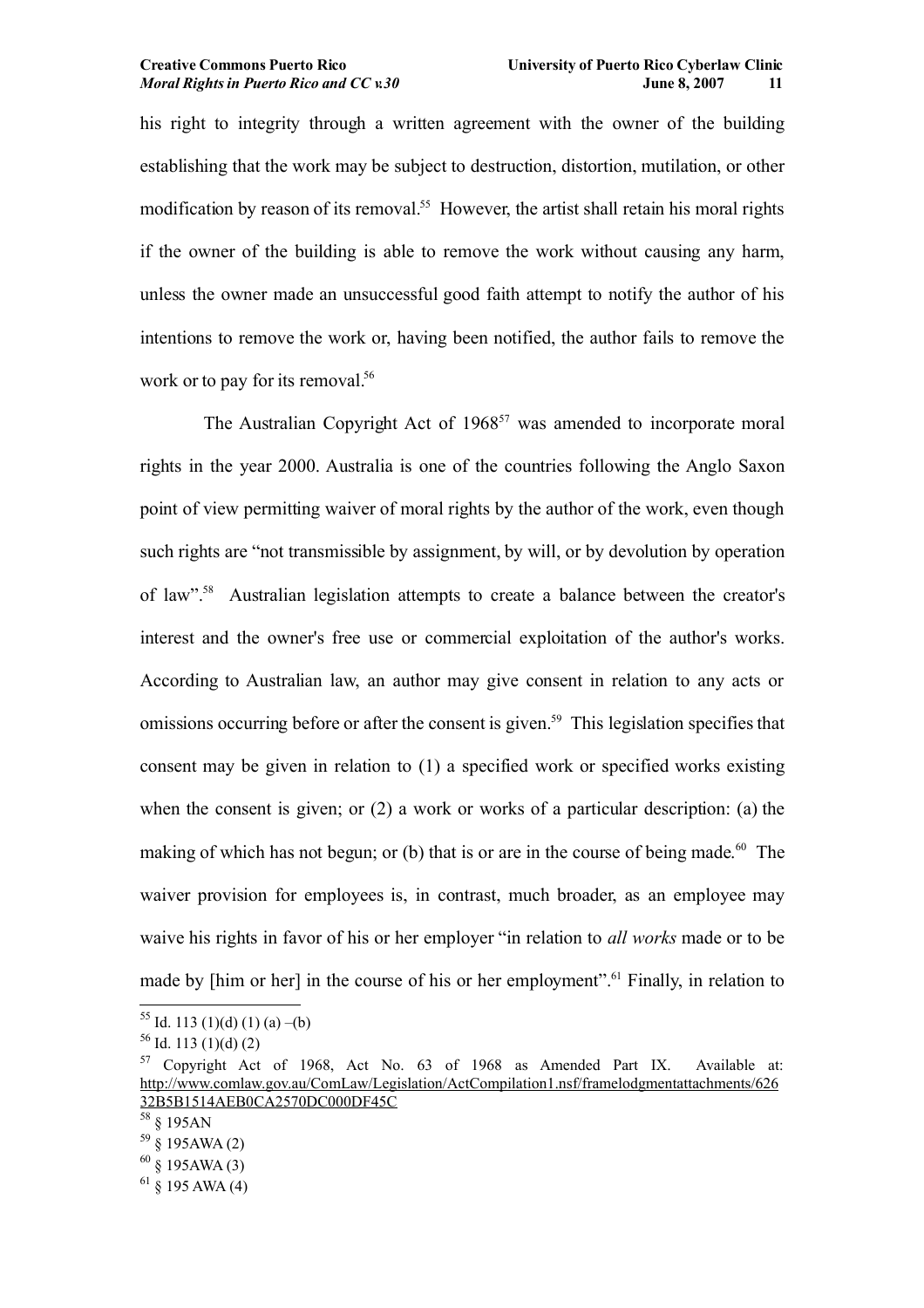joint works, the Australian moral rights act follows the U.K. provision in so far as waiver of moral rights of one joint author does not affect the moral rights of the other joint author.<sup>[62](#page-11-0)</sup>

The dichotomy between common law and civil law jurisdictions in relation to moral rights, however, "is not entirely accurate [as] there are common law countries, such as Canada, which enacted moral rights legislation in the 1930s, and there are civil law countries, such as Switzerland, whose copyright statutes did not contain any specific moral rights provisions until the 1990s".<sup>[63](#page-11-1)</sup> This dichotomy is further diluted by the fact that there are civil law jurisdictions, such as Holland, that allow authors to waive some of their moral rights.<sup>[64](#page-11-2)</sup>

Under Canadian copyright law, which is heavily influenced by the civil law tradition of Quebec,<sup>[65](#page-11-3)</sup> the author of a work has the right of attribution and integrity. Regarding the right of attribution, the law provides that such right entails "[the right] to be associated with the work as its author by the name or under a pseudonym and the right to remain anonymous<sup>3[66](#page-11-4)</sup>. However, it is not an unrestricted right as the act provides that it is limited to "where reasonable in the circumstances"<sup>[67](#page-11-5)</sup>. The right of integrity, on the other hand, concerns when an author's work has been "(*a*) distorted, mutilated or otherwise modified; or (*b*) used in association with a product, service, cause or institution" if it is prejudicial to his honor or reputation.<sup>[68](#page-11-6)</sup> This right is also subject to limitations, as the act specifically provides that "(*a*) a change in the location

<span id="page-11-0"></span> $62 \& 195 AZI(5)$ 

<span id="page-11-1"></span><sup>63</sup> Rigamonti, *supra* note [17,](#page-5-3) at n. 6.

<span id="page-11-2"></span><sup>64</sup> Fernández-Molina, J. Carlos y Eduardo Peis**,** *Los derechos morales de autor en un entorno electrónico*. Available at: [http://fesabid98.florida-uni.es/Comunicaciones/jc\\_fernandez.htm](http://fesabid98.florida-uni.es/Comunicaciones/jc_fernandez.htm) <sup>65</sup> Dworkin, *supra* note [31.](#page-7-0)

<span id="page-11-4"></span><span id="page-11-3"></span><sup>66</sup> Art. 14.1 (1), Canadian Copyright Act. Available at [http://www.cb-cda.gc.ca/info/act-e.html#rid-](http://www.cb-cda.gc.ca/info/act-e.html#rid-33225)[33225](http://www.cb-cda.gc.ca/info/act-e.html#rid-33225)

<span id="page-11-5"></span> $^{67}$  *Id.* 

<span id="page-11-6"></span><sup>68</sup> Article 28.2 (1), supra note 25. Article 28.2 (2) provides that "In the case of a painting, sculpture or engraving, the prejudice referred to in subsection (1) shall be deemed to have occurred as a result of any distortion, mutilation or other modification of the work".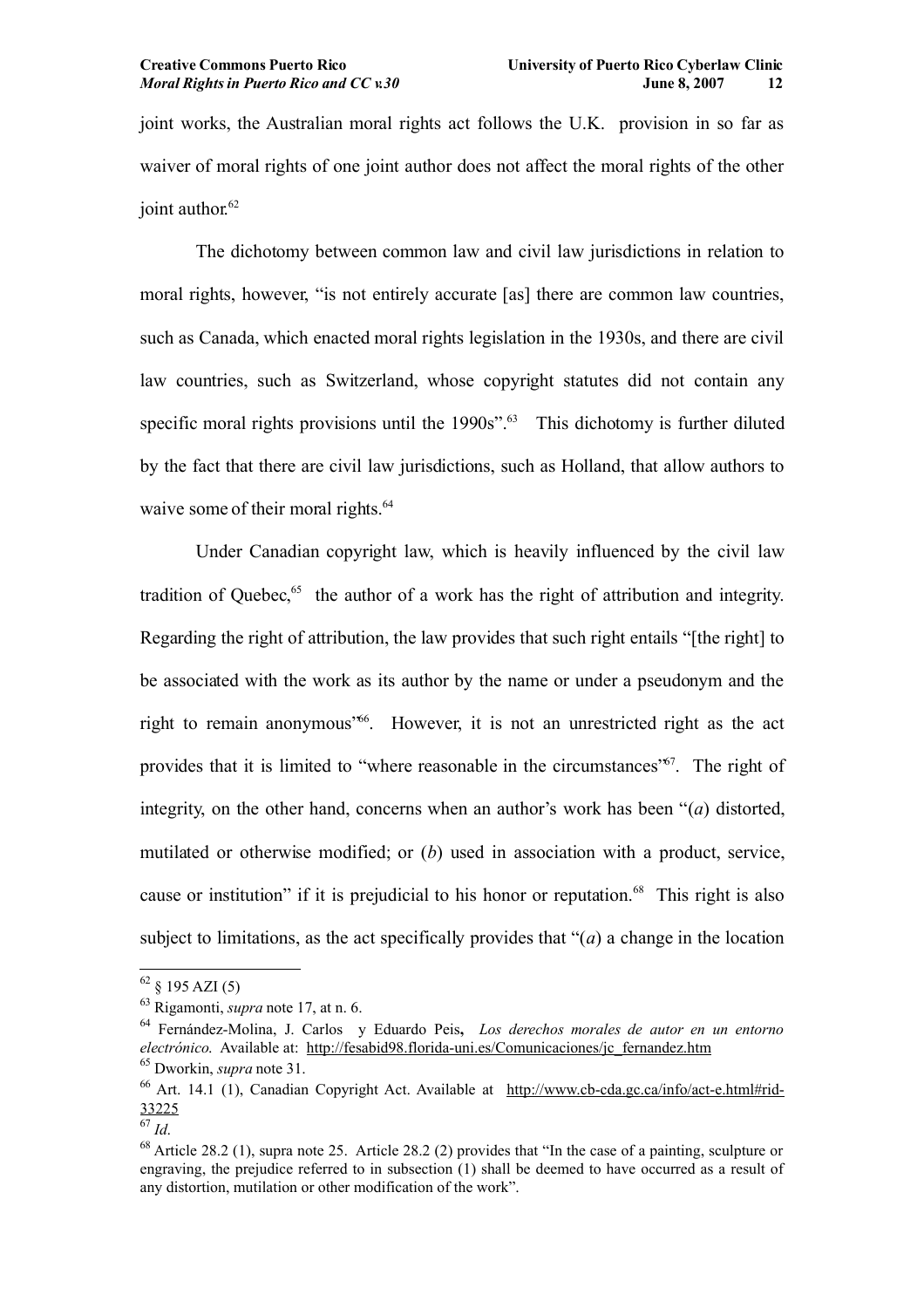of a work, the physical means by which a work is exposed or the physical structure containing a work, or  $(b)$  steps taken in good faith to restore or preserve the work"  $69$ does not constitute infringement.

As in the U.S. and in the U.K., Canadian legislation prescribes that moral rights "may not be assigned but may be waived in whole or in part", $\frac{70}{10}$  $\frac{70}{10}$  $\frac{70}{10}$  although the act of assigning a copyright "does not constitute by itself a waiver of any moral rights".<sup>[71](#page-12-2)</sup> Therefore, "any act or omission that is contrary to any of the moral rights of the author of a work is, in the absence of consent by the author, an infringement of the moral rights".<sup>[72](#page-12-3)</sup> Finally, contrary to France and Spain, where the duration of moral rights is perpetual, under Canadian copyright law, the duration of moral rights is the same as copyrights.[73](#page-12-4)

In the Netherlands, under the current Dutch Copyright Act of  $1912<sup>74</sup>$  $1912<sup>74</sup>$  $1912<sup>74</sup>$ , an author has the same moral rights, distinct and separate from copyrights, recognized by the Berne Convention: the right of attribution and integrity. Under the Dutch Copyright Act, however, authors may waive certain moral rights, such as the right to attribution and to "oppose to any other alterations of [his] work, unless the nature of the alteration is such that opposition would be unreasonable". [75](#page-12-6) However, the author may not waive his right to integrity ("any distortion, mutilation or other impairment of the work") in so far as "it could be prejudicial to the name or reputation of the author or to his dignity as such".[76](#page-12-7)

<span id="page-12-0"></span> $^{69}$  Article 28.2 (3)

<span id="page-12-1"></span><sup>&</sup>lt;sup>70</sup> Id. 14.1(2) See also: [http://creativecommons.ca/index.php?p=moralrights,](http://creativecommons.ca/index.php?p=moralrights) for more on waiver of moral rights in the context of Canadian Creative common licenses.

<span id="page-12-2"></span><sup>71</sup> *Id*. 14.1 (3)

<span id="page-12-3"></span><sup>72</sup> Art. 28.1

<span id="page-12-4"></span> $^{73}$  *Id.* 14.2 (1).

<span id="page-12-5"></span><sup>&</sup>lt;sup>74</sup> Dutch Copyright Act of 1912. Available at: <http://www.ivir.nl/legislation/nl/copyrightact.html> For more on moral rights in the context of Dutch Creative Common licenses see: <http://fr.creativecommons.org/articles/netherlands.htm>

<span id="page-12-6"></span> $<sup>75</sup>$  Article 25 (3), supra, note 28.</sup>

<span id="page-12-7"></span> $76$  Article 25 (1)(d), supra, note 28.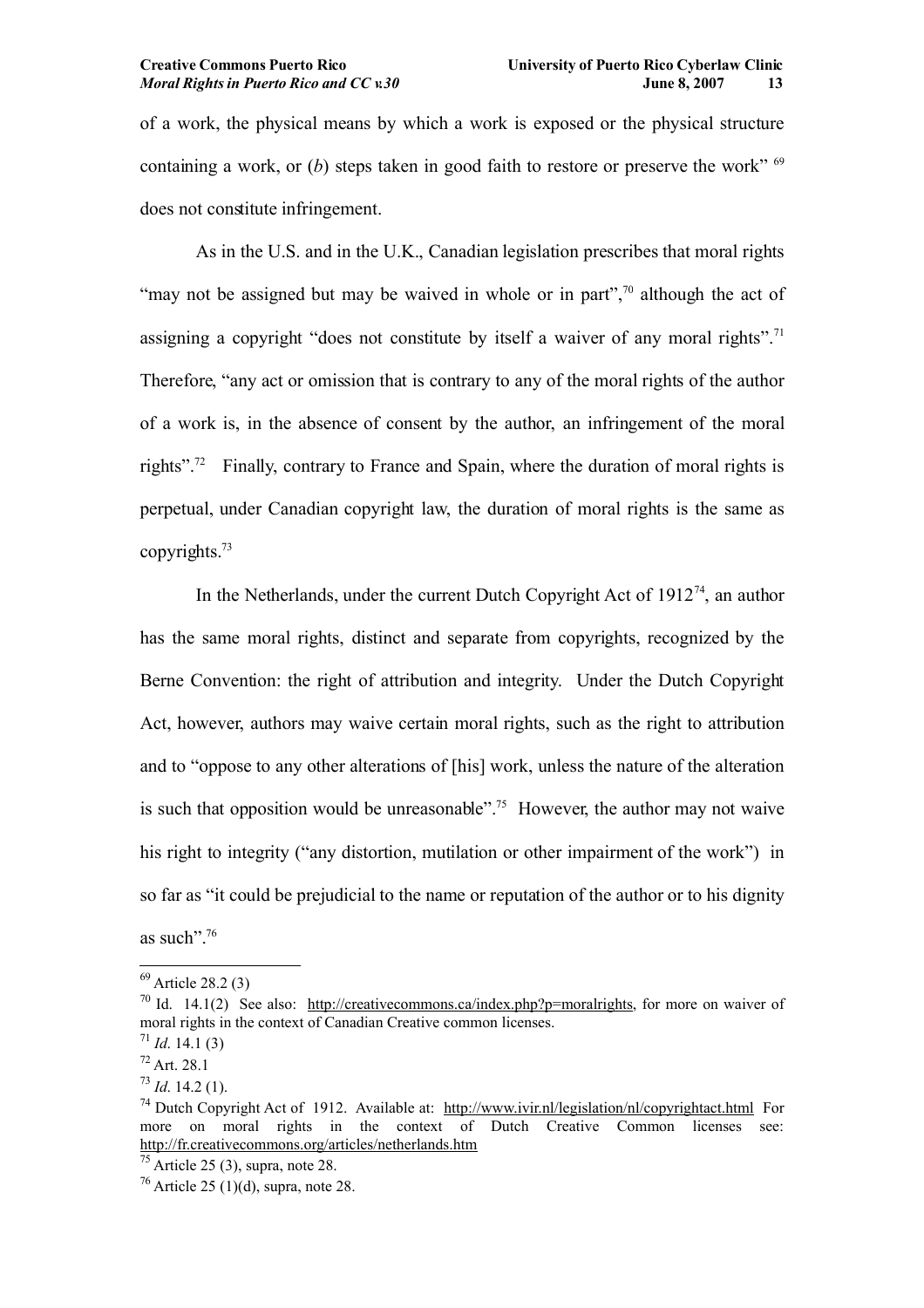## **Brief Conclusion to this Comparative Survey**

In all, at one end of the spectrum, there are jurisdictions, particularly civil law countries, that conceive moral rights as "inalienable", thereby proscribing any assignment or waiver of such rights. The concept of inalienability embraced by the civil law tradition is the most uncomfortable aspect of moral rights for common law jurisdictions since, according to some commentators, it may "interfere with the principle of freedom of contract between authors and users of copyrightable works"<sup>[77](#page-13-0)</sup>. As a result, there are, at the other end of the spectrum, common law countries, that although they have recently incorporated a certain level of substantive protection of moral rights, in an attempt to fulfill their international treaty obligations, at the same time they have allowed waiver of such rights. Finally, between these two ends of the spectrum, there are civil law jurisdictions, such as Holland, that allow waiver of certain moral rights under certain circumstances. In any case, in light of this brief comparative analysis of waiver of moral rights in various jurisdictions, whether it is at one end of the spectrum or between both ends, the common thread seems to be that whenever countries allow for waiver of moral rights, it is explicitly provided for in their national legislation.

## **B(2). Can moral rights be waived under Puerto Rico law?**

Supreme Court decisions dealing copyright law in Puerto Rico are scarce. The

caselaw consist of only a handful of cases.[78](#page-13-1) The lack of a sustained body of

<span id="page-13-0"></span><sup>77</sup> Rigamonti, supra, Note 4.

<span id="page-13-1"></span><sup>78</sup> *See* Reynal v. Tribunal Superior, 102 DPR 260 (1974); Osorio Ruiz v. Secretario de Vivienda, 106 DPR 49 (1977); Pancorbo v. Wometco of P.R., Inc., 115 D.P.R. 495 (1984); Cotto Morales v. Ríos, 140 D.P.R. 604 (1996); Harguindey Ferrer v. U.I., 148 D.P.R. 13 (1999), 1999 WL 203151 P.R.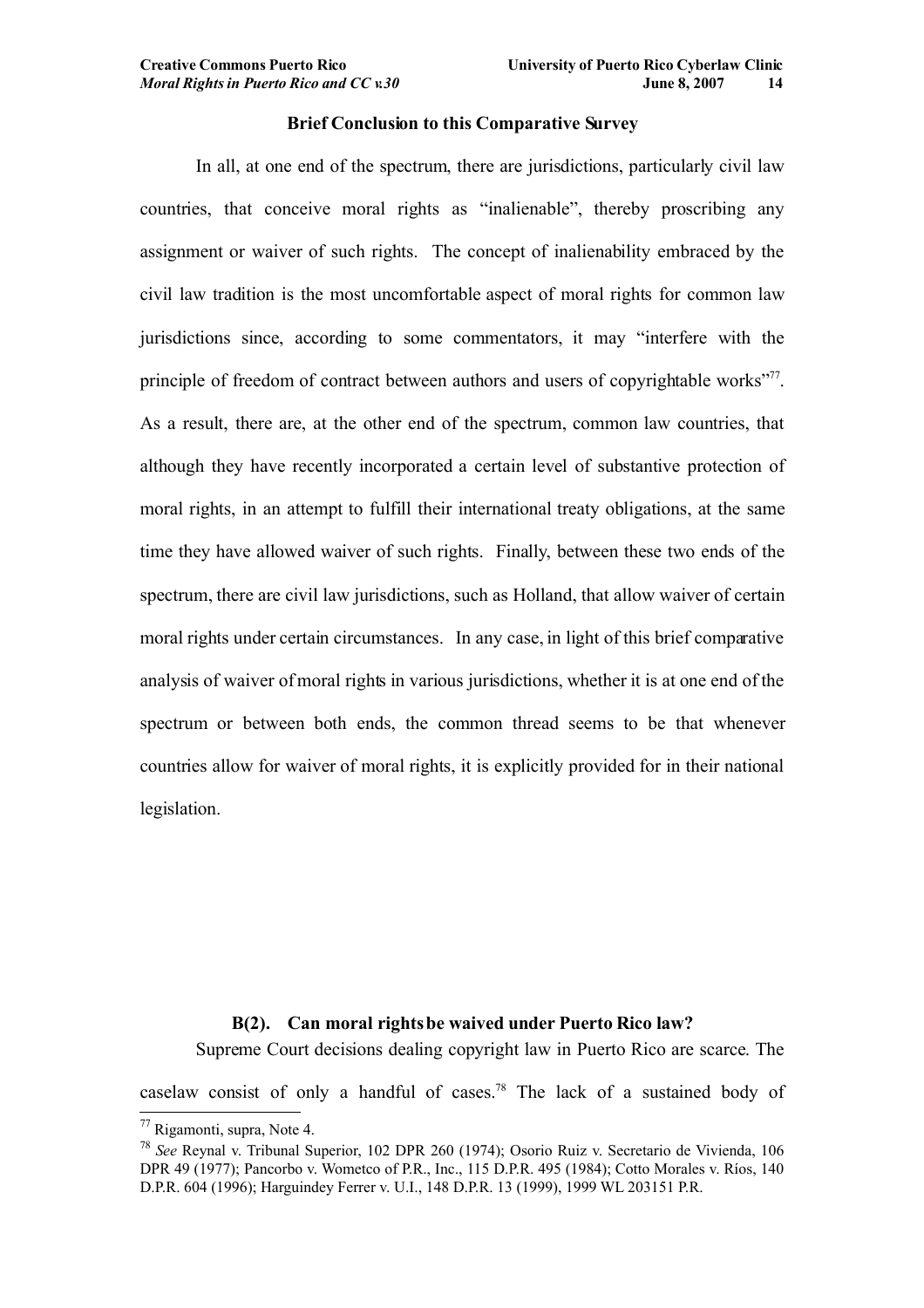authoritative judicial construction of moral rights, casts doubt as to the problem of waiver. Especially, since the Court's reading of the relevant doctrinal material can be ambivalent and offers little guidance as to the application of the Court's directives to the context of Creative Commons licenses.

The first time the Puerto Rico Supreme Court addressed the contours of moral rights in 1977, it did so with a pragmatic outlook that emphasized the need to balance such rights with other individual and community interests.

The Court's expressions in *Osorio Ruiz v. Secretario de Vivienda* would seem to open the door for a flexible moral rights doctrine in Puerto Rico that is able to take into account the need for free and open licenses in the context of distributed creative efforts brought by the current digital environment.<sup>[79](#page-14-0)</sup>

The moral right is born with the work itself and subsists, according to several commentators, even after its assignment… The applicability of the doctrine has prevailed even in the total absence of legislation… An attempt against the work impairs the personality and dignity of its creator. That is why some commentators have classified moral right as an "absolute, priceless, inalienable, intransferable, and imprescriptible" right…

However, in order to establish the exact contours of the moral rights of authors and artists, this Court has to examine more carefully the nature of intellectual property. Sometimes its particular and complicated character has provoked extreme interpretations which we should avoid. Some commentators concentrate exclusively or mainly on the patrimonial aspect of intellectual property and strive to limit it to the typical property right, causing a serious harm to the moral right. Other commentators do the opposite, emphasizing the extrapatrimonial element in detriment of other individual and social interests. We favor a third approach, the eclectic, which recognizes the versatile nature of intellectual property and tries to harmonize interests in potential conflict.

**According to this approach, the moral right cannot be conceived as an absolute right. It should be reconciled with other individual and community interests.[80](#page-14-1)**

<span id="page-14-0"></span><sup>&</sup>lt;sup>79</sup> LAWRENCE LESSIG, FREE CULTURE: HOW BIG MEDIA USES TECHNOLOGY AND THE LAW TO LOCK DOWN CULTURE AND CONTROL CREATIVITY (2004)**;** YOCHAI BENKLER, THE WEALTH OF NETWORKS: HOW SOCIAL PRODUCTION TRANSFORMS MARKETS AND FREEDOM (2006).

<span id="page-14-1"></span><sup>80</sup> Ossorio Ruiz v. Secretario, 106 DPR 49, 6 PR Off. Translation 65; 1977 WL50830 (P.R.).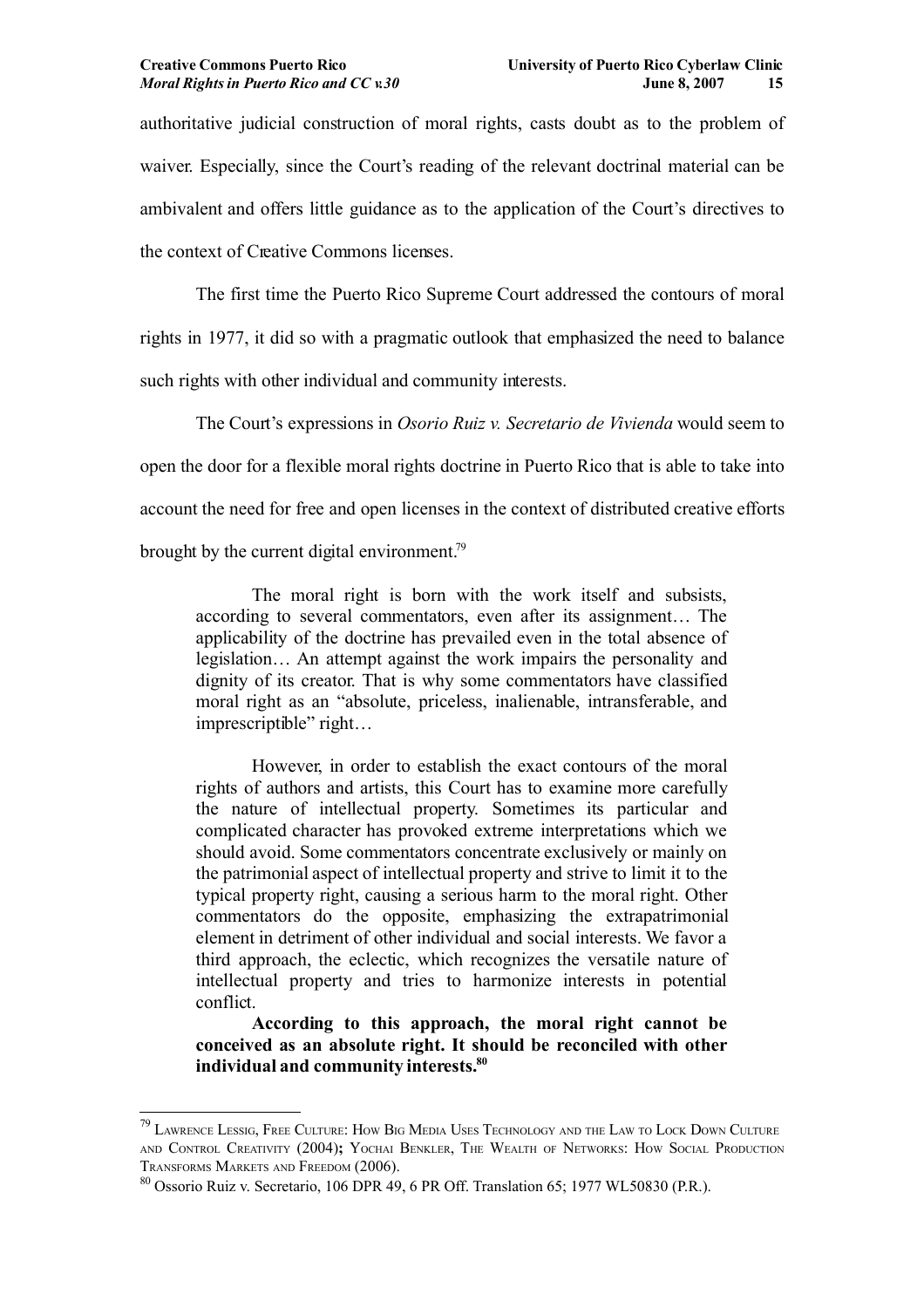Unfortunately, later expressions eroded this pragmatic approach. For instance, in *Pancorbo v. Wometco* –heavily relying on the Spanish civil law tradition and treatise doctrine— the Court stated in unambiguous terms that "the author's moral rights are inalienable and imprescriptible".[81](#page-15-0) And, more recently, in *Cotto Morales v. Calo Ríos*, the Court conceived moral rights in absolute—non pragmatic—terms when it concluded that "[a]bove all, it is understood that moral rights *are absolute rights*, that is, one of those rights that have a universal character and that require everyone to have a duty to the author. Therefore, every person has a general obligation to abstain from causing any perturbation of this right". $82$ 

A more recent case adds more confusion to the mix. In *Harguindey Ferrer v.* U.I.<sup>[83](#page-15-2)</sup> the Court recognized an editor's attribution rights claim. Interestingly, it described attribution rights in the following highly qualified manner: "[the right of attribution is], in general terms, the right of the author to have his authorship recognized, of course, *if that is what he desires*."[84](#page-15-3) Is the Court implying by this last phrase that it is up to the author to decide whether his/her right of attribution (or moral rights in general) is to be respected? Is the Court implying that moral rights can be waived? The footnote following this statement is more ambiguous: "Our interpretation of the right of attribution does not restrict the boundaries of such important right. Simply put, we should not extend our holding beyond the controversy at hand".<sup>[85](#page-15-4)</sup> There is really no way of deciphering these cryptic passages, only to note that there is no clear statement in the caselaw on the issue of waiver.

Given the above, it is difficult to ascertain to what extent moral rights can be

<span id="page-15-0"></span><sup>81</sup> Pancorbo v. Wometco, 115 DPR 495, 15 P.R. Off. Translation 650, 1984 WL 270923 (P.R.).

<span id="page-15-1"></span><sup>82</sup> Cotto Morales v. Calo Ríos, 140 DPR 604 (1996); 1996 WL 539079.

<span id="page-15-2"></span><sup>83</sup> 148 D.P.R. 13 (1999), 1999 WL 203151P.R.

<span id="page-15-3"></span><sup>&</sup>lt;sup>84</sup> *Id.* at page 29 (emphasis added).

<span id="page-15-4"></span><sup>85</sup> *Id.* at page 29, n 44.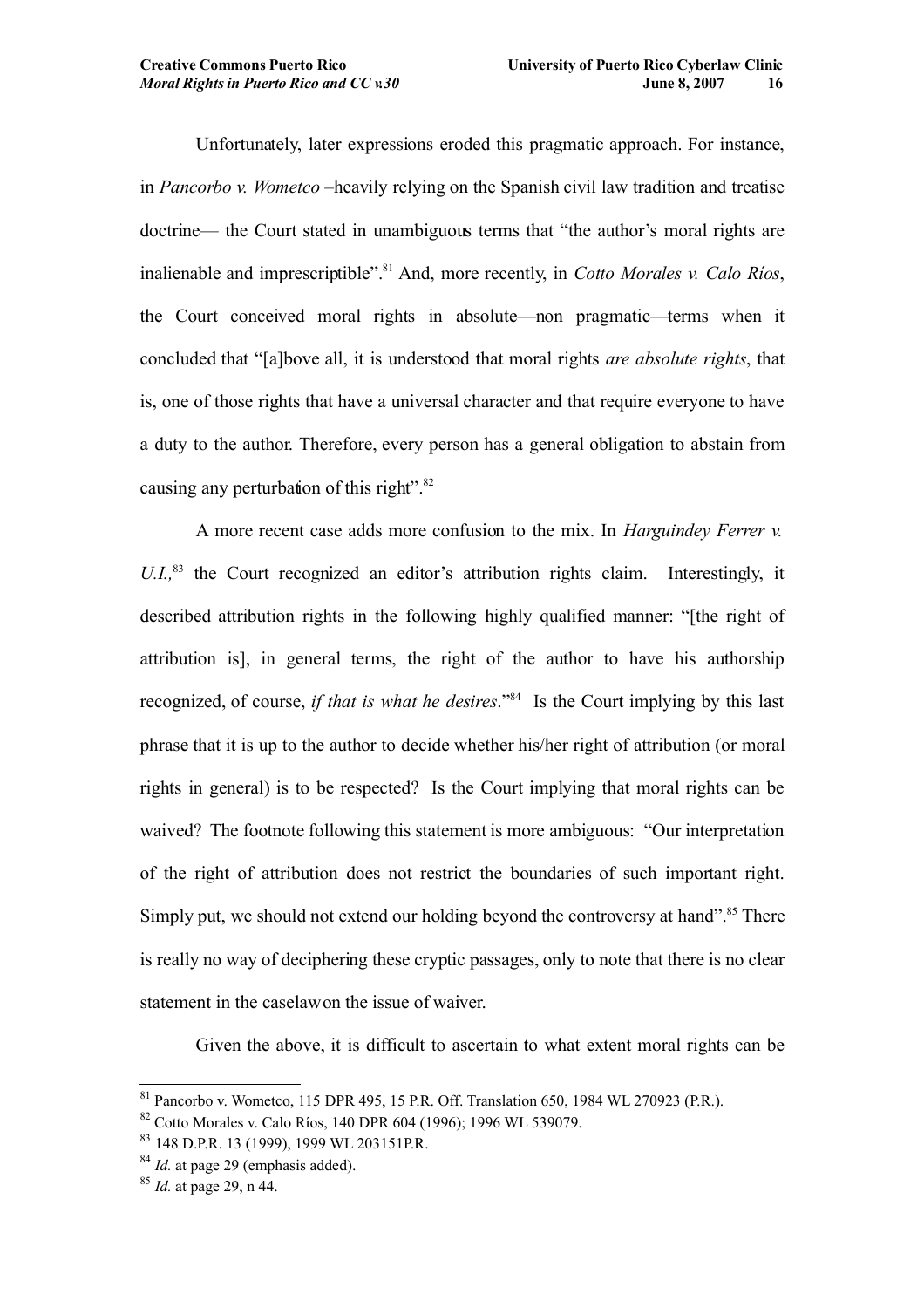waived in Puerto Rico, regardless of form and context of waiver. The doctrinal and historical background of moral rights in Puerto Rico support inalienability, as the Spanish doctrine that serves as context to our civil law tradition gives preeminence to this notion and is heavily relied upon by the Supreme Court. But neither inalienability nor, on the other hand, waivability are provided for by the text of the Intellectual Property Act. On top of that, we have mixed and ambiguous signals as to whether moral rights are "absolute" or "pragmatic" and, thus, whether they can and should be counterweighted against other social values, such as free culture values and a richer and more diverse public domain.

## **B(3.) When does a violation of the integrity occur?**

Assuming that moral rights cannot be waived, and even if they can be waived are retained in the PR Creative Commons license, another question remains: when and under what circumstances an end-user is deemed to have infringed such rights? This is particularly important in the case of the integrity component. A rigid notion would inhibit any downstream user from modifying the work in any way, or at least would subject the user to the author's objections and possibly to judicial actions, which include legal and equitable remedies. $86$  On the other hand, if the right of integrity is only infringed when an alteration is found to be prejudicial the author's honor and reputation, then there may be more room for the downstream user to use the work flexibly.

As in the case of the right's inalienability, the statute is silent in this issue. It only states that the author of the work has the right to "protect its integrity".<sup>[87](#page-16-1)</sup> Nothing more. The cases, although enlightening in some respects, have not directly addressed this important subtlety.

<span id="page-16-0"></span><sup>86</sup> 31 LPRA sec. 1401(f).

<span id="page-16-1"></span><sup>87</sup> 31 LPRA sec. 1401.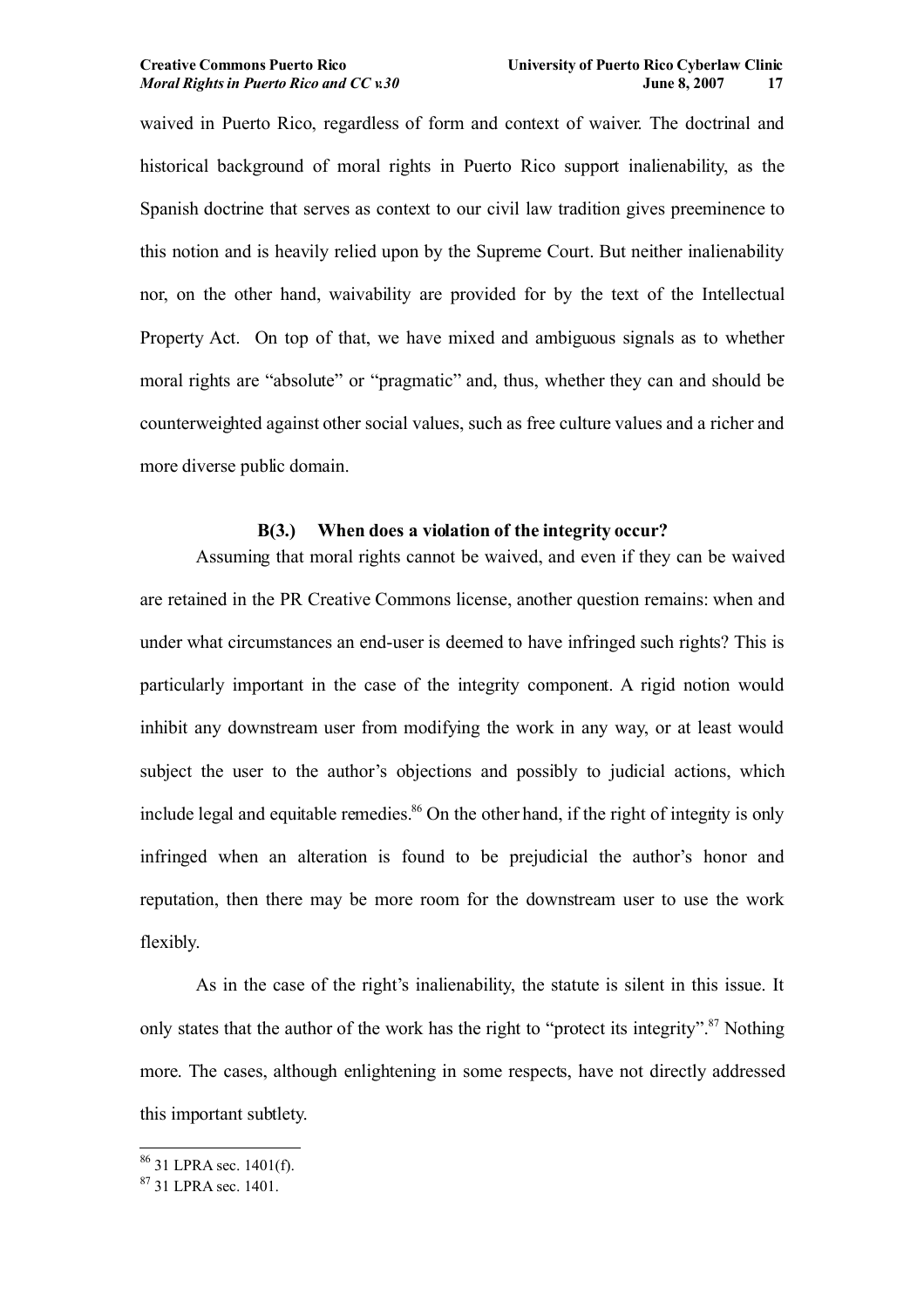The moral right of integrity has been vaguely described by the Court as "the right to defend the integrity of the work, which in its positive aspect authorizes the author to modify it, and in the negative aspect authorizes him to prevent its alteration or deformation by others".<sup>[88](#page-17-0)</sup> The moral right of integrity has been qualified in later cases as "the right to prevent that the work be altered, distorted, truncated or shown in an objectionable context". Although the cases recognize the commentator's and international instrument's emphasis on the notion that integrity rights are violated when alterations *are detrimental to the author's honor and reputation* (that is also the case of other US States with local moral rights such as New York and California),<sup>[90](#page-17-2)</sup> it has not explained what does it mean to "alter, distort, truncate or show the work in an objectionable context" and, thus, it has not explained whether any alteration (or what kind of alteration) infringes the integrity right.

# **C. Suggested Approach**

To the extent that things are unclear in this realm, and after careful consideration, we have concluded that the best policy seems to be to err in the side of caution leaving moral rights untouched in paragraph  $4(g)$  in order to give stability to the license. Discussion has centered on the desirability of integrity rights waiver (as in the Canadian 2.5 License) and the prospect that such alternative might make PR licenses vulnerable to judicial invalidity. The policy question is, thus, which uncertainty is more tolerable: the one brought by the possibility of claims against downstream users for integrity rights violations when they use the licensed work flexibly or, on the other hand, the uncertainty brought by having the licenses *per se* vulnerable to attack for providing moral rights waiver. This, we expect, should be the focus of the debates when

<span id="page-17-0"></span><sup>88</sup> Ossorio Ruiz v. Secretario, 106 DPR 49, 6 PR Off. Translation 65; 1977 WL50830 (P.R.).

<span id="page-17-1"></span><sup>89</sup> Pancorbo v. Wometco, 115 DPR 495, 15 P.R. Off. Translation 650, 1984 WL 270923 (P.R.). *See also,* Cotto Morales v. Calo Ríos, 140 DPR 604 at 623-24 (1996); 1996 WL 539079.

<span id="page-17-2"></span><sup>90</sup> *Id.*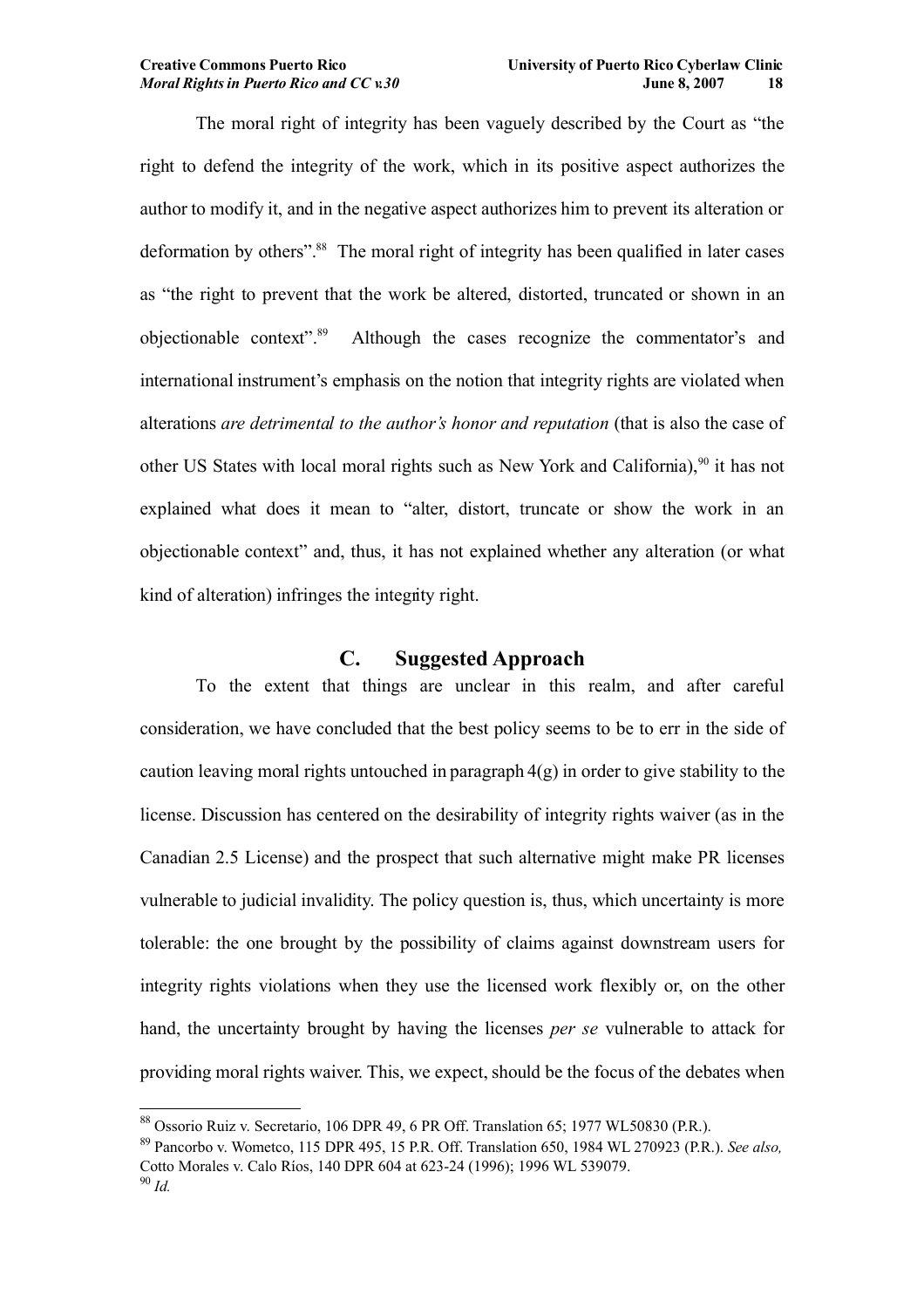the license is presented for public discussion.

As a result, we propose that the Puerto Rico license address the issue by, first, defining moral rights exactly as it is described in the Puerto Rico statute to avoid further confusion and, second, by retaining author's moral rights (whatever the extent of that protection may be today or defined in the future). This is consistent with iCommons' international harmonization efforts in the context of moral rights.<sup>[91](#page-18-0)</sup> This should be the general approach in Puerto Rico, until the Intellectual Property Act is amended to allow waiver (at least integrity rights waivers in open licenses).

Because there are no clear signals as to what kind of alteration would violate the integrity right, the proposed language is silent on the issue; therefore, it does not specifically impede "derogatory action in relation to the Work which would be prejudicial to the Original Author's honor or reputation" as paragraph 4(f) of the unported version 3.0. Instead, it retains the right to protect the work's integrity, but allows the user to exercise the rights under the license to the fullest extent possible.

This shifts the unported license's emphasis from things the user *cannot* do (certain "derogatory actions") to, affirmatively, things the user *can* do (to exercise the rights under the license to the fullest extent possible). To the extent that it is unclear what it is exactly that the user can do (as the conditions for infringement are not defined), then the Puerto Rico license would have this vagueness built-in. Although this is somewhat risky, it is a slight risk that does not expose the license *per se* to challenge, but may expose certain *uses* of the licensed work.

<span id="page-18-0"></span>With this approach, we are protecting the license from any challenge based on improper waiver (because there is no waiver) but, at the same time, if an individual challenge is presented for violation of integrity rights, then Puerto Rico courts would have the opportunity to define what are the requirements for infringement in the context 91 [http://wiki.creativecommons.org/Version\\_3#International\\_Harmonization\\_.E2.80.93\\_Moral\\_Rights](http://wiki.creativecommons.org/Version_3#International_Harmonization_.E2.80.93_Moral_Rights)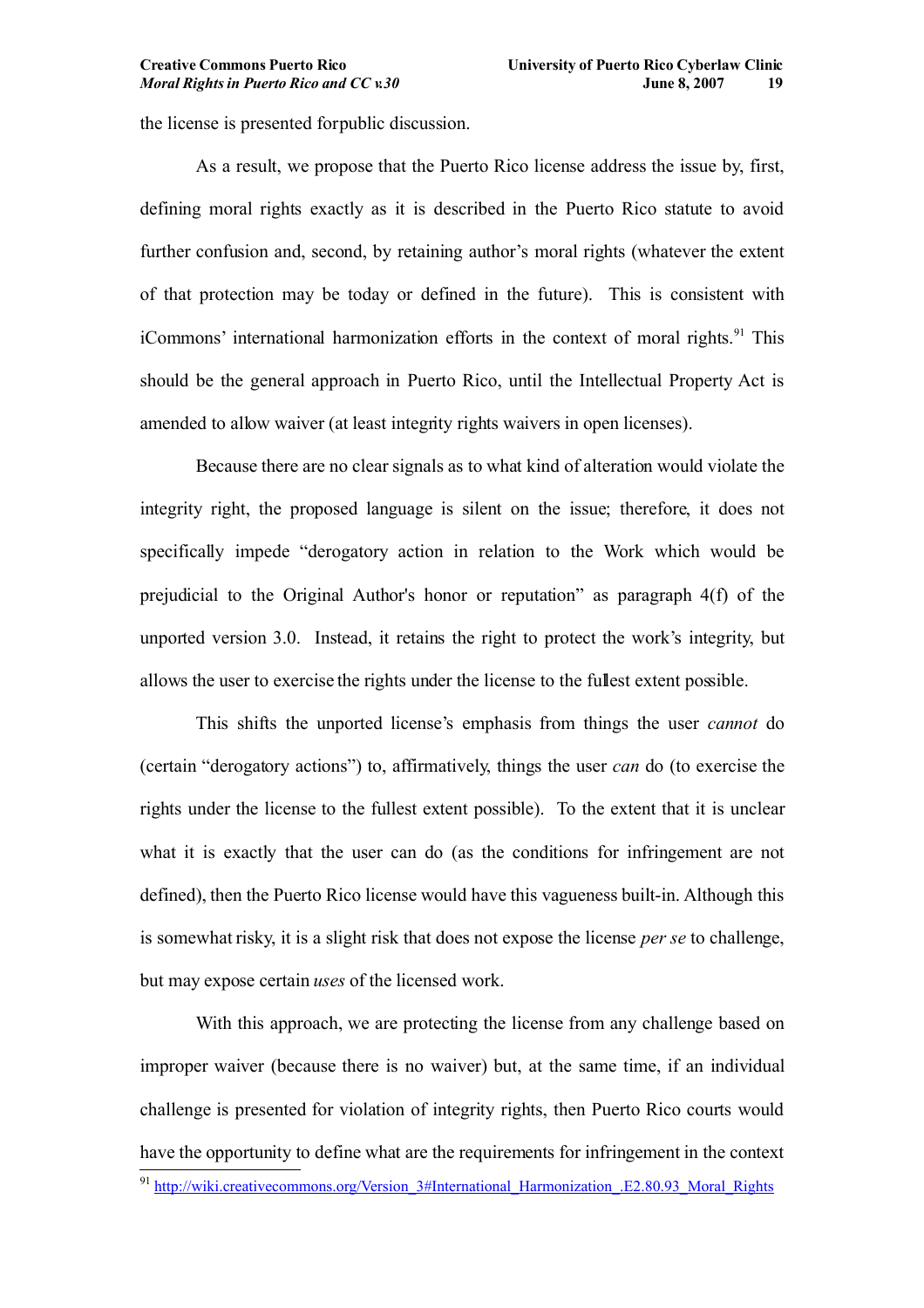of open licenses. This approach, we believe, allows a healthy room for interpretation regarding the conditions for infringement.

The license, in short, is designed to accommodate legislative or judicial developments in this area. It also invites legislative reevaluation of moral rights in Puerto Rico and promotes for rethinking the rigidity of, at least, integrity rights in the context of free licenses.

In light of the above, we propose the following language:

## **Par. 1 (h) … Definitions**

**"Moral rights"** are those that permit the author or beneficiary of a literary, scientific, artistic and/or musical work to benefit from it, and to exercise the exclusive prerogatives to attribute to him/herself or retract its authorship, dispose of his/her work, authorize its publication and protect its integrity.

## **Par. 4(g) Restrictions.**

Licensor offers the Work under the terms of this License without prejudice to the Original Author's moral rights, but allowing You to exercise the rights under this License to the fullest extent permitted by the Puerto Rico Intellectual Property Act, as amended.

Aside from these considerations, the Puerto Rico license is a thoughtful translation of

the United States v. 3.0 license due to the applicability of federal law. Thus, license

porting in other areas has been straightforward and simple.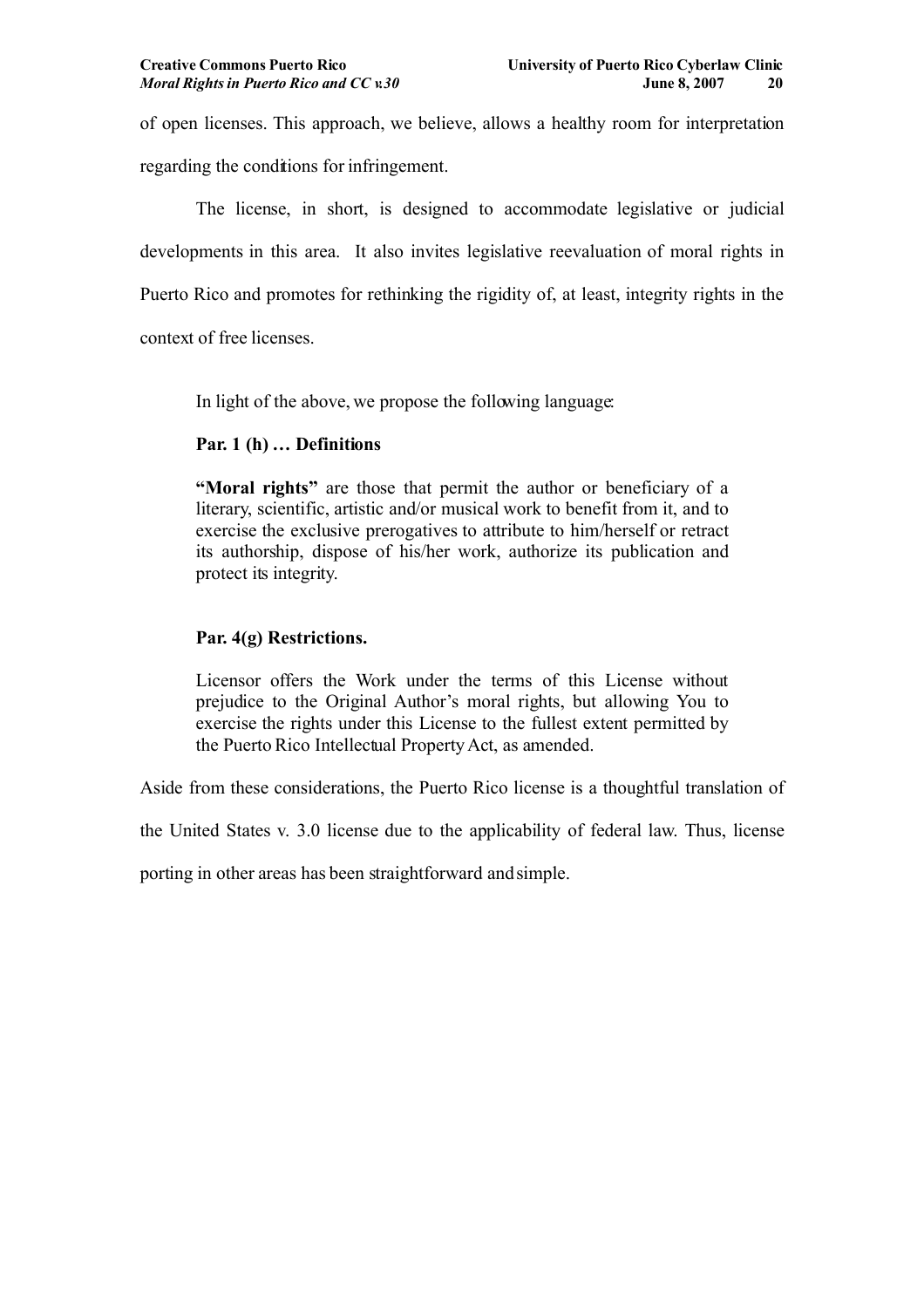

# **www.cyberclinic.pr / www.creativecommons.pr**

# **ANNEXES TO "MORAL RIGHTS IN PUERTO RICO AND THE PUERTO RICO V.3.0 CREATIVE COMMONS LICENSE"**

| A. Puerto Rico Intellectual Property Act,                          |           |
|--------------------------------------------------------------------|-----------|
|                                                                    |           |
| C. Osorio Ruiz v. Secretario de Vivienda, 106 DPR 49 (1977)  6-12  |           |
| D. Pancorbo v. Wometco of P.R., Inc., 115 D.P.R. 495 (1984)  13-15 |           |
| E. Cotto Morales v. Ríos, 140 D.P.R. 604 (1996)                    | $16 - 25$ |
| F. Harguindey Ferrer v. U.I., 148 D.P.R. 13 (1999)                 | $26 - 34$ |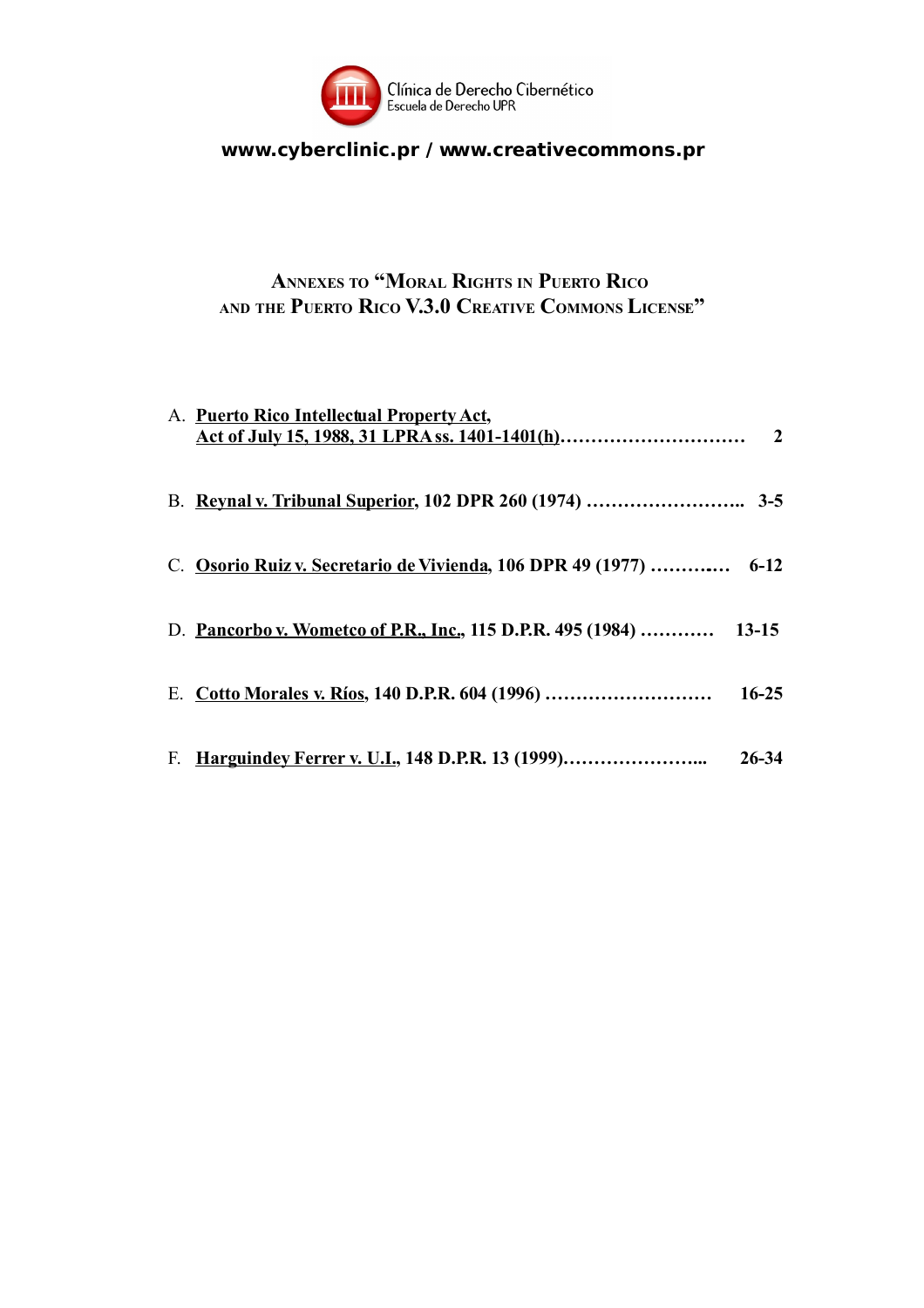## **LAWS OF PUERTO RICO ANNOTATED TITLE THIRTY-ONE. Civil Code Subtitle 2. Property Ownership and Its Modifications PART IV-A. INTELLECTUAL PROPERTY CHAPTER 163. Intellectual Property**

**§ 1401 Exclusive right:** The author or beneficiary of a literary, scientific, artistic and/or musical work has the right to benefit from it, and the exclusive prerogatives to attribute to him/herself or retract its authorship, dispose of his/her work, authorize its publication and protect its integrity, in accordance with the special laws in effect on the matter.

**§ 1401a Moral right:** Moral law allows whoever creates a work, to enjoy the benefits of its authorship, as established in § 1401 of this title.

**§ 1401b Moral right—Protection:** The protection of the moral right of the creator of a work isindependent from the protection of his/her proprietary right.

**§ 1401c Moral right—Extension:** The moral right of the proprietor extends up to fifty (50) years after the death of the author. In the case of the death or disability of the proprietor, the copyright protection will rest on his/her successors.

**§ 1401d Moral right-- Creations by public employee:** The Commonwealth of Puerto Rico shall be the proprietor of the rights related to the creations of government officials in the performance of their duties, and said rights shall be defended by the Governor of Puerto Rico.

**§ 1401e Moral right—Exception:** Except when otherwise agreed to, those works created for the purpose of advertising entities or promoting goods or services shall not enjoy protection by copyright. As long as the author's name is stated, neither will the fragmentation of a work for didactic or informative purposes enjoy this protection.

**§ 1401f Moral right—Remedies:** The violation of moral rights entitles one to request temporary or permanent injunction remedies that will include the restitution, seizure or destruction of works, as the case may be. Said violation also entitles one to claim damages. An adequate balance must be established between the property rights of the owner of a work and the moral rights of its author.

**§ 1401g Moral right-- Statute of limitations:** The actions provided in § 1401h of this title prescribe three (3) years after each violation became known.

**§ 1401h Moral right—Actions:** Any person who creates a work of art is entitled to receive five (5) percent of the increase in the value of said work at the moment it is resold. Said amount shall be deducted from the seller's earnings and his/her agent or proxy shall be jointly responsible for that amount. In those cases in which the whereabouts of the author are not known, the resulting amount shall be deposited in his/her name in a special account to be opened by Copyright Registrar.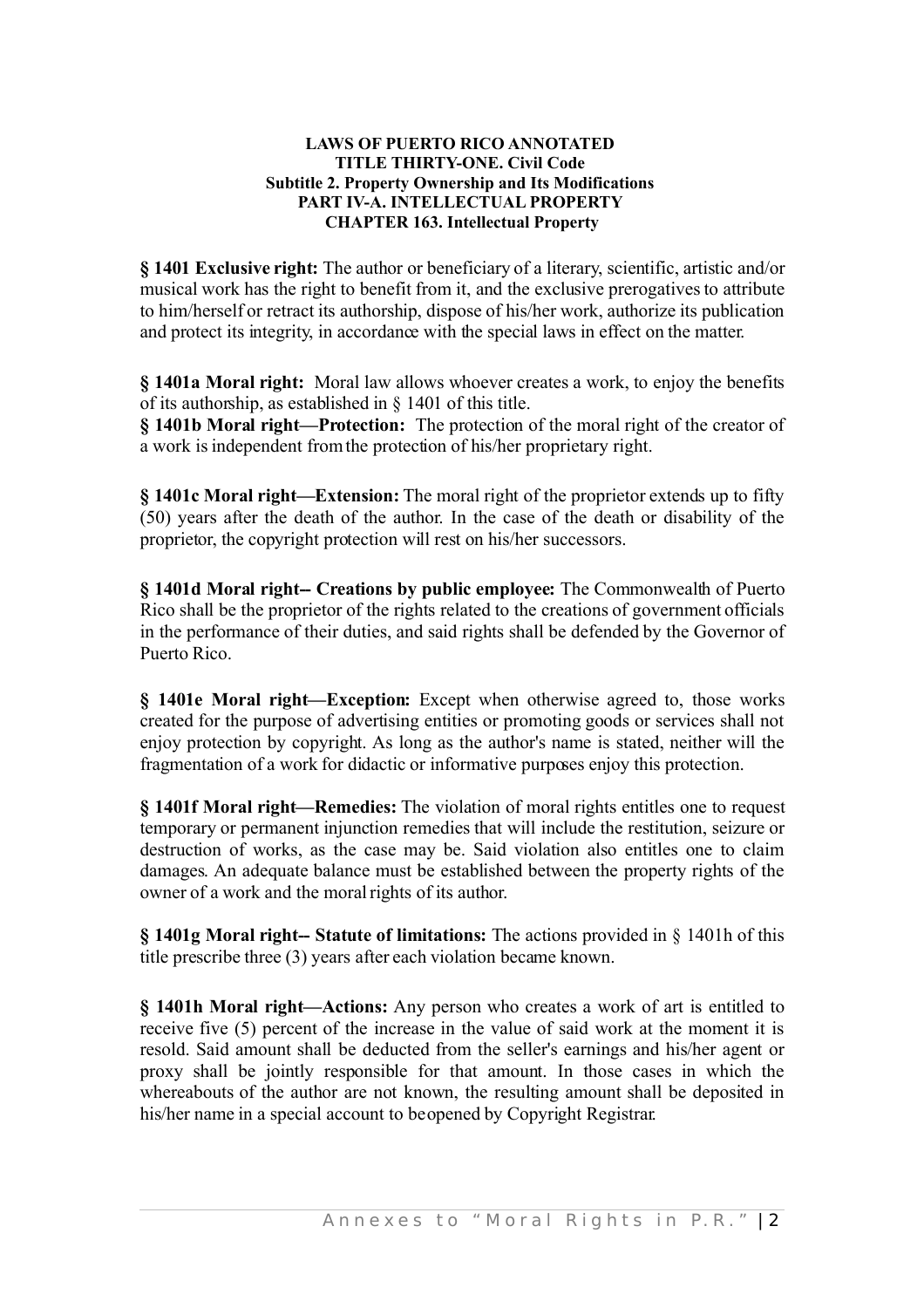## **Reynal v. Tribunal Superior, 102 DPR 260 (1974)**

Vicente REYNAL et al., Petitioners, v. SUPERIOR COURT OF PUERTO RICO, San Juan Part, Charles Figueroa, Judge, Respondent. **No. O-73-26.**

#### Supreme Court of Puerto Rico. Decided May 15, 1974.

MR. CHIEF JUSTICE TRÍAS MONGE delivered the opinion of the Court.

The question which gave rise to this litigation is whether literary property in Puerto Rico is only protected by the legislation of the United States.

Mrs. Carmen Ramos Meléndez wrote and published in Puerto Rico in 1965 and 1970 a book entitled El Gobierno de Puerto Rico. In 1972, according to the allegations of the complaint which soon was going to be filed; Vicente Reynal and Roberto Lugo published another book under the title of Manual del Gobierno Civil de Puerto Rico which, in the opinion of Mrs. Ramos, uses her original ideas, the plan of presentation of material, the tables made by her, and her phrases and concepts, resulting in "a mere summary of the book El Gobierno de Puerto Rico." Consequently in the same year Mrs. Ramos and her husband filed a complaint for damages for invasion of literary property against Reynal and Lugo. In their answer, the defendants raised, among other defenses, that the jurisdiction over the matter involved corresponded exclusively to the United States District Court for the District of Puerto Rico. A hearing having been set for the discussion of this special defense, the court held that it had jurisdiction to entertain the case. Against this Order of the Superior Court the defendants filed before this court a petition for certiorari.

We believe that the federal legislation does not provide the only remedy to protect literary property in Puerto Rico and that its existence does not exclude in every situation the support that the Puerto Rican legislation can give to such a high purpose.

Before the Spanish-American War, the defense of copyright was derived from very diverse sources, among others, arts. 428 and 429 of the Spanish Civil Code; the Literary Property Act (Ley Sobre Propiedad Intelectual) of January 10, 1879 and its Regulations; the treatises on the matter; and from art. 16 of the Spanish Civil Code; which provided, in a similar manner to the provisions in art. 429, supra, that in the cases not provided for nor decided by special laws, the deficiency in such laws would be supplied by the provisions of the Civil Code. See, Puig Brutau, Jr.: III-II Fundamentos de Derecho Civil 201-202 (2d ed. 1973).

Upon the change of sovereignty, Art. XIII of the Treaty of Paris and the second of the Foraker Act, Act of April 12, 1,900, c. 191, sec. 2, 31 Stat. 77, attended, respectively, to the problem of the continued protection of the rights of property secured by copyrights and patents acquired by spaniards and the admission of their works, free of duty, for a number of years. In art. 8, more amply, it was provided by the Foraker Act that "the laws and ordinances of Puerto Rico now in force shall continue in full force and effect, except as altered, amended, or modified hereinafter, or as altered or modified by military orders and decrees in force when this Act shall take effect, and so far as the same are not inconsistent or in conflict with the statutory laws of the United States not locally inapplicable, or the provisions hereof, until alterd, amended, or repealed by the legislative authority hereinafter provided for Puerto Rico or by Act of Congress of the United States. . ." This article is now in force obviously by reason of the provisions of art. 58 of the Federal Relations Act. Act of July 3, 1950, c. 446, art. 4, 64 Stat. 319. On the history of this period, consult: Berbusse, E.J.: In the United States and Puerto Rico, 1898-1900, Chapel Hill, Univ. of North Carolina Press, 1966, p. 83 et seq.

The continued effectiveness of our former Civil Code and of other legislative pieces of Spanish origin were originally based on the aforecited art. 8. Olivieri v. Biaggi, 17 P.R.R. 108 (1911); Chevremont et al. v. People of Puerto Rico, 3 P.R.R. 108 (2d ed. 1903); Muñoz v. District Court, 42 P.R.R. 371 (1931); Ex parte Dones, 10 P.R.R. 170 (1906), affirmed, 202 [U.S.](http://www.westlaw.com/Find/Default.wl?rs=dfa1.0&vr=2.0&DocName=202US614&FindType=Y) 614. On the actual power of legislating in Puerto Rico over these matters, it is worth mentioning also, as an example, art. 37 of the Federal Relations Act.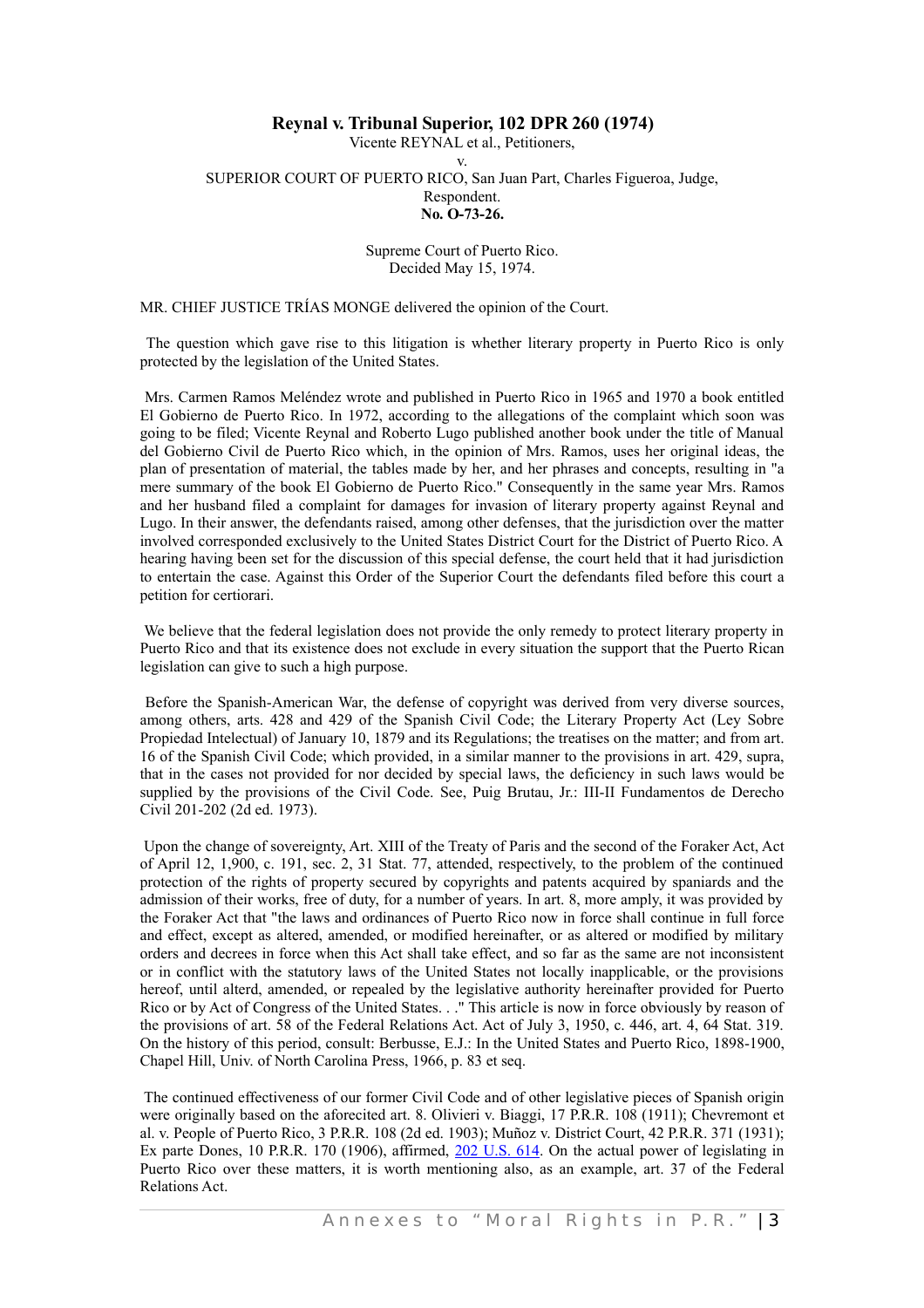Several of the provisions which, before the Spanish-American War, served as shield to the rights of intellectual property disappeared after 1898, among them, arts. 428 and 429 of the Spanish Civil Code, which were not incorporated to our Code. There survived, nevertheless, art. 16 of the Spanish Civil Code, now art. 12 of ours, 31 [L.P.R.A.](http://www.westlaw.com/Find/Default.wl?rs=dfa1.0&vr=2.0&DB=1015876&DocName=PRSSTT31S5141&FindType=L) § 12; art. 1802 of our present Code. 31 L.P.R.A. § 5141; and, of course, everything provided in the Civil Code on property in general. 31 [L.P.R.A.](http://www.westlaw.com/Find/Default.wl?rs=dfa1.0&vr=2.0&DB=1015876&DocName=PRSSTT31S1021&FindType=L) § § 1021[-2841.](http://www.westlaw.com/Find/Default.wl?rs=dfa1.0&vr=2.0&DB=1015876&DocName=PRSSTT31S2841&FindType=L) It must be pointed out also that our Legislature has assumed expressly that it has power to legislate on the matter. Act No. 5 of December 8, 1955, 3 [L.P.R.A.](http://www.westlaw.com/Find/Default.wl?rs=dfa1.0&vr=2.0&DB=1015876&DocName=PRSSTT3S1013&FindType=L) 1013(c); Rothenberg, S., Copyright Law 117, Clark Boardman Co., Ltd., N.Y. (1956) (1958 Supp.) In order to refer to only one of the causes of action which could, therefore, if justified by the facts, support the complaint in this case under the Puerto Rican legislation, it suffices to mention, in the light of the foregoing, that of unfair competition. Eneglotaria Medicine Co. v. Sosa, 38 P.R.R. 542 (1928); Cooperativa Cafeteros v. Colón Colón, 91 P.R.R. 361 (1964).

Can this Puerto Rican legislation coexist with that of the United States on this particular?

In Compco Corp. v. [Day-Brite](http://www.westlaw.com/Find/Default.wl?rs=dfa1.0&vr=2.0&DB=780&FindType=Y&SerialNum=1964124784) Lighting, Inc., 376 U.S. 234 (1964) and in Sears, [Roebuck](http://www.westlaw.com/Find/Default.wl?rs=dfa1.0&vr=2.0&DB=780&FindType=Y&SerialNum=1964124786) and Co. v. Stiffel Co., 376 U.S. 225 [\(1964\),](http://www.westlaw.com/Find/Default.wl?rs=dfa1.0&vr=2.0&DB=780&FindType=Y&SerialNum=1964124786) the Supreme Court of the United States inclined itself in favor of the theory of the exclusive power of Congress to legislate over this matter in the case of the states, the alleged need of uniformity in the field being derived from the provisions in the North-American Law on copyright, from the option to other remedies than those specified in the federal law in the case of unpublished works, Act of July 30, 1947, c. 392, sec. 1, 61 Stat. 652, 17 U.S.C.A. sec. 2; from the provision of jurisdiction of the federal district courts in cases under the North American law, [28](http://www.westlaw.com/Find/Default.wl?rs=dfa1.0&vr=2.0&DB=1000546&DocName=28USCAS1338&FindType=L) [U.S.C.A.](http://www.westlaw.com/Find/Default.wl?rs=dfa1.0&vr=2.0&DB=1000546&DocName=28USCAS1338&FindType=L) § 1338(a); from Art. I, sec. 8 of the Constitution of the United States, conferring power to Congress to legislate on these matters; and from the Supremacy Clause of said Constitution, Art. VI, cl. 2.

Aside from the fact that Compco and Sears have generated considerable controversy, A Symposium, "Product Simulation: A Right or a Wrong?", 64 Colum. L. Rev. 1178 (1964), both cases are distinguishable from the instant case. The state action in both litigations was directed fundamentally to obtain what was not obtainable under the federal legislation or to establish policies in conflict with the government of the federation. In the present case the contrary occurs: the local action tends to strengthen the same purpose of the United States legislation: the protection of copyright.

In a recent case, Goldstein v. [California,](http://www.westlaw.com/Find/Default.wl?rs=dfa1.0&vr=2.0&DB=780&FindType=Y&SerialNum=1973126419) 412 U.S. 546 (1973), a new light is shed on the problem. The Supreme Court of the United States states there:

"The clause of the Constitution granting to Congress the power to issue copyrights does not provide that such power shall vest exclusively in the Federal Government. Nor does the Constitution expressly provide that such power shall not be exercised by the states." (P. 553.)

The guidelines set by Goldstein are reduced basically to distinguish between situation in which the exercise of concurrent powers by the Federal Government and by a State lead necessarily to a conflict and those where the conflict constitutes only a possibility.

[??] The federal copyright law applies clearly to Puerto Rico under the provisions of art. 9 of the Federal Relations Act. [FN1] The Puerto Ricans can make use of its benefits, if they so desire, or they may seek protection, according to the ruling of Goldstein, in the local legislation in those cases where both are not in conflict. In this last case, the right is more limited, since the protection which a state can grant is not extended beyond its boundaries. Goldstein, 558. The lesser scope of this last right does not erase, nevertheless, its existence.

Any invocation of the rule of uniformity, any claim of exclusive federal power to legislate over a matter raises problems which are extremely complex even in the case of the States which are members of the Union. Goldstein, 554. The question becomes, of course, more complicated in the case of Puerto Rico, in view of the singularity of our relations with the United States and of the differences of our economical-political problem. In the first place, in view of the decisions in the insular cases [FN2] and the provisions in art. 8 of the Foraker Act and arts. 9 and 37 of the Federal Relations Act, it is necessary to determine whether the constitutional or legal provision in question is applicable in Puerto Rico. In the second place, it is indispensable to decide whether the realities involved turn the federal legislation into a matter locally inapplicable. It is not necessary to go further into this matter, since, even considering Puerto Rico as a federated state for the purposes of this litigation, the coexistence of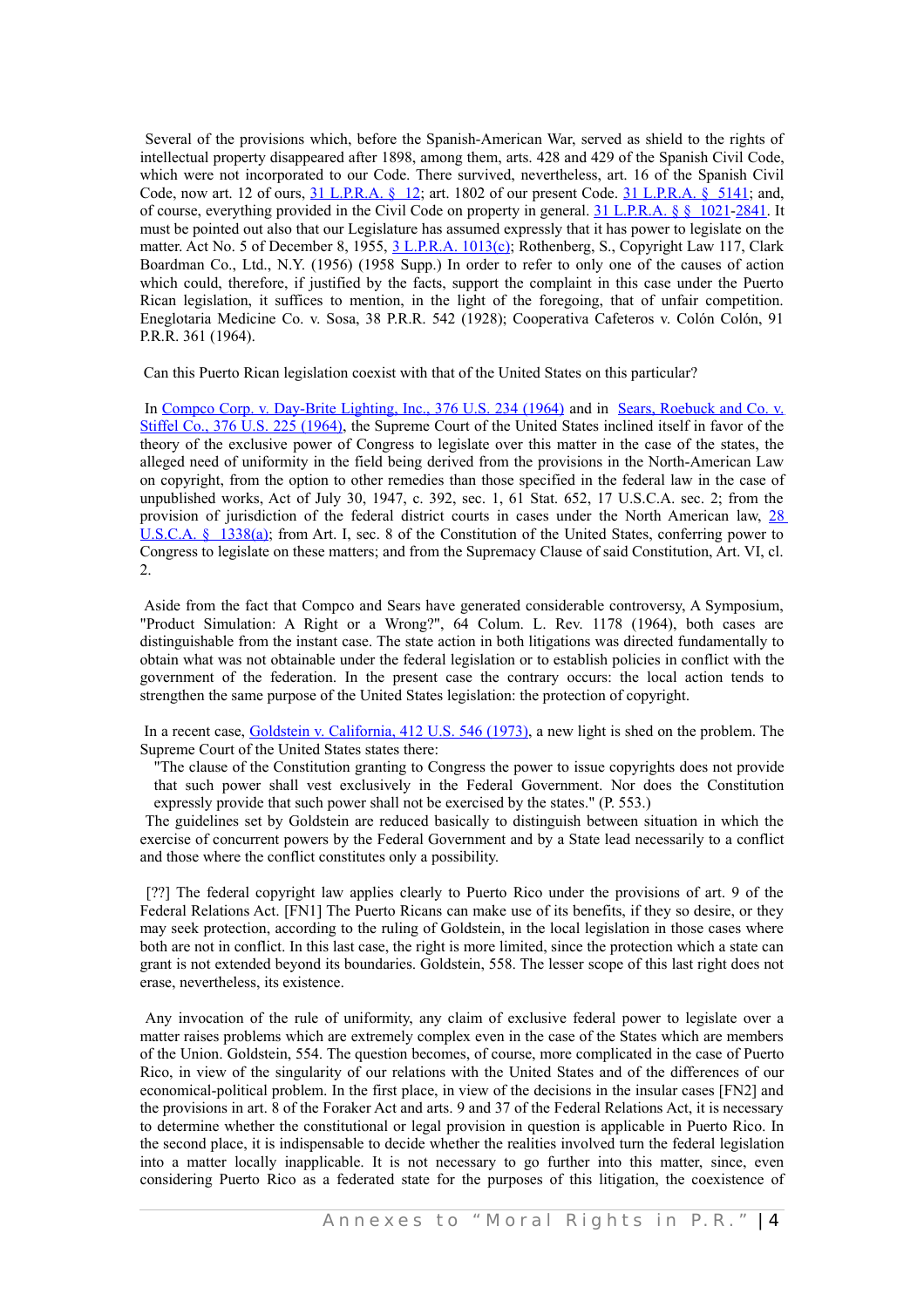powers is palpable to legislate, under norms which would not necessarily provoke conflicts with the United States legislation, in the field of literary property.

Many years ago, the Supreme Court of the United States pronounced itself, in the case of the legislation against monopolies, in favor of an ample policy of coexistence of powers. [People](http://www.westlaw.com/Find/Default.wl?rs=dfa1.0&vr=2.0&DB=780&FindType=Y&SerialNum=1937123076) of Puerto Rico v. Shell Co. (P.R.) Ltd., 302 U.S. 253 [\(1937\).](http://www.westlaw.com/Find/Default.wl?rs=dfa1.0&vr=2.0&DB=780&FindType=Y&SerialNum=1937123076) In the field of trade-marks, Puerto Rican legislation coexists with that of the United States. Eneglotaria and Cooperativa, supra. If the competition and the commercial production can be the object of double protection, we do not see any reason to treat in an inferior way literary and artistic production. For analogous cases, see Bordas & Co. v. Sec. of Agriculture, 87 P.R.R. 506 (1963), and García Mercado v. Superior Court, 99 P.R.R. 287 (1970).

For the reasons stated, the order of the trial court is affirmed and the case is remanded for further proceedings consistent with this opinion.

FN1. [United](http://www.westlaw.com/Find/Default.wl?rs=dfa1.0&vr=2.0&DB=345&FindType=Y&SerialNum=1956112068) States v. Ríos, 140 F. Supp. 376 (D. of P.R. 1956); [Consentino](http://www.westlaw.com/Find/Default.wl?rs=dfa1.0&vr=2.0&DB=345&FindType=Y&SerialNum=1955117973) v. I.L.A., 126 F. [Supp. 420 \(D. of P.R. 1954\).](http://www.westlaw.com/Find/Default.wl?rs=dfa1.0&vr=2.0&DB=345&FindType=Y&SerialNum=1955117973)

FN2. See: Downes v. [Bidwell,](http://www.westlaw.com/Find/Default.wl?rs=dfa1.0&vr=2.0&DB=780&FindType=Y&SerialNum=1901103898) 182 U.S. 244 (1901); [Dooley](http://www.westlaw.com/Find/Default.wl?rs=dfa1.0&vr=2.0&DB=780&FindType=Y&SerialNum=1901103897) v. United States, 182 U.S. 222 (1901); [De](http://www.westlaw.com/Find/Default.wl?rs=dfa1.0&vr=2.0&DB=780&FindType=Y&SerialNum=1901103754) [Lima v. Bidwell, 182 U.S. 1 \(1901\),](http://www.westlaw.com/Find/Default.wl?rs=dfa1.0&vr=2.0&DB=780&FindType=Y&SerialNum=1901103754) and the cases related with them.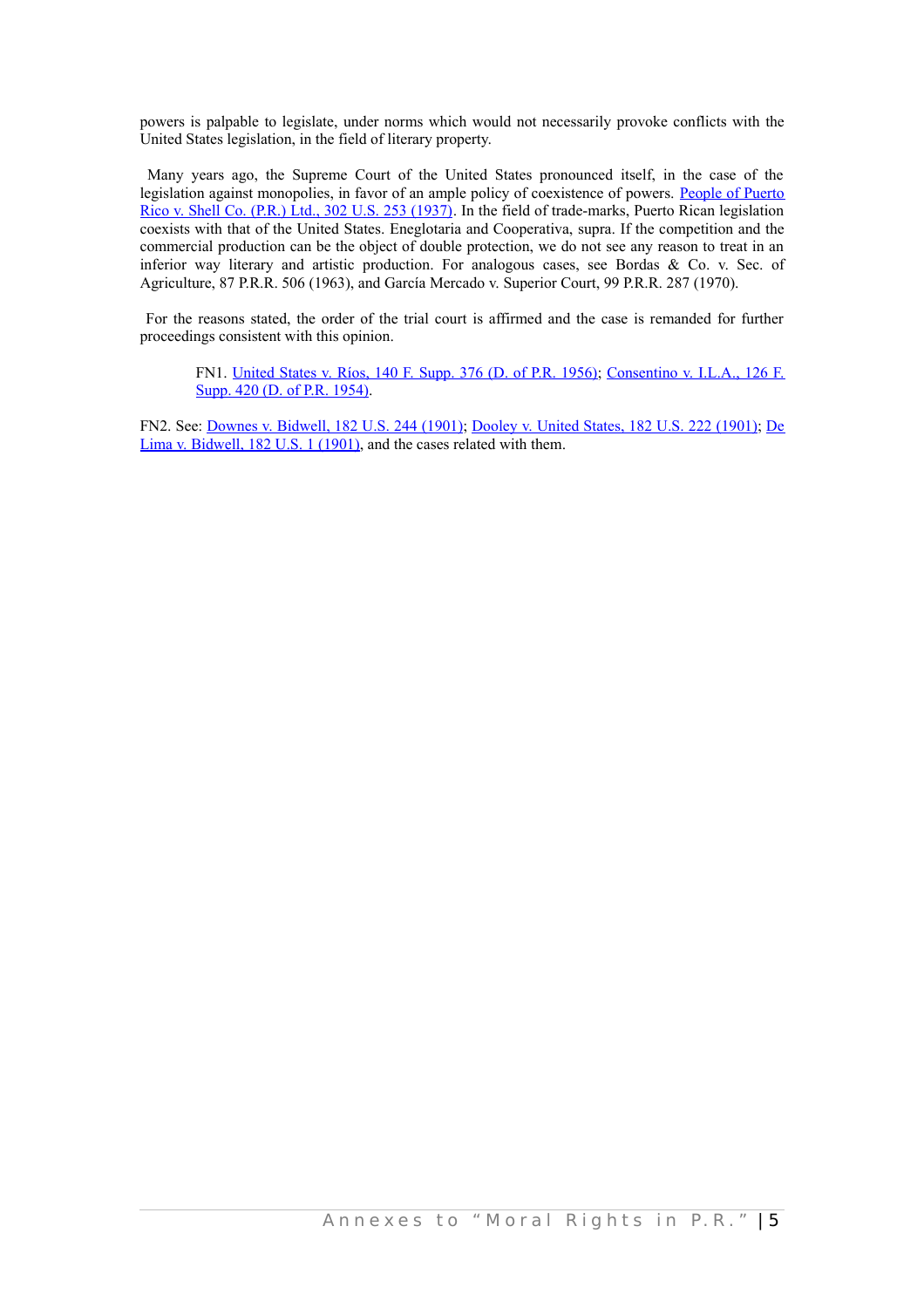## **Osorio Ruiz v. Secretario de Vivienda, 106 DPR 49 (1977)**

#### Victor OSSORIO RUIZ, Plaintiff and Appellant, v. Jose H. Grau, SECRETARY OF HOUSING et al., Defendants and Appellees. **No. R-76-368.**

Supreme Court of Puerto Rico.

#### Decided May 20, 1977.

### MR. CHIEF JUSTICE TRIAS MONGE delivered the opinion of the Court.

The Urban Renewal and Housing Corporation hired appellant to paint some murals in several public houses buildings. Some time after he finished his work he understood that the Corporation was modifying it. The artist requested the issuance of an injunction to prohibit their alteration or destruction without his consent. The trial court refused to issue the writ.

The case raises vital questions on the protection of intellectual property in Puerto Rico.

In Reynal v. Superior Court, 102 P.R.R. decided on May 15, 1974, this Court held that the North American legislation is not the only source of protection of intellectual property. This principle is even more evident here. North American legislation regarding "copyright" is intended to protect the economic exploitation of a work. The civil doctrine of moral right goes farther since it was drafted to protect artistic and literary works and their creators against non-economic damages. Roeder, M.A., The Doctrine of Moral Right: a Study in the Law of Artists, Authors and Creators, 53 Harv. L. Rev. 554, 557 (1940); Gilliam v. American [Broadcasting](http://www.westlaw.com/Find/Default.wl?rs=dfa1.0&vr=2.0&DB=350&FindType=Y&ReferencePositionType=S&SerialNum=1976123836&ReferencePosition=24) Companies, Inc., 538 F.2d 14, 24 (2d Cir. 1976). The doctrine of moral right goes back to Roman times. Doc, Marie-Claude, Etude sur le Droit d'Auteur 34 et seq., Paris 1963. The federal legislation on copyright does not overcome the doctrine of moral right. They are different concepts, without conflict between them.

[1] Intellectual property has very particular characteristics which distinguish it from other type of property. It represents an expression of different rights, which can be grouped in two categories: the pecuniary or patrimonial rights concerning the alienation of the work, and the personal or extrapatrimonial rights which protect its integrity and the name and honor of its author, faculties which give rise to the said moral right doctrine. I-II Castán, Derecho Civil Español, Común y Foral 365-366, 11th ed. 1971; I Ladas, The International Protection of Literary and Artistic Property 575-578, N.Y. 1938; Kayser, Les Droits de la personnalité, 1971 Revue trimestrelle de droit civil 445, 473 (1971).

[2-4] The doctrine of the author's moral right was recognized in Spain a long time ago, notwithstanding that the text of the most recent law on intellectual property, approved on January 10, 1879, is not very explicit on the matter. VII Scaevola, Código Civil 569 et seq., 4th ed. 1943, Castán actually supports the fact that "the moral right of authors could find express consecration in a new law of Intellectual Property. . . ." Castán, op. cit. at 367. With regard to the legal source of this right in Puerto Rico, let it suffice to point out that art. 56 of said Spanish law of 1879 made it specifically applicable to Puerto Rico. [FN1] Giménez Bayo y Rodríguez-Arias Bustamante, La Propiedad Intelectual, 333, Madrid 1949 (the text of the law is included in that book). By virtue of art. 8 of the Foraker Act and of art. 58 of the Federal Relations Act, said legislation continued in effect in the country under the conditions specified therein. The former Spanish legislation and arts. 12 and 7 of our Civil Code constitute a broad basis for the acknowledgment in Puerto Rico of the moral right of authors, creators, and artists. II-I Castán, op. cit. at 416-418, 10th ed. 1971. Additional basis is found in the Universal Copyright [Convention](http://www.westlaw.com/Find/Default.wl?rs=dfa1.0&vr=2.0&DB=0006792&FindType=Y&SerialNum=1954045680) of September 6, 1952, signed by the United States. 6 U.S.T. 2731, [T.I.A.S.](http://www.westlaw.com/Find/Default.wl?rs=dfa1.0&vr=2.0&DB=0006792&FindType=Y&SerialNum=1954045680) 3324. According to the Spanish Act of 1879, intellectual property includes scientific, literary, and artistic works published by any means. Montero y Martinez, T., Propiedad Intelectual 13 et seq. and 66 et seq., La Habana 1951. See: Duchemin, J. L., Le Droit de Suite des Artistes, Paris, 1948, at 69.

[5] The Civil Law recognizes a particular preeminence to the moral right of an artist to have the product of his creative activity respected. II Espín, Derecho Civil Español 299 et seq., 4th ed. 1974; III-II Puig Brutau, Fundamentos de Derecho Civil 213, 2d ed. 1973; III Manresa, Código Civil Español 846 et seq., 7th ed. 1952; Giménez Bayo and Rodríguez-Arias Bustamante, La Propiedad Intelectual 16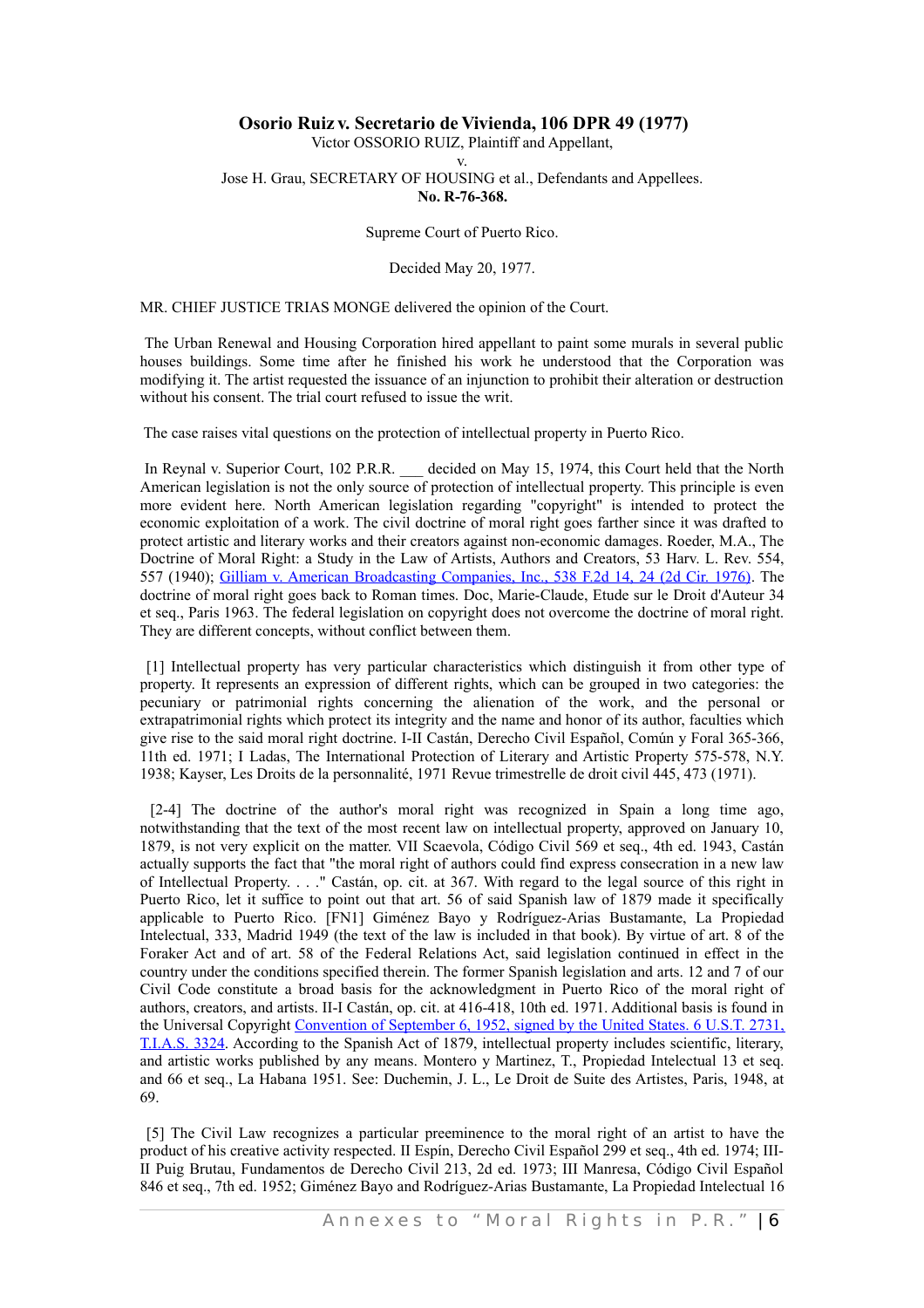et seq. Madrid 1949; III Planiol and Ripert, Derecho Civil Francés 499-500, Habana 1942; Monta, The Concept of Copyright versus the Droit d'Auteur, 32 So. Cal. L. Rev. 177, 179 (1959); Strauss, The Moral Right of the Author, 4 Am. J. Comp. L. 506, 507-514 (1955); Katz, The Doctrine of Moral Right and American Copyright Law - A Proposal, 24 So. Cal. L. Rev. 375 (1951); II-II Marty et Raynaud, Droit Civil 428, 2<sup>eme</sup> ed.; Sirey 1961.

[6] The moral right doctrine comprises in its ambit, among othe faculties, "the right to defend the integrity of the work, which in its positive aspect authorizes the author to modify it, and in the negative aspect authorizes him to prevent its alteration or deformation by others. Castán, op. cit. at 366. Desbois, H. Le Droit d'Auteur en France 483, 2 eme ed., Dalloz 1966; Plaisant, R., Le Droit des Auteurs et des Artistes Exécutants 66, Paris 1970; Fabiani, M., Il Diritto d' Autore nella Giurisprudenza 57, 2d ed., Padova 1972.

[7] The moral right doctrine has been granted similar contents outside Spain. Article 6 bis (1) of the Bern International Convention of 1885, revised in Berlin in 1908, in Rome in 1928, and in Brussels in 1948, states as follows:

(1) Independently of the patrimonial rights of the author, and even after the assignment of said rights, the author retains the right to claim the paternity of the work, as well as the right to object to every deformation, mutilation or other modification of the said work, which may be prejudicial to his honor or to his reputation."

See: Giménez Bayo and Rodríguez-Arias Bustamante, op cit. at 345; Encyclopédie Dalloz, Repertoire de Droit Civil, 2 eme ed. 1967, Propriéte Litteraire et Artistique, par. 397 et seq.; Desbois, loc. cit.; Fabiani, loc, cit.; Moreira da Silva, M. Código do Direito de Autor 119, Coimbra 1966; Ionascu, Comsa and Muresan, Dreptul de Autor 25, Bucuresti 1969. The Universal Declaration of Human Rights also recognizes the moral right doctrine. Article 27(a). The right to prevent the deformation of a work has been recognized in Anglo-American case law and doctrine. Roeder, The Doctrine of Moral Right: a Study in the Law of Artists, Authors, and Creators, 53 Harv. L. Rev. 554, 565-572 (1940); Yankwich, Unfair Competition as an Aid to Equity in Patent, Copyright and Trade-Mark Cases, 32 Notre Dame Law. 438-464 (1957); Gilliam v. American Broadcasting Co., Inc., supra at 24; Prouty v. [National](http://www.westlaw.com/Find/Default.wl?rs=dfa1.0&vr=2.0&DB=345&FindType=Y&SerialNum=1939123727) [Broadcasting](http://www.westlaw.com/Find/Default.wl?rs=dfa1.0&vr=2.0&DB=345&FindType=Y&SerialNum=1939123727) Co., 26 F. Supp. 265 (D.C. Mass. 1939); Gordella v. Log Cabin [Products,](http://www.westlaw.com/Find/Default.wl?rs=dfa1.0&vr=2.0&DB=350&FindType=Y&SerialNum=1937121667) Inc., 89 F.2d 891 (2d Cir. [1937\);](http://www.westlaw.com/Find/Default.wl?rs=dfa1.0&vr=2.0&DB=350&FindType=Y&SerialNum=1937121667) [Packard](http://www.westlaw.com/Find/Default.wl?rs=dfa1.0&vr=2.0&DB=601&FindType=Y&SerialNum=1923127041) v. Fox Film Corp., 202 N.Y. Supp. 164 (1923); Curwood v. [Affiliated](http://www.westlaw.com/Find/Default.wl?rs=dfa1.0&vr=2.0&DB=348&FindType=Y&SerialNum=1922122485) [Distributors,](http://www.westlaw.com/Find/Default.wl?rs=dfa1.0&vr=2.0&DB=348&FindType=Y&SerialNum=1922122485) Inc., 283 F. 219 (S.D.N.Y. 1922); De Bekker v. [Stokes,](http://www.westlaw.com/Find/Default.wl?rs=dfa1.0&vr=2.0&DB=601&FindType=Y&SerialNum=1915006945) 153 N.Y. Supp. 1066 (1915); [Royle v. Dillingham, 104 N.Y. Supp. 783 \(1907\);](http://www.westlaw.com/Find/Default.wl?rs=dfa1.0&vr=2.0&DB=601&FindType=Y&SerialNum=1907020873) [Drummond v. Altemus, 60 F. 338 \(E.D. Pa. 1894\).](http://www.westlaw.com/Find/Default.wl?rs=dfa1.0&vr=2.0&DB=348&FindType=Y&SerialNum=1894138464)

[8-10] The moral right is born with the work itself and subsists, according to several commentators, even after its assignment. II-I, Puig Brutau, op. cit. at 423-425, 10th ed. 1971; Manresa, op. cit., 865- 866; Espin, op. cit. at 311; Giménez Bayo and Rodriguez-Arias Bustamante, op. cit. at 255 et seq.; cf. Whicher, The Creative Arts and the Judicial Process 12, N.Y. 1965. The applicability of the doctrine has prevailed even in the total absence of legislation. Monta, op. cit. at 178. An artist's work is in fact an extension of his personality. Dalloz, op. cit., "Biens", par. 491 (1976). An attempt against the work impairs the personality and dignity of its creator. [FN2] That is why some commentators have classified moral right as an "absolute, priceless, inalienable, intransferrable, and imprescriptible" right. 1-2 Castán, Derecho Civil Español, Común y Foral 366, 11th ed. 1971; I Ladas, The Intenational Protection of Literary and Artistic Property 578-579 and 600-601 N.Y. 1938. It has been specifically sustained that the artis's condition as employee does not deprive him of his right to intellectual property. Desbois, op. cit. at 14, mise en jour, 1973.

[11] The moral right doctrine has been specifically applied to prevent the modification of murals. Roeder, op. cit. at 554, n. 2; Dalloz, op. cit., Propriéte Litteraire et Artistisque, par. 405 (1976).

However, in order to establish the exact contours of the moral right of authors and artists, this Court has to examine more carefully the nature of intellectual property. Sometimes its particular and complicated character has provoked extreme interpretations which we should avoid. Some commentators concentrate exclusively or mainly on the patrimonial aspect of intellectual property and strive to limit it to the typical property right, causing a serious harm to the moral right. Other commentators do the opposite, emphasizing the extrapatrimonial element in detriment of other individual and social interests. We favor a third approach, the eclectic, which recognizes the versatile nature of intellectual property and tries to harmonize interests in interests in potential conflict. I Espín, Derecho Civil Español 282, 4th ed. 1974.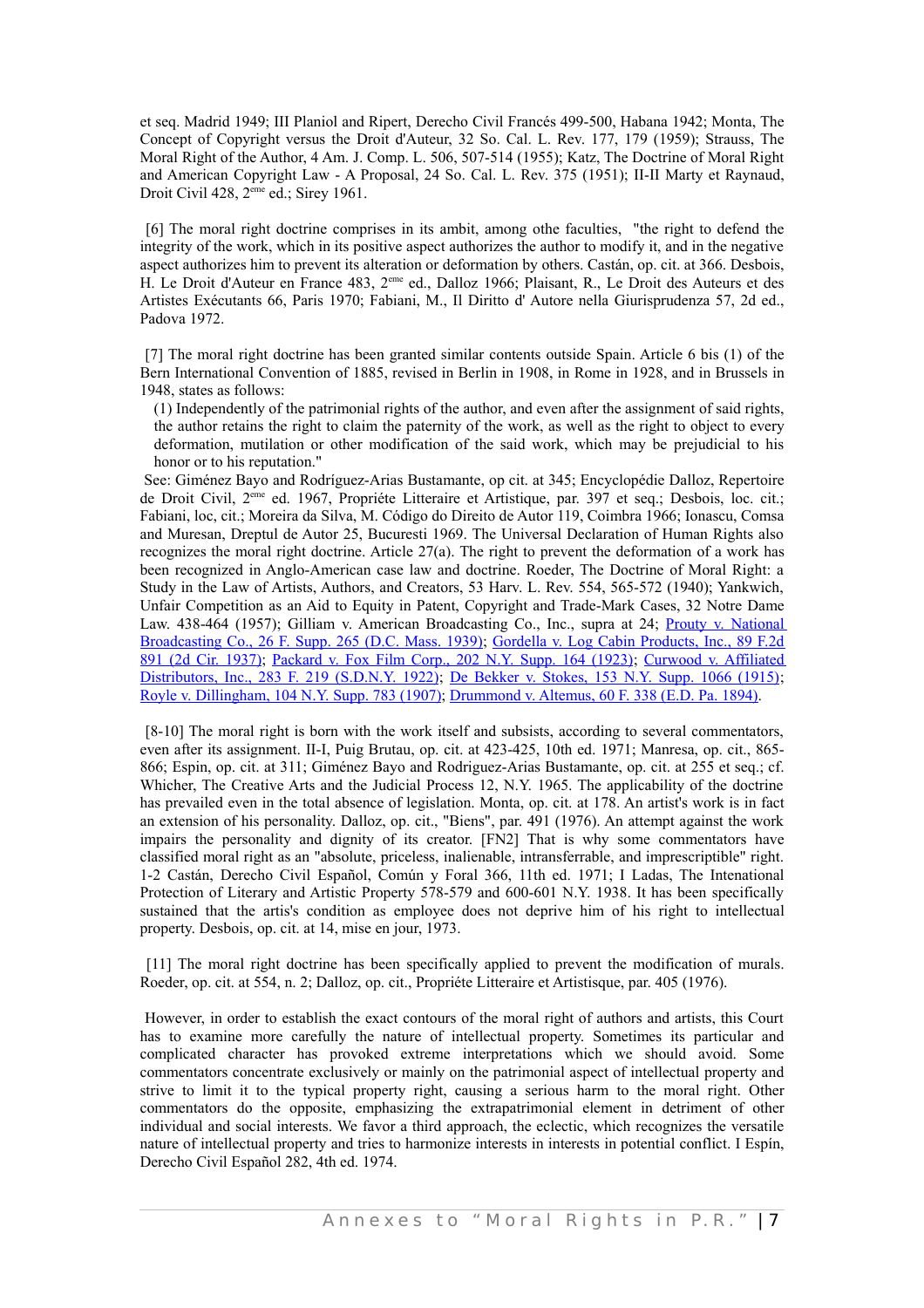[12] According to this approach, the moral right cannot be conceived as an absolute right. It should be reconciled with other individual and community interests. Each case should be examined in the light of its own facts. Ladas, op. cit. at 579; II Fisher, Studies on Copyright 123-125, Fred B. Rothman Co., N. J. 1963; Desbois, Le Droit d'Auteur en France 483, 2 eme ed., Dalloz 1966. In any case, the artist cannot exercise his right abusively. The exercise of moral right is subject to the doctrine of abuse of the right. Plaisant, Le Droit des Auteurs et des Artistes Exécutants 60 et seq., Paris 1970; Desbois, op. cit. at 484- 485; V Novissimo Digesto Italiano, Ed. Torinese, 1960, Diritti d'Autore, 695-696.

In certain circumstances the public interest may advise, for example, the destruction of a building. A mural on a building cannot prevent said action. [FN3] To hold that there is an unrestricted right to prevent said action is to fall into the extremes of the personal or extrapatrimonial theory.

On the other hand, to argue, as it has been argued here, that the acquisition of a work of art grants its owner the right to dispose of it as he wishes is tantamount to adopting the former patrimonial theory abolishing the right of every artist to have the product of his creativity respected.

[13] In the case at bar the Urban Renewal and Housing Corporation apparently wishes to restore and retouch the murals painted by appellant. We consider that, if that is the situation, said corporation should be entitled to maintain its property in the appropriate conditions of freshness and cleanliness. What it is not entitled to do is to proceed to touch up or make the necessary changes under the aforementioned conditions, without the consent of the artist, who in turn is entitled to watch for the integrity of his artistic creature. The necessary harmony in this case may be achieved by giving the author the opportunity to carry out the work. If the economic or other conditions which he may wish to impose were unacceptable to the Corporation, the Court may establish the conditions it may deem reasonable in the light of the evidence presented, and also it may limit them to those offered by the Corporation in a bona fide contract to other competent persons. The moral right doctrine has been drafted to protect extrapatrimonial and not merely economic interests. The artist cannot make unreasonable demands.

The extrapatrimonial rights of the type discussed may be limited by legislation or treaty. See art. 6 of the Spanish act of 1879, Giménez Bayo and Rodríguez-Arias Bustamante, op. cit. at 287 et seq., and art. 4 of the Universal Copyright Convention. 6 [U.S.T.](http://www.westlaw.com/Find/Default.wl?rs=dfa1.0&vr=2.0&DB=0006792&FindType=Y&ReferencePositionType=S&SerialNum=1954045680&ReferencePosition=2736) 2731, 2736, and 2737. The problem of the duration of the moral right is not raised here, therefore we need not enter into a detailed discussion of the same.

For the foregoing reasons, the judgment appealed from is hereby reversed and the case is remanded to the trial court for further proceedings consistent with this opinion. Meanwhile, the temporary injunction issued by the Superior Court against the Urban Renewal and Housing Corporation on April 29, 1976 is hereby reinstated.

Mr. Justice Martín dissents in a separate opinion. Mr. Justice Negrón García issued an opinion concurring in part and dissenting in part.

FN1. The law became effective in the Island by virtue of the Royal Decree of January 10, 1879. Its effectiveness does not depend on the Civil Code which became effective ten years later by virtue of the Royal Decree of July 31, 1889.

FN2. Note the similarity with the provision of Art. II, Sec. 1 of the [Constitution](http://www.westlaw.com/Find/Default.wl?rs=dfa1.0&vr=2.0&DB=1015876&DocName=PRCNARTIIS1&FindType=L) of Puerto [Rico,](http://www.westlaw.com/Find/Default.wl?rs=dfa1.0&vr=2.0&DB=1015876&DocName=PRCNARTIIS1&FindType=L) which proclaims that the dignity of the human being is inviolable. The effectiveness of this declaration does not depend on the approval of any law. Alberio Quiñones v. Commonwealth, 90 P.R.R. 791, 794 (1964); González v. Ramírez Cuerda, 88 P.R.R. 121, 130 (1963).

FN3. If it could be removed, the artist may request that he be allowed to do it under the conditions deemed reasonable by the Court. Remember, also, the powers of the Institute of Puerto Rican Culture to preserve the cultural values of the people of Puerto Rico. Act No. 89 of June 21, 1955, [18 L.P.R.A. § 1195](http://www.westlaw.com/Find/Default.wl?rs=dfa1.0&vr=2.0&DB=1015876&DocName=PRSSTT18S1195&FindType=L) et seq.

 Judgment of the Superior Court, Mayaguez Part, Hon. Waldo Santiago, Judge.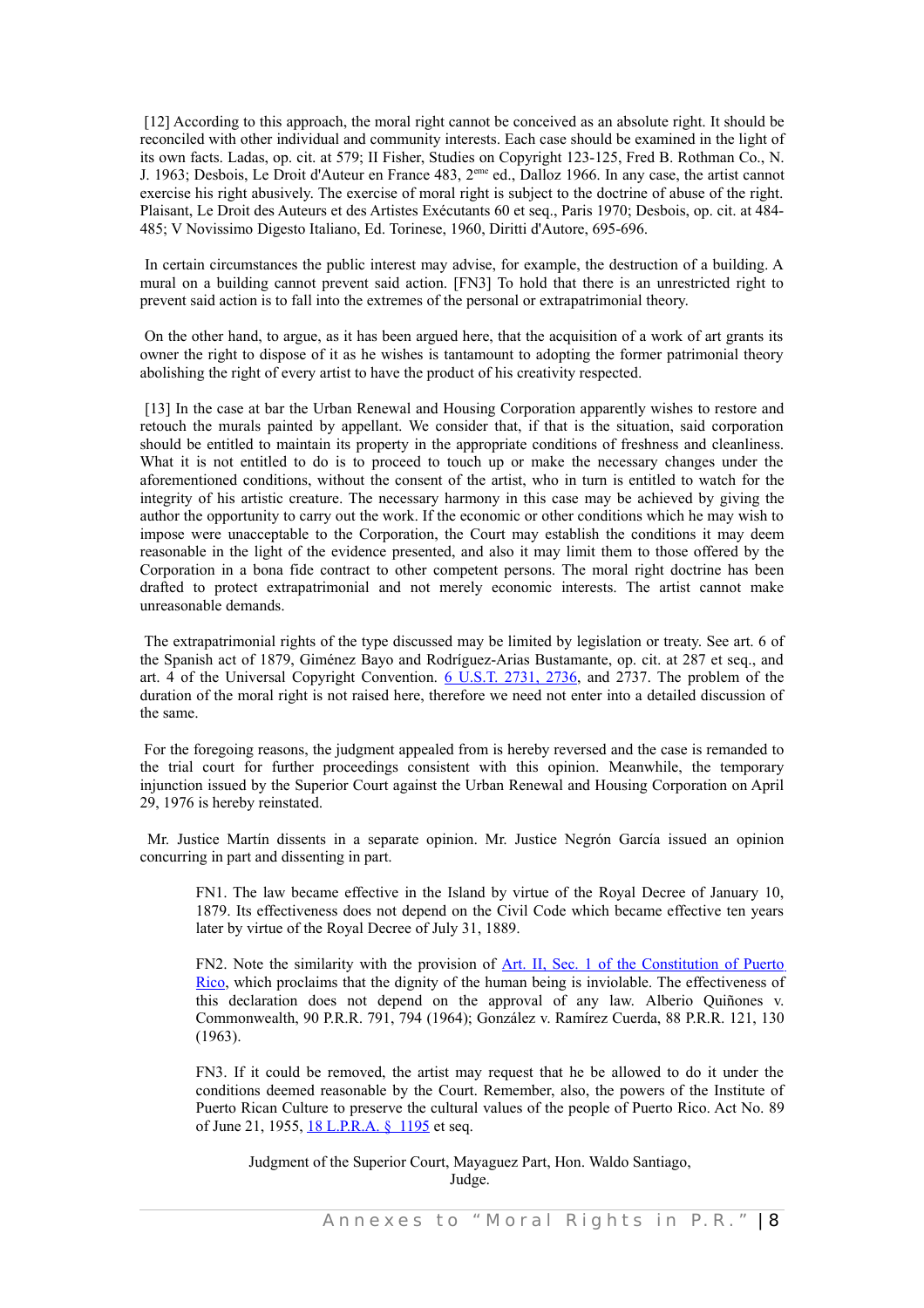#### Review

MR. JUSTICE MARTIN, dissenting.

 The artist's "moral right" is not protected in Puerto Rico by the Constitution or by any law. At the time of the change of sovereignty in Puerto Rico in 1898, the Spanish Law of Intellectual Property of January 10, 1879, governed here. It was incorporated through reference to the Spanish Civil Code, through arts. 428 and 429, [FN1] when it was enacted on July 24, 1889. [FN2] But the Code Commission which revised the Civil Code in Puerto Rico in 1902, eliminated arts. 428 and 429, which referred to the Spanish Intellectual Property Act of 1879, J. R. No. 5 of March 1, 1902, Revised Statutes and Codes of Puerto Rico; therefore, our jurisdiction remained under the protection of the federal legislation applicable to that matter. [FN3] Organic Act of 1900, Act of April 12, 1900, chap. 191, sec. 8, 31 Stat. 79.

In the United States, where the artist's right has not been recognized, it has been held that the artist has no right whatsoever regarding the protection of his artistic reputation when he has sold his work unconditionally. Crimi v. Rutgers [Presbyterian](http://www.westlaw.com/Find/Default.wl?rs=dfa1.0&vr=2.0&DB=602&FindType=Y&SerialNum=1949100317) Church, 194 Misc. 570, 89 N.Y.S.2d 813 (Sup. Ct. [1949\);](http://www.westlaw.com/Find/Default.wl?rs=dfa1.0&vr=2.0&DB=602&FindType=Y&SerialNum=1949100317) Vargas v. Esquire, Inc., 174 F.2d 522 (7th Cir. 1947), see Merryman, J. H., The Refrigerator of Bernard Buffet, 27 Hastings L. J. pp.1035-39. There is little an artist can do in the United States if a contractual obligation has not been imposed upon the acquirer of his work to assure that his authorship will be acknowledged and that his work will be respected. Treece: American Analogues of Author's "Moral Right," 16 Am. J. Comp. L. 487, 501 (1968).

Many countries in Europe, South and Central America, have legislation protecting intellectual property, Merryman, op. cit., supra at 1023, 1036-37 (1976). In France, however, the moral right of the artist had a judicial origin and developed gradually through court decisions since the middle of the past century. It was not until 1957 that the rules were codified into general rules. Sarraute, Current Theory on the Moral Right of Authors and Artists under French Law, 16 Am. J. Comp. L. 465-466; Merryman, op. cit., supra at 1026. Some countries which have adopted the moral right concept have signed international agreements binding each signing country with regard to the intellectual rights in force in those countries: the Bern Agreement of 1886, for example, modified in the Berlin conference in 1908 by 15 countries, subsequently in Rome in 1932 and later in Brussels in 1948; also, the Universal Convention of Geneva in 1952.

The requirements to enjoy the protection of the agreements depend on the internal laws of each State, which shall demand the formalities it may wish to the works published in its territory or to the works of its nationals, wherever they are published. See II Espín, Manual de Derecho Civil Español, 4th ed., 1974, at 304, 313. Naturally, the countries which do not offer protection to the intellectual rights of their artists do not participate in international treaties.

 There are three different positions with regard to this matter. In the United States, the burden is placed on the artist who is to agree his rights with the purchaser, but this does not solve the problem that subsequent acquirers of the work will not be bound by the agreement. The intermediate position, represented by the Bern Convention and the law of Germany places on the purchaser the burden to acquire the artist's consent if he wishes to modify the work. The third position, in France [FN4] (and Italy, where there is a comparable situation) places onus on the purchaser and protects the artist against his own assent unless the modification of the work is a reasonable one to which the artist has assented. Merryman, op. cit., supra at 1045.

The case at bar raises that which has been called the right of "integrity" of the work, recognized in some jurisdiction as an inseparable part of the moral right of the artist. This right, as it has been said, is protected in France and other countries, but not in Puerto Rico, unless the artist has protected himself through a contract.

The works involved herein consist of some murals painted on several public housing buildings owned by the Urban Renewal and Housing Corporation (U.R.H.C.). The U.R.H.C. hired the petitioner artist as art professor and paid him a salary [FN5] to paint several murals on some buildings managed by said agency. According to the stipulation of the parties, petitioner used as assistants four youngsters whom he trained in his creations of drawings and paintings and who were paid by the U.R.H.C. That agency provided all the necessary materials, including the paint. Petitioner created and conceived the figures,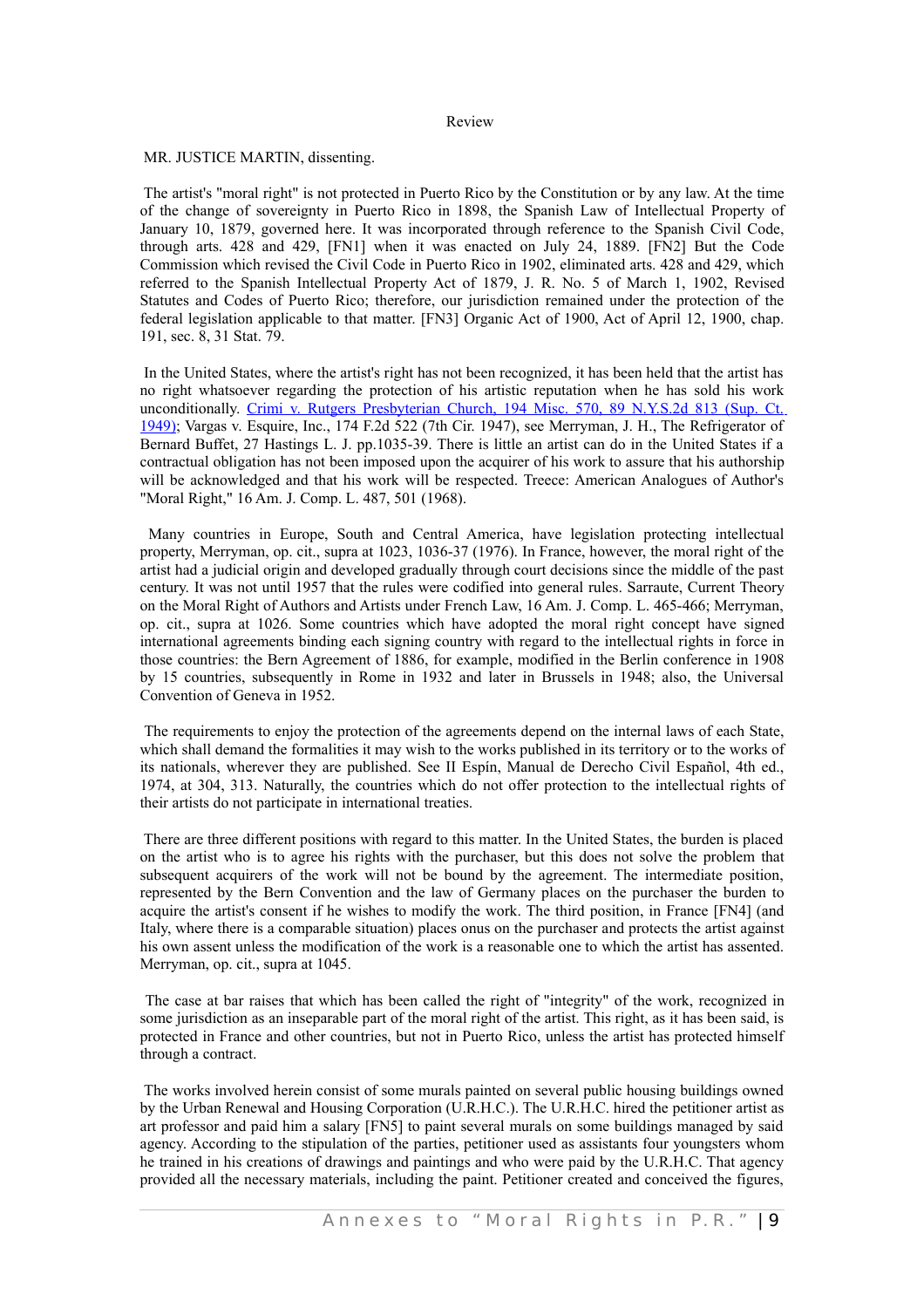forms, and meanings of the works done.

Since the artist did not reserve the right to intervene in the restoration of the works acquired by the U.R.H.C. whenever the effects of time and weather required it, the State may carry out the restoration work using any artist it chooses.

The determination on what constitutes the artist's moral right and the protection of said right is a legislative function. The law should establish the criteria on what is a work of art, as well as on the qualifications an artist should have and which must be protected. The rules should be fixed and specified after consulting persons who know about this spiritual work and whom the Legislature may resort to for advice and counsel. Article 7 of our Civil Code (31 [L.P.R.A. § 7\),](http://www.westlaw.com/Find/Default.wl?rs=dfa1.0&vr=2.0&DB=1015876&DocName=PRSSTT31S7&FindType=L) authorizing this Court to decide in accordance with equity when there is no statute applicable to the case, taking into consideration the natural justice embodied in the general principles of case law and in accepted and established usages and customs, does not give this Court basis to adopt the principles enforced through specific legislation in many countries.

If I were a lawmaker I would favor the implementation of legislation to protect that right. In my capacity as Justice I deem that it is not my function to legislate.

In this particular case there is no evidence that the works involved have an exceptional merit justifying the intervention of the courts to protect property belonging to the public patrimony, nor does it arise that there are accepted and established usages and customs with regard to the moral rights of the artist.

In view of the foregoing I would affirm the judgment rendered by the trial court dismissing petitioner's petition for injunction.

FN1. Article 428. "The author of any literary, scientific, or artistic work, is entitled to profit by it and dispose of it at will." Código Civil Español, Dionisio Doblado, 1889, 2d ed. Madrid. Article 429. "The Law of Intellectual Property determines the persons to whom such right pertains, the manner of exercising it, and the period of its duration. In cases not provided for or determined by such special law, the general rules with respect to property established by this Code shall be observed." Ibid.\*

FN2. The Law of Intellectual property of 1879 and the Spanish Civil Code became effective in Puerto Rico by virtue of the Royal Decree of July 31, 1889. See Rodríguez v. San Miguel et al., 4 P.R.R. 101, 110 (1903); Torres et al. v. Rubianes et al., 20 P.R.R. 316, 323 (1914). \*Translator note: Translation taken from The Civil Code of Spain, translated and edited in 1918 by F. C. Fisher.

FN3. See Arthur Fisher, Studies on Copyright (1963) on the history of the federal legislation in force as of March 1, 1902, regarding copyrights before the 1909 compilation, p. 72-73.

FN4. In France, the statutory provision establishes that the moral right is "perpetual, inalienable, and imprescriptible."

FN5. The Copyright Act of the United States establishes that the term "author" includes an employer in the case of works made for hire. That is, the person who participates in the creation is an employee of the one who hires his services, therefore breaking the relation between the artist and the created work. See 17 U.S.C.A. § 26; Monta, The Concept of 'Copyright' versus the 'Droit D'Auteur,' 32 So. Cal. L. Rev. 177, 178-179 (1959).

#### Review

Judgment of the Superior Court, Mayaguez Part, Waldo Santiago, Judge

#### MR. JUSTICE NEGRON GARCIA, concurring and dissenting.

In order to comply fully with the adjudicative function of this Court in the appellate stage, the following roots were taken into consideration, beginning with the Judiciary Act of the beginning of the century:

"[Said article forty-nine (49)] is based upon the principle that the original source of justice is the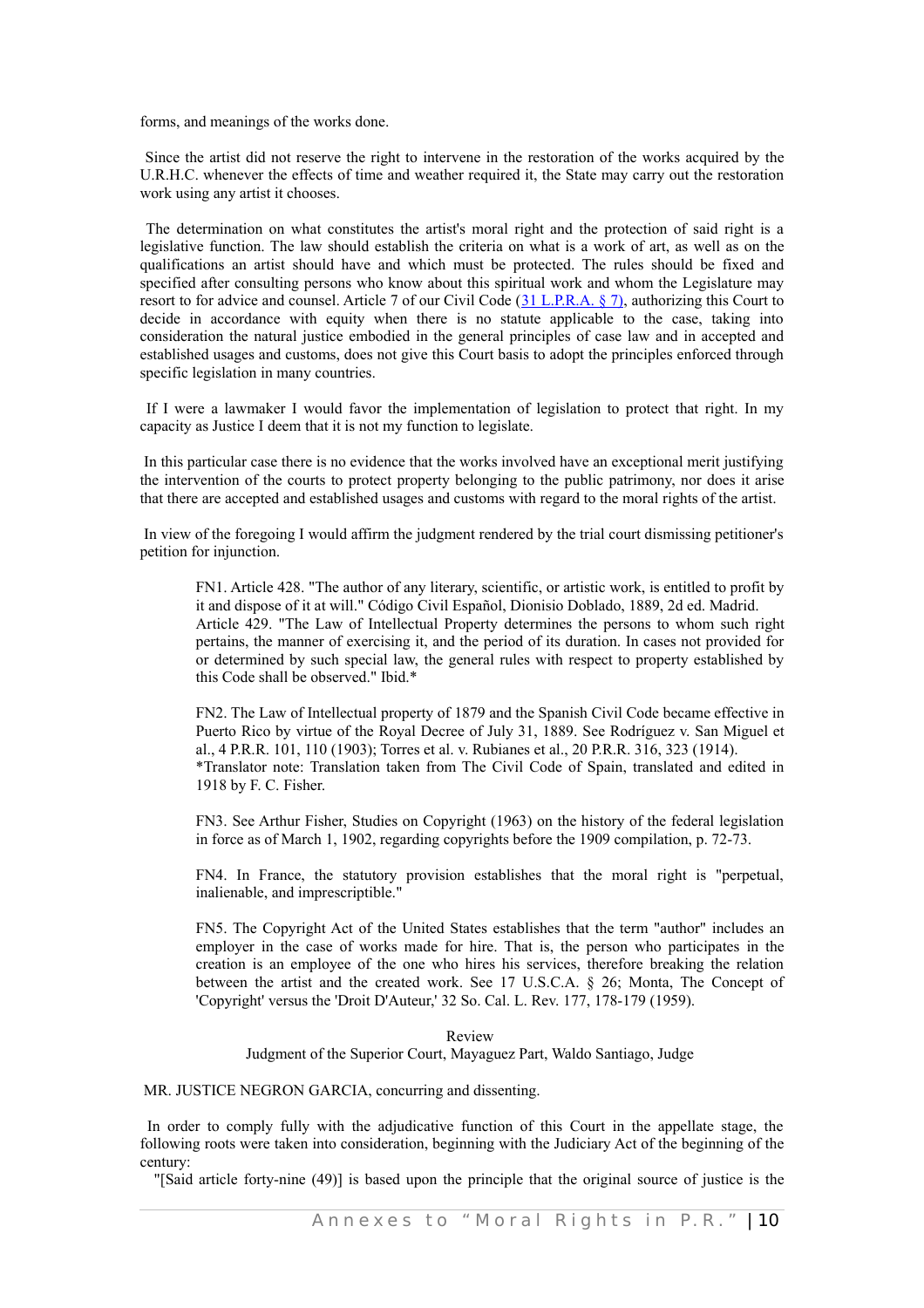written or statute law, which should in all cases be strictly complied with. Next to the law and accompanying it, facilitating its correct interpretation, comes the jurisprudence developed by the courts in the precedents of the higher courts, in which the results of judicial experience, of careful study and scientific labor are crystallized. In the constant change of legal relations many cases may occur which are not specifically provided for in the existing law or precedents. It becomes necessary, therefore, to give to the judges some standard or rule by which to decide such cases equitably and definitely.

"This rule is to be found in the principle of equity. In these cases the judge must apply the general principles of justice; that is to say, those rules which are not laid down in any law but which are nevertheless the foundations of all laws not only among certain nations but among all educated and civilized peoples.

"The decisions of the court of appeals must therefore be in accord with the law, with legal doctrine, or with equity, but in every case must meet the ends of justice." I U. S. Comission to Revise and Compile the Laws of Porto Rico 121-122 (1901). (Underscore supplied.)

Bearing in mind this perspective, first it is necessary to broaden and establish certain facts besides those stated in the opinion of the Court. From the thorough examination of the color photographies of the murals in controversy and the stipulations agreed by the parties in first instance, it is unquestionable that appellant Ossorio, as art teacher under contract, created with his talent the figures, forms, and meaning of the murals. Concurrently, he trained four youngsters who helped him in the performance of his artistic work on the exterior walls of several buildings property of U.R.H.C. We can also see that the murals were painted on some walls which are an essential part of the structure of the buildings; consequently, there can be no speculation on their possible removal. Even more important, since these murals on exterior walls are exposed to the rigors of the weather, they deteriorate rapidly and should be renewed periodically. In that sense the situation is similar to that of the painting and maintenance provided to any building, structure, or residence in Puerto Rico.

A critical analysis of the authorities and the case law mentioned by the Court shows that it is extremely weak to sustain that the Spanish law on intellectual property approved almost a century ago, on January 10, 1879, is applicable to Puerto Rico today, particularly in view of the express repeal of arts. 428 and 429 of the Spanish Civil Code when it was adopted by virtue of the review of our Code in 1902.

However, considering that there is no clear and categorical provision of law regulating the matter, it is proper in equity, pursuant to art. 7 of our Civil Code (31 [L.P.R.A.](http://www.westlaw.com/Find/Default.wl?rs=dfa1.0&vr=2.0&DB=1015876&DocName=PRSSTT31S7&FindType=L) § 7), that this Court acknowledge in principle and render as valid in our jurisdiction, with certain limitations, the right to intellectual property in artistic painting in its dimensions of author and integrity of work, as primary ideal factors over those merely pecuniary.

#### In short: what is in theory the moral right?

"[T]he moral, personal, or extrapatrimonial rights (which safeguard the paternity and integrity of the work). This last group of powers concentrates in the usually called--more or less properly--moral right of the author, which is, undoubtedly, a right of the personality, since it refers to an ideal property inseparable from the person. The author's moral right--says De Cupis-- constitutes a private right which has as object not the work of creativeness, which is a property of a patrimonial nature, but rather the personal property of intellectual paternity, the moral way of being of the author himself." I-2 Castán Tobeñas, Derecho Civil Español, Común y Foral 365-366 (1963).

#### And Puig Brutau states:

"Intellectual property means the set of rights acknowledged by law to the author on the works he has produced with his intelligence, particularly the right to have his paternity acknowledged and respected, as well as that he be allowed to propagate the work, authorizing or denying the reproduction, as the case may be.

"Actually, we can only speak about property in regard to literary, scientific or artistic works, in a very broad sense. It suffices to bear in mind that it does not refer to a corporal thing, does not confer a perpetual right, and cannot be used, enjoyed or vindicated as if it involved property of a material object. As we shall see when we deal with the object and content of this right, the interest protected is the work of the mind or of intellectual activity, regardless of the things used to manifest and give it material form. To own a copy of a book is not to own the work contained in the book. The printed work has been possible through the previous existence of the author's creation, and he has the exclusive right to allow its publication.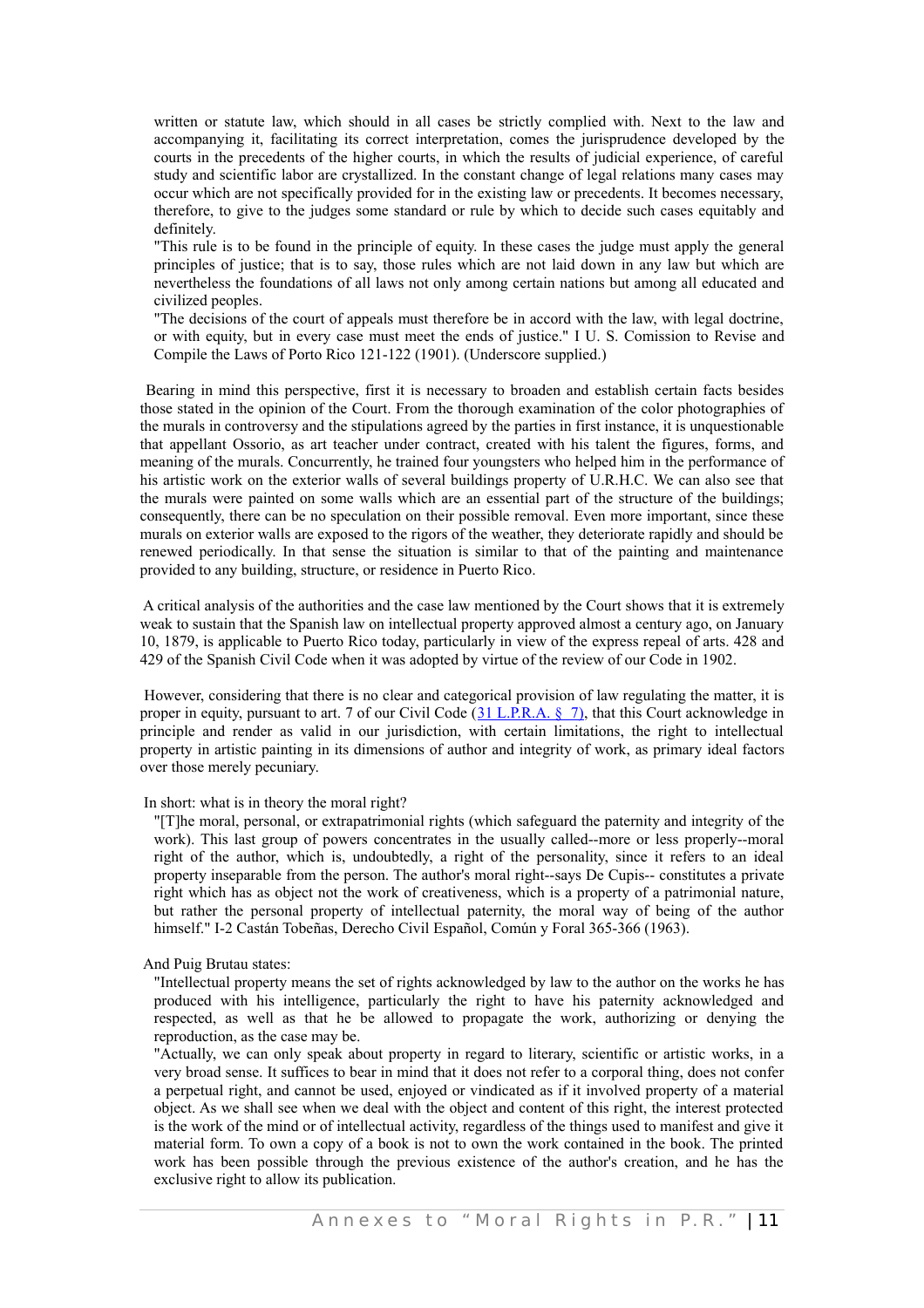"It is an almost worldwide ackowledged right, although its regulation may vary within very broad limits. On the one hand the author's right, which is a more or less limited monopoly must be acknowledged; on the other hand, that limitation is intended to render the author's right compatible with the social interests involved in the publication of knowkedge. The right is thwarted, after all, by its temporary character." III-2 Fundamentos de Derecho Civil 201 (1973).

Now then, the exaltation of the beautiful and artistic cannot be achieved through ideals of absolute and abstract justice, sacrificing the formulation of specific law and the balance which should characterize every judicial decision based on "equity." Manresa advises us on this difficulty upon stating that "in the regulation of the exercise of the right to intellectual property, their is a fair principle involved, but that it can hardly be clearly expressed, in an essentially juridical manner, since it has to be expressed in circumstantial provisions of an empirical and conventional nature." 3 Código Civil Español 631 (1934).

As to the aspect regarding the integrity of the work under our consideration and in the particular circumstances of the case. I dissent from the final provision which actually confers appellant Ossorio, as painter, an almost eternal absolute right to intellectual property, incompatible with the exponents of the eclectic or intermediate theory adopted by the Court. His prerogative of seeing that his work be respected should be in harmony with the property right of appellee U.R.H.C. to keep, preserve, and restore its patrimony allowing it to hire other competent persons, excluding appellant if it thus deems pertinent, including appellant's former students who helped to carry it out.

 To fulfill this task it is not necessary to ask the author's previous authorization, since due to the nature, characteristics and location of the work, there is an implied permission. It is even less proper to grant him a preferential right which would be tantamount to vinculating the appellee entity perpetually with the artist, in an onerous manner, with the consequent burden and economic loss arising therefrom. The French doctrine which gave birth to the concept of moral right acknowledges, under certain conditions, that it can be waived. Straus: The Moral Right of the Author, 4 Am. J. Comp. L. 515-516 (1955). "It appears that the power of alienation extends only to the question of modification and use, and does not include the right of paternity." Katz, The Doctrine of Moral Right and American Copyright Law--A proposal, 24 So. Cal. L. Rev. 406-409 (1950-51).

In view of the foregoing, the conclusion of the learned trial court was correct:

"The U.R.H.C is bound to maintain and preserve its buildings. The preservation includes the embellishment as it was done in the present case through the painting of murals on the walls of some buildings and the renewal and touch up of said murals. We think that the painter cannot invoke any right to oppose the preservation of the same by other persons or to demand that he be the only one entitled to restore and touch up the work, since nothing had been agreed to that effect in the service contract."

Appellant Ossorio's copyright is not a permanent exclusive right to restore his works, it is rather a right to defend their integrity, opposing any unjustified, unnecessary, and unreasonable mutilation, deformation or substantial modification of the murals, which could cause proven damage to his honor or reputation. We ask ourselves: If due to budgetary reasons the U.R.H.C. could not renew and maintain the murals, could appellant Ossorio resort to the courts to force it to do so? I respectfully deem that under the juridical theory sustained by the Court he can do so and that the U.R.H.C. could not even choose to have them eliminated in justified circumstances.

In view of the foregoing, and since no damages to the integrity of the works were proved in the trial court, I would affirm the judgment dismissing the complaint.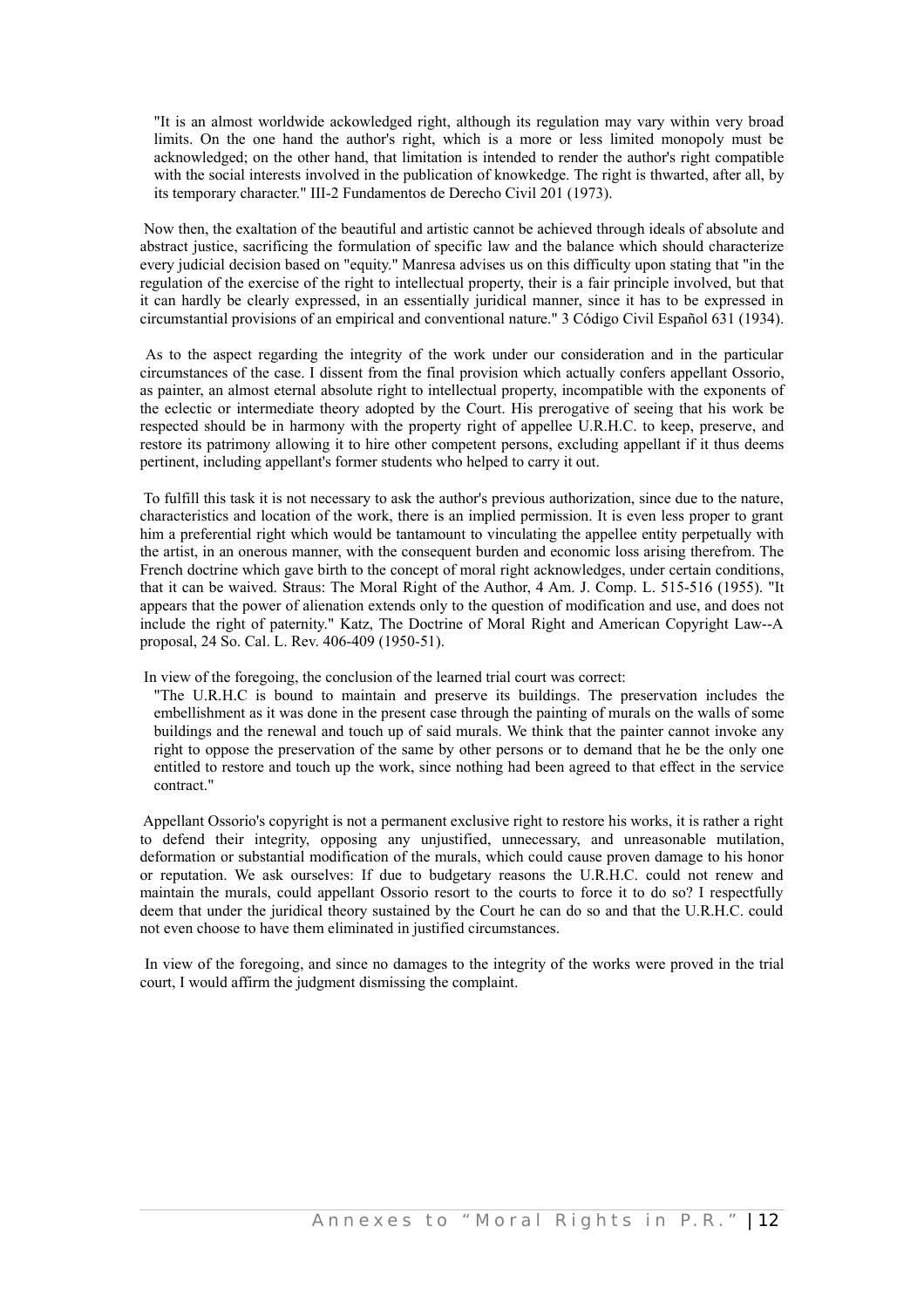## **Pancorbo v. Wometco of P.R., Inc., 115 D.P.R. 495 (1984)**

#### Julio E. PANCORBO et al., Plaintiffs and Appellants, v. WOMETCO DE PUERTO RICO, INC. et al., Defendants and Appellees. **No. R-84-21.**

Supreme Court of Puerto Rico.

Decided June 4, 1984 MR. CHIEF JUSTICE TRIAS MONGE delivered the opinion of the Court.

In Reynal v. Tribunal [Superior,](http://www.westlaw.com/Find/Default.wl?rs=dfa1.0&vr=2.0&DB=2995&FindType=Y&SerialNum=1974022716) 102 D.P.R. 260 (1974), we examined the issue of whether, in Puerto Rico, protection of intellectual property depended exclusively on the federal laws then in force. In Ossorio Ruiz v. Srio. de la [Vivienda,](http://www.westlaw.com/Find/Default.wl?rs=dfa1.0&vr=2.0&DB=2995&FindType=Y&SerialNum=1977019732) 106 D.P.R. 49 (1977), we pronounced ourselves on the authors' moral right doctrine. Shortly after, on January 1, 1978, a new federal copyright law came into effect. 90 Stat. 2598, 17 U.S.C. § 101 et seq. [\(1976\).](http://www.westlaw.com/Find/Default.wl?rs=dfa1.0&vr=2.0&DB=1000546&DocName=17USCAS101&FindType=L) The instant case raises the need to clarify the effect of said statute in Puerto Rico regarding some copyright aspects.

Late in 1980, Julio Enrique Pancorbo and Alfonso Gende Casanova, artists known as Henry Lafont and El Casanova, respectively, sued Wometco de Puerto Rico, Metro Goldwyn Mayer, United Artists, and others. Plaintiffs alleged that defendants were showing, without their authorization, a motion picture, Fame, where they appear on the screen for a good seventy seconds. They sought \$500,000 for damages, plus 5% of the proceeds derived by the defendants from showing the film. Defendants moved for summary judgment contending that the new federal legislation has preempted the field. Plaintiffs objected.

The documents on the record show some additional facts. Let us see. In August 1978, after the federal statute became effective, El Casanova and Henry Lafont videotaped a TV program. The program had a 44-minute duration. The videotape was sold to a broadcasting station in the United States. By means not explained in the record, the producers of Fame gained access to the videotape and used, without plaintiffs' knowledge or consent, seventy seconds of the program. Plaintiffs' objection to the summary judgment was grounded on, among other arguments, the allegation that their moral right had been violated.

The Superior Court ruled that "[t]he field having been preempted and the local law displaced and abolished by special legislation whose application is within the exclusive province of the federal courts, we lack jurisdiction on the matter. . . ." Consequently, its judgment favored the defendants. We agreed to review.

 [1] The new federal law, just as the prior legislation, expressly applies to Puerto Rico, [17 U.S.C. § 101](http://www.westlaw.com/Find/Default.wl?rs=dfa1.0&vr=2.0&DB=1000546&DocName=17USCAS101&FindType=L) [\(1976\).](http://www.westlaw.com/Find/Default.wl?rs=dfa1.0&vr=2.0&DB=1000546&DocName=17USCAS101&FindType=L) Said statute makes significant changes. on the scope of copyright protection. It considerably extends federal protection of the right, but in no way does it completely preempt the field or exclude all state action. See the legislative history of S. 22, [H.R.](http://www.westlaw.com/Find/Default.wl?rs=dfa1.0&vr=2.0&DB=0100014&FindType=Y&SerialNum=0100747631) Rep. No. [94-1476,](http://www.westlaw.com/Find/Default.wl?rs=dfa1.0&vr=2.0&DB=0100014&FindType=Y&SerialNum=0100747631) 94th Cong., 2nd Sess. 301, reprinted in 1976 U.S. Code Cong. & Ad. News 5745-5749, 5819. Article 301 (17 [U.S.C.](http://www.westlaw.com/Find/Default.wl?rs=dfa1.0&vr=2.0&DB=1000546&DocName=17USCAS301&FindType=L) § 301 [\(1976\)\),](http://www.westlaw.com/Find/Default.wl?rs=dfa1.0&vr=2.0&DB=1000546&DocName=17USCAS301&FindType=L) of the new statute describes the limits of federal exclusiveness. Items (a) and (b) of this article provide:

(a) On and after January 1, 1978, all legal or equitable rights that are equivalent to any of the exclusive rights within the general scope of copyright as specified by section 106 in works of authorship that are fixed in a tangible medium of expression and come within the subject matter of copyright as specified by sections 102 and 103, whether created before or after that date and whether published or unpublished, are governed exclusively by this title. Thereafter, no person is entitled to any such right or equivalent right in any such work under the common law or statutes of any State.

(b) Nothing in this title annuls or limits any rights or remedies under the common law or statutes of any State with respect to--

(1) subject matter that does not come within the subject matter of copyright as specified by sections 102 and 103, including works of authorship not fixed in any tangible medium of expression; or

(2) any cause of action arising from undertakings commenced before January 1, 1978; or

(3) activities violating legal or equitable rights that are not equivalent to any of the exclusive rights within the general scope of copyright as specified by section 106.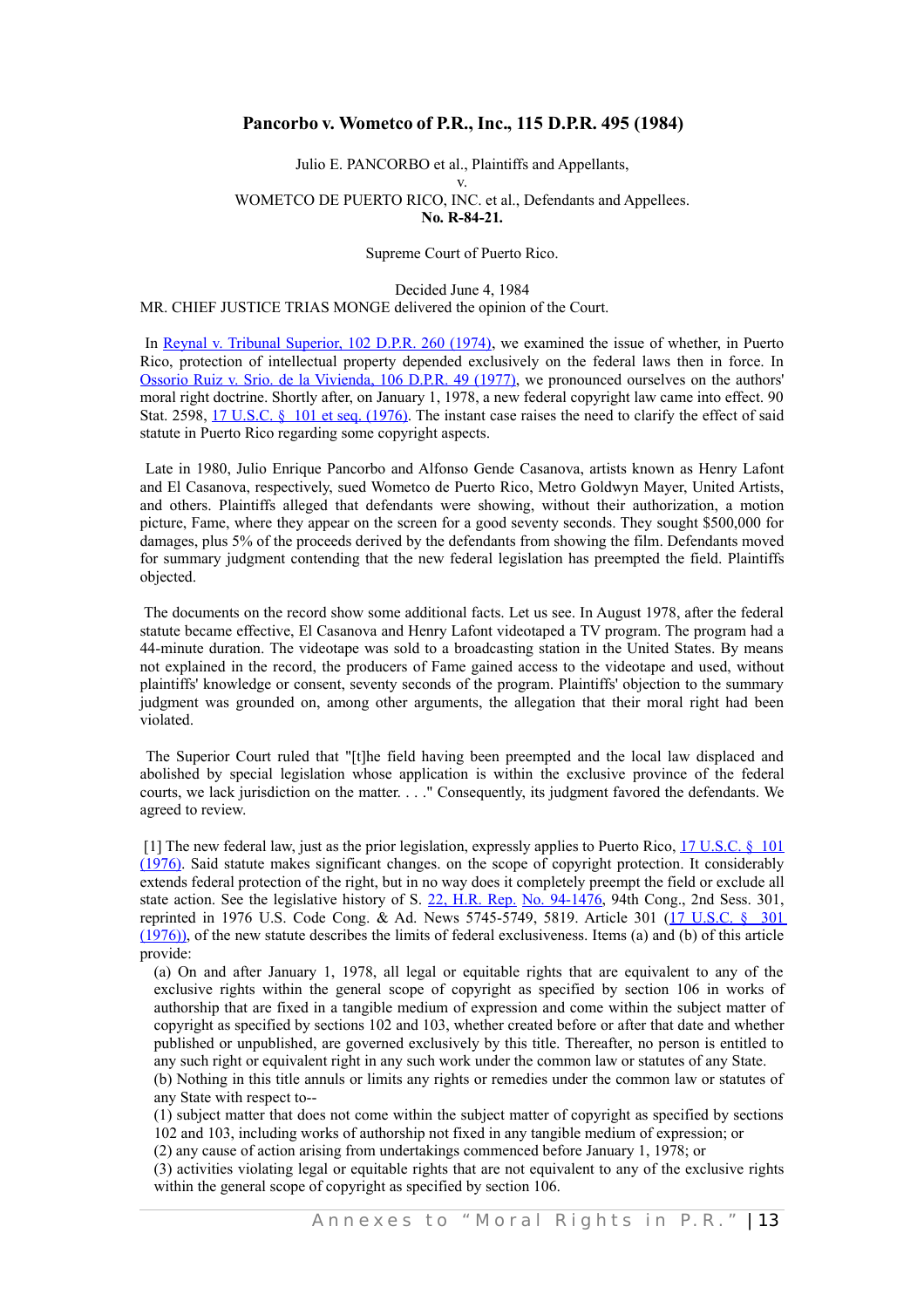[2] As we can see, the federal statute governs only and exclusively all "legal or equitable rights that are equivalent to any of the exclusive rights within the general scope of copyright as specified by section 106." Article 106 provides:

Subject to sections 107 through 118, the owner of copyright under this title has the exclusive rights to do and to authorize any of the following:

(1) to reproduce the copyrighted work in copies or phonorecords;

(2) to prepare derivative works based upon the copyrighted work;

(3) to distribute copies or phonorecords of the copyrighted works to the public by sale or other transfer of ownership, or by rental, lease, or lending;

(4) in the case of literary, musical, dramatic, and choreographic works, pantomimes, and motion pictures and other audiovisual works, to perform the copyrighted work publicly; and

(5) in the case of literary, musical, dramatic, and choreographic works, pantomimes, and pictorial, graphic, or sculptural works, including the individual images of a motion picture or other audiovisual work, to display the copyrighted work publicly.

[3-4] Nimmer points out that the state's cause of action is not excluded if the establishment thereof requires additional elements or elements different from those constituting the acts specified in art. 106. Some examples of state actions which are not affected by the new federal act are those grounded on breach of contract, or breach of trust, invasion of privacy, defamation, and deceptive trade practices. 1 Nimmer on Copyright 1-9 et seq. (1979). See: L. Jorgensen & M. McIntyre-Cecil, The Evolution of the Preemption Doctrine and its Effect on Common Law Remedies, 19 Idaho L. Rev. 85, 101 et seq. (1983); Comment, The Fine Art of Preemption: Section 301 and the Copyright Act of 1976, 60 Or. L. Rev. 287 (1981); G. Katz, Copyright Preemption Under the Copyright Act of 1976: The Case of "Droit de Suite", 47 Geo. Wash. L. Rev. 200, 211 et seq. (1978). In other words, if the interest whose local protection is sought is different from those protected by the federal statute, the state action is not preempted. Jorgensen & McIntyre-Cecil, op. cit., at 101-102. From a different point of view, if the state action is aimed at protecting rights that fall beyond the scope of the federal policy, and if such rights stem from deeply-rooted local interests, the local action subsists. Note, An Author's Artistic [Reputation](http://www.westlaw.com/Find/Default.wl?rs=dfa1.0&vr=2.0&DB=3084&FindType=Y&ReferencePositionType=S&SerialNum=0110405221&ReferencePosition=1509) under the Copyright [Act of 1976, 92 Harv. L. Rev. 1490, 1509 \(1979\).](http://www.westlaw.com/Find/Default.wl?rs=dfa1.0&vr=2.0&DB=3084&FindType=Y&ReferencePositionType=S&SerialNum=0110405221&ReferencePosition=1509)

[5-6] The case of the moral right is particularly clear with regard to the exposition of the general rule. The doctrine has a civil law background. For its long history, see: I S. Strömholm, Le Droit Moral de l'Auteur, Stockholm, Ed. P.A. Norstedt & Söners Förlag (1967). The concept of intellectual property comprises two categories of rights: those of a financial or property nature, and the extra-property rights linked to the personhood of the author. The moral rights doctrine has to do with the latter. I-2 J. Castán Tobeñas, Derecho civil español, común y foral 391-393, Madrid, Ed. Reus (1982).

[7-9] United States legislation has historically focused on protecting the financial aspect of intellectual property. The new federal statute does not, essentially, alter that viewpoint. Although, at times, it has been argued that, along the years, United States Law has recognized, through the use of different labels, conditions and purposes, isolated elements of the civil law doctrine of moral rights, it has not been adopted by the federal statute, nor is there any indication in the legislative history of an intent to bar acceptance of the same by the states, or permanence thereof wherever it exists. J. G. Petrovich, Artists' Statutory "Droit Moral" in California: A Critical Appraisal, 15 Loy. L.A.L. Rev. 29 (1981); Katz, op. cit., at 217-218; K. Gantz, Protecting Artists' Moral Rights: A Critique of the California Art Preservation Act as a Model for Statutory Reform, 49 Geo. Wash. L. Rev. 873, 879 (1981). ("Federal copyright law neither recognizes moral rights nor provides a basis for redress of their violation.") There is no legal basis to hold that the new federal copyright law has abolished the moral rights doctrine in Puerto Rico.

The foregoing interpretation explains why some states have enacted the civil law doctrine of moral rights, or vital traits of the same, after the federal statute was approved. The California Art Preservation Act, Cal. Civ. [Code,](http://www.westlaw.com/Find/Default.wl?rs=dfa1.0&vr=2.0&DB=1000200&DocName=CACIS987&FindType=L) [sec.](http://www.westlaw.com/Find/Default.wl?rs=dfa1.0&vr=2.0&DB=1000200&DocName=CACIS987&FindType=L) 987 (West 1982), in force since January 1, 1980; N.Y. Arts and Cultural Affairs Law Sec. 3B (McKinney 1984), in force since December 31, 1983.

[10-11] Let us apply the above principles to the case at bar. The fact that the plaintiffs sold the videotape has no bearing on their exercise of their moral rights. The author's moral rights are inalienable and imprescriptible. I-2 J. Castán Tobeñas, op. cit., at 392; II D. Espín, Manual de Derecho Civil Español 306, Madrid, Ed. Rev. Der. Privado (6th ed. 1981); C. Colombet, Propriété Littéraire et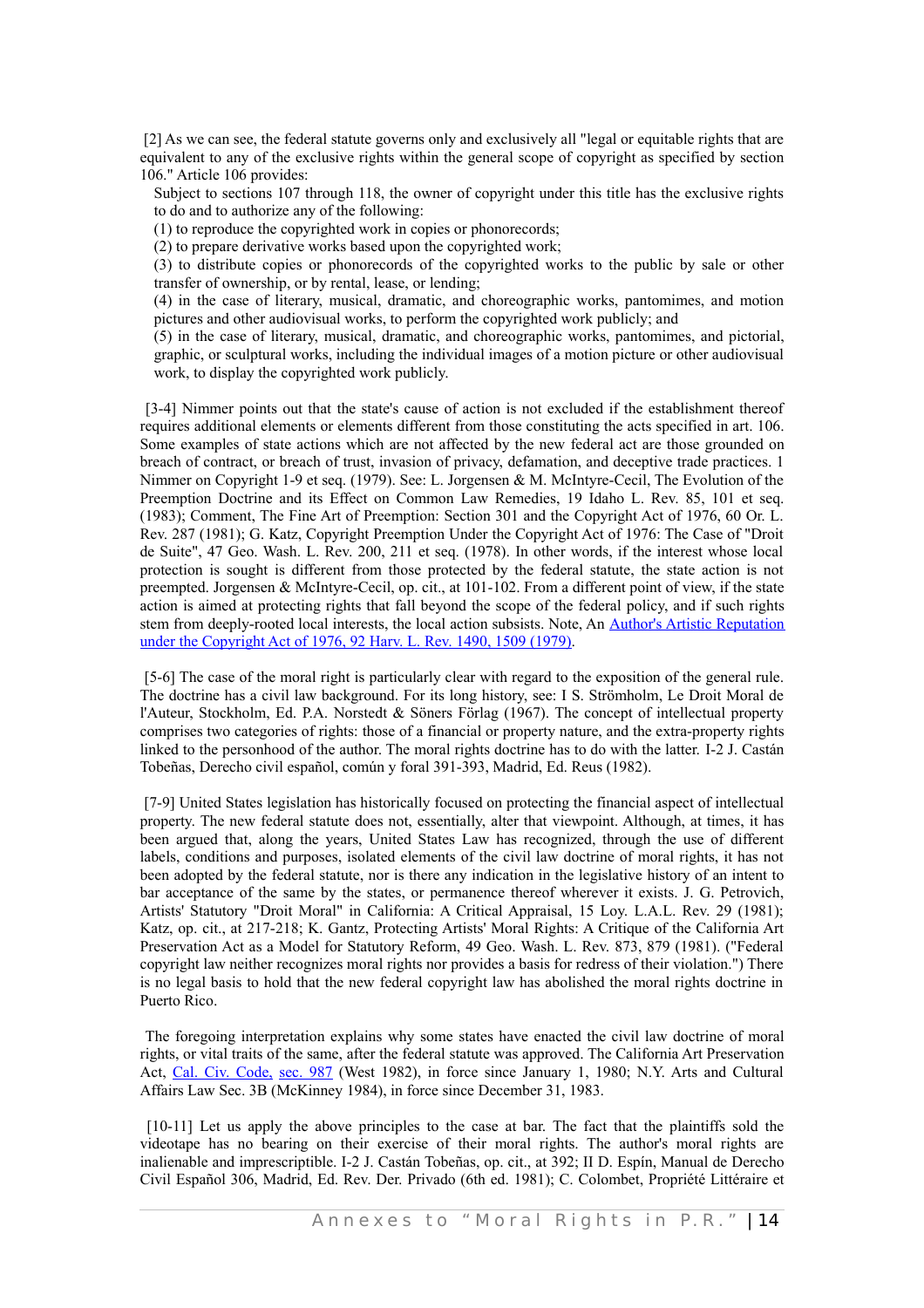Artistique 128-129, Paris, Ed. Dalloz (1976). The moral rights protect, among other interests, the paternity of the artwork and its integrity. The defense of said integrity includes the right to prevent that the work be altered, distorted, truncated or shown in an objectionable context. Castán Tobeñas, op. cit., at 391-393; An Author's Artistic Reputation, supra at 1490, 1493; Encyclopédie Dalloz, Propriété Littéraire et Artistique, VI Rép. Droit Civ., para. 628 (1974).

[12-13] Now then, moral rights do not provide sufficient legal basis for invoking financial rights as such. Plaintiffs have no ground whatsoever for claiming, in the Puerto Rican courts, royalties derived from the alleged unjust enrichment of the defendants, or other compensation grounded on the violation of a federally recognized property right. In regard to property rights equivalent to the rights protected by the federal act, the field is clearly preempted. [FN1]

[14] This does not mean that the violation of extra-property rights may never entail an award of pecuniary damages. Violation of these rights may generate, besides the obligation to do or not to do, the redress of moral damages. In such case, the measure of the damage is not the financial damage caused. The measure is the spiritual and social damage sustained, paying heed to the fact that the author's moral rights may vanish if the sanctions imposed are not sufficient. See: P. I. Medina Perez, El derecho de autor en la cinematografía, 191 Rev. Gen. Leg. Jur. 659, 680-682 (1952); J. Pérez Serrano, El derecho moral de los autores, 2 An. Der. Civ. 7, 23 (1949); J. Giménez Bayo and L. Rodríguez-Arias Bustamante, La Propiedad Intelectual 109-110, Madrid, Ed. Reus (1949); Supreme Court of Spain Judgment of April 4, 1936, No. 955 Aranzadi, V Repertorio de Jurisprudencia 486; II-1 S. Strömholm, op. cit., at 232-263 (1967); II-2 Strömholm, op. cit., 47, 91, 354, 396, 562 (1973); 5-3 R. Nicolo and M. Stella Richter, Rassegna di Giurisprudenza sul Codice Civile 407 et seq., Milano, Ed. Giuffrè (1969). Redress for damages is among the remedies afforded by the New York and California statutes cited above.

[15] The plaintiffs artists in this case have alleged, in opposition to the motion for summary judgment, that their right to the paternity and integrity of their work has been violated. They have established prima facie violations of their moral rights as authors, not preempted by the federal legislation. These allegations should be heard on the merits, together with the damages issue, and any other measures that could be in order.

The judgment below will be reversed, and the case remanded to the trial court for further proceedings consistent with this opinion.

Mr. Justice Negrón García disqualified himself. Mr. Justice Rebollo López concurs in the result without a written opinion.

FN1. There could be a situation where the same act violates property and extra-property rights. This does not bar local vindication of the latter, or of those property rights not covered by the federal statute.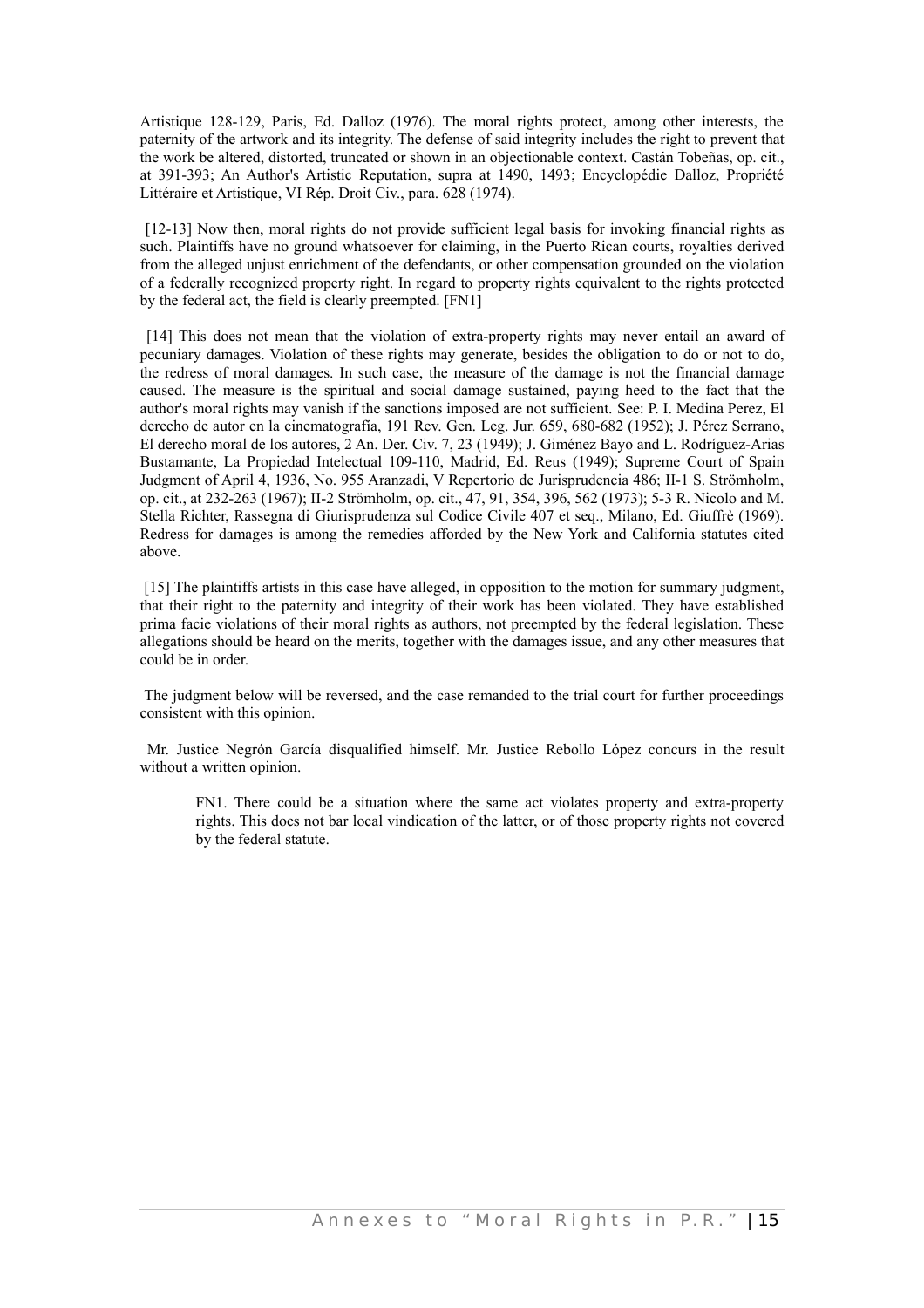## **Cotto Morales v. Ríos, 140 D.P.R. 604 (1996)**

SIXTO COTTO MORALES y OTROS, demandantes y recurridos, v.

> CALO RIOS y OTROS, demandados y recurrentes. **Número: RE-94-258**

#### En El Tribunal Supremo De Puerto Rico.

<span id="page-35-6"></span>Resuelto: 17 de abril de 1996

<span id="page-35-8"></span>EL JUEZ ASOCIADO SENOR CORRADA DEL RIO emitió la opinión del Tribunal. "La más sagrada, la más inatacable, la más personal de todas las propiedades es la obra fruto del pensamiento ....[" \[FN1\]](#page-35-9) **\*608**

<span id="page-35-9"></span>[FN1.](#page-35-8) D. Espín Cánovas, Derecho Civil Español, Madrid, Ed. Rev. Der. Privado, Vol. II, 1925, pág. 302.

El caso de autos nos brinda la oportunidad de expresarnos por primera vez acerca del alcance de la Ley de Propiedad Intelectua[l \[FN2\]](#page-35-7) y la concesión de daños al amparo de dicho estatuto.

<span id="page-35-7"></span>[FN2.](#page-35-6) Ley Núm. 96 de 15 de julio de 1988 [\(31 L.P.R.A. sec. 1401](http://www.westlaw.com/Find/Default.wl?rs=dfa1.0&vr=2.0&DB=1015876&DocName=PRSSTT31S1401&FindType=L) et seq.).

Los hechos fundamentales que dan lugar al presente recurso de revisión se resumen a continuación.

<span id="page-35-4"></span><span id="page-35-2"></span><span id="page-35-0"></span>I

Como parte de las actividades promocionales realizadas por los demandados recurrentes para anunciar los productos SONY en Puerto Rico, durante las Navidades de 1989 se preparó y publicó un catálogo en el que además de incluir los productos electrónicos de la demandada recurrente se incluyeron en el diseño gráfico de este catálogo las fotografías de unas diecinueve (19) obras artísticas de autores puertorriqueños.

Uno de estos autores fue el aquí demandante recurrido, Sr. Sixto Cotto, cuya obra serigráfica, "De Fiesta en la Calle", aparece en las páginas veinte (20) y veintiocho (28) del catálogo[. \[FN3\]](#page-35-5)

<span id="page-35-5"></span>[FN3.](#page-35-4) Véase Alegato de los recurrentes, Apéndice, págs. 20 y 28.

El 21 de diciembre de 1990 se presentó una demanda sobre "violación al derecho moral del autor y daños'D'. En ésta, los aquí demandantes recurridos alegaron que los aquí demandados recurrentes, con el propósito de promocionar sus productos, habían publicado y mutilado sin su autorización una obra de su autoría. Reclamaron la suma de ciento cuarenta mil dólares (\$140,000) en concepto de los daños alegadamente causados por las acciones de los demandados recurrentes[. \[FN4\]](#page-35-3) **\*609**

<span id="page-35-3"></span>[FN4.](#page-35-2) La parte demandada recurrente en este caso la componen el Sr. Calo Ríos, su esposa, María de Ríos, ambos por sí y en representación de la sociedad legal de gananciales constituida por ambos; Wonderman Worldwide, Inc. y Sony de Puerto Rico, Inc.

La demanda fue oportunamente contestada por los demandados recurrentes quienes negaron los hechos alegados en la demanda, pero admitieron que no se solicitó permiso del señor Cotto para la publicación, ya que la obra publicada era propiedad del codemandado Sr. Calo Ríos. [\[FN5\]](#page-35-1) Además, negaron que hubiera ocurrido mutilación alguna a la obra. Como defensas afirmativas se planteó la falta de jurisdicción del tribunal de instancia para entender en campo ocupado, entre otras.

<span id="page-35-1"></span>[FN5.](#page-35-0) Según surge del informe pericial que obra en autos y que fuera preparado por el Sr. Jesús M. Díaz Caraballo, tasador de obras de arte, la serigrafía "De Fiesta en la Calle" tuvo una edición consistente en doscientos cincuenta (250) ejemplares seriados y quince (15) pruebas de artista.

El 23 de septiembre de 1992 los demandados recurrentes presentaron una Moción de Desestimación y/o Sentencia Sumaria. En ésta solicitaron del tribunal a quo la desestimación o sentencia sumaria tribunal de instancia para entender en los derechos patrimoniales reclamados por los demandantes recurridos, entre éstos la reclamación sobre propiedad, divulgación y reproducción de la obra, cuya jurisdicción es exclusiva del foro federal. Por otro lado, también plantearon en dicha moción que el tribunal carecía de jurisdicción sobre la reclamación de derechos morales de autor, toda vez que no se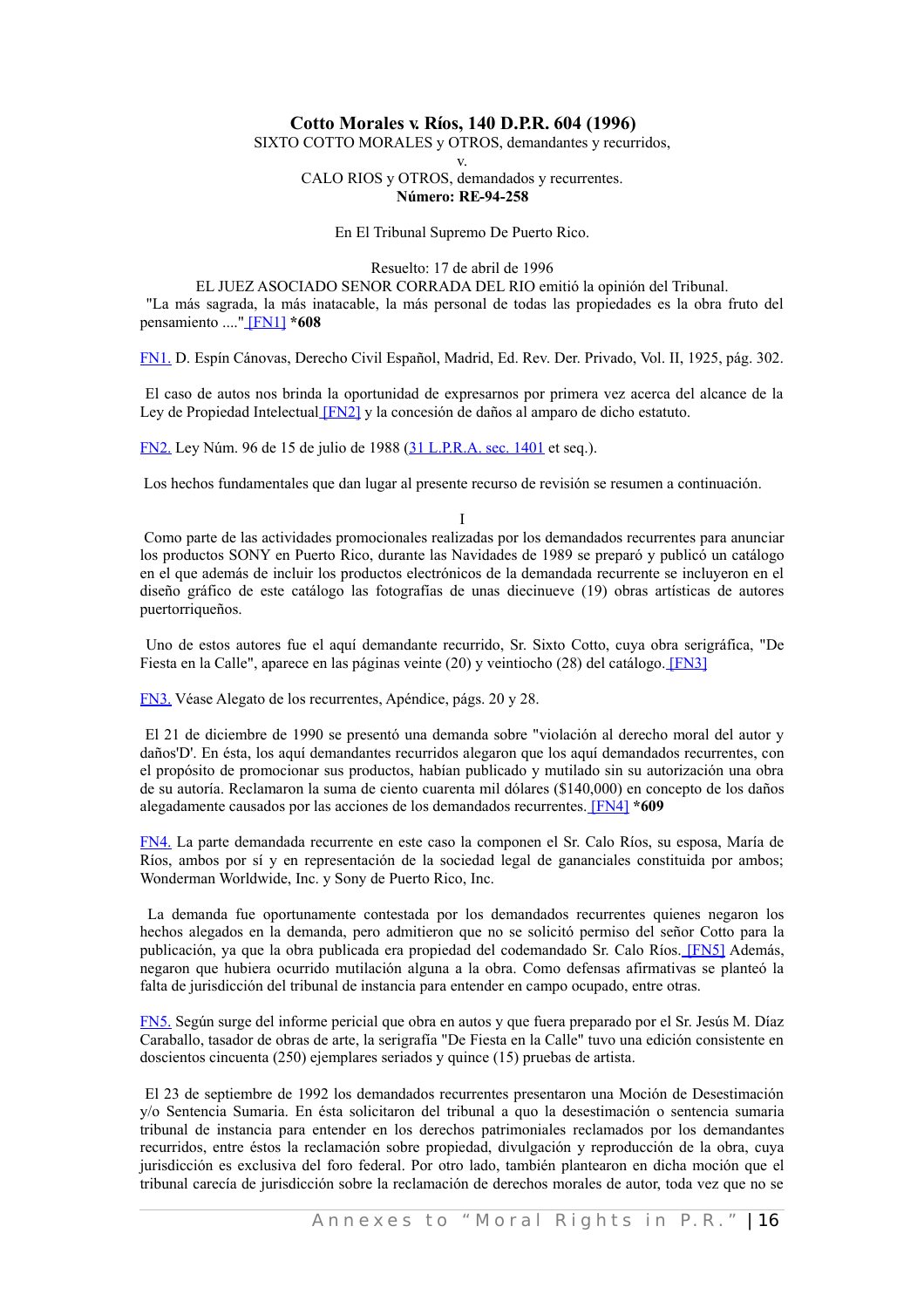había cumplido con el requisito de la Ley de Propiedad Intelectual sobre la inscripción de la obra. Los demandantes recurridos se opusieron a la Moción de sentencia sumaria mediante Moción de 23 de octubre de 1992. El tribunal de instancia acogió la solicitud de los demandados recurrentes y dictó sentencia parcial el 24 de febrero de 1993. En ésta desestimó la reclamación de daños patrimoniales de la parte demandante recurrida por carecer de jurisdicción para entender en ella.

En cuanto al requisito de inscripción de la obra, el tribunal de instancia entendió que no era necesaria su inscripción en el Registro de Propiedad Intelectual para tener **\*610** derecho a la protección del derecho moral. Además, el tribunal de instancia expresó que lo que restaba por determinar en el caso era la violación de derecho moral de autor, si alguna, y el valor de dicha acción. La referida sentencia parcial advino final y firme al no recurrirse en alzada sobre sus disposiciones.

El 14 de marzo de 1994 los demandados recurrentes presentaron una nueva moción de sentencia sumaria basada en la ausencia de daños de la naturaleza de los que requiere un caso de violación de derechos morales. Alegaron que la ausencia de tales daños surgía con diáfana claridad de las propias deposiciones de los demandantes recurridos y del informe de su perito. También se trajo a la atención del tribunal a quo el hecho de que la alegada mutilación de la obra tampoco cumplía con los criterios de la doctrina del derecho moral, toda vez que lo que era objeto de la reclamación era una fotografía y no una obra como tal. Dicha moción fue declarada sin lugar el 23 de marzo de 1994; posteriormente no se recurrió en alzada de lo allí resuelto.

<span id="page-36-2"></span>El 15 de abril de 1994, inmediatamente luego de concluir la presentación de la prueba, el tribunal de instancia dictó sentencia. En ella se determinó que la serigrafía titulada "De Fiesta en la Calle" había sido mutilada, que había sido publicada sin autorización [\[FN6\]](#page-36-3) y que los codemandados habían sido temerarios. En consecuencia, el tribunal de instancia dictó sentencia a favor de los demandantes recurridos y les concedió la suma de dieciocho mil dólares (\$18,000) como compensación global por los daños sufridos, así como las costas del pleito. Además, tras concluir que los demandados recurrentes habían actuado de manera temeraria, les impuso el pago de tres mil dólares (\$3,000) en concepto de honorarios de abogado. **\*611**

<span id="page-36-3"></span>[FN6.](#page-36-2) El tribunal de instancia en su Sentencia parcial de 24 de febrero de 1993 ya había adjudicado el reclamo sobre la publicación sin autorización determinando que éste implicaba reclamo de derechos patrimoniales sobre cuyo reclamo el tribunal no tenía jurisdicción.

 Inconforme con la determinación del tribunal de instancia, la parte demandada recurrente presenta ante nos el presente recurso de revisión. En éste alegó la comisión de cuatro (4) errores por parte del tribunal a quo, a saber:

a. El tribunal de instancia carecía de jurisdicción para determinar sobre derechos patrimoniales de autor.

b. La serigrafía "De Fiesta en la Calle" no fue mutilada.

c. El tribunal de instancia abusó de su discreción al determinar que los codemandados recurrentes incurrieron en temeridad.

d. No procede la imposición de daños del tribunal de instancia.

Habiéndose presentado los alegatos de las partes, estamos en posición de resolver las controversias planteadas ante nos y procedemos a así hacerlo.

#### <span id="page-36-0"></span>II

[1][2] Los derechos de autores, artistas, compositores, cineastas y demás integrantes de la comunidad intelectual de Puerto Rico están fundamentalmente protegidos por dos (2) piezas legislativas: la "Federal Copyright Act", 17 [U.S.C.](http://www.westlaw.com/Find/Default.wl?rs=dfa1.0&vr=2.0&DB=1000546&DocName=17USCAS101&FindType=L) sec. 101 et seq., y la Ley de Propiedad Intelectual, supra. Además, y conforme resolviéramos en Reynal v. Tribunal [Superior,](http://www.westlaw.com/Find/Default.wl?rs=dfa1.0&vr=2.0&DB=2995&FindType=Y&ReferencePositionType=S&SerialNum=1974022716&ReferencePosition=262) 102 D.P.R. 260, 262-263 (1974), aplican de manera supletoria a cualquier controversia sobre propiedad intelectual las disposiciones del Código Civil de Puerto Rico que no sean incompatibles con la legislación federal sobre esta materia[. \[FN7\]](#page-36-1)

<span id="page-36-1"></span>[FN7.](#page-36-0) Véase Exposición de Motivos de la Ley Núm. 96, supra, 1988 Leyes de Puerto Rico, pág. 428.

[3] La propiedad intelectual se define como "el conjunto de derechos que la ley reconoce al autor sobre las obras que ha producido con su inteligencia, en especial los de que su paternidad le sea reconocida y respetada, así como que se **\*612** le permita difundir la obra, autorizando o negando, en su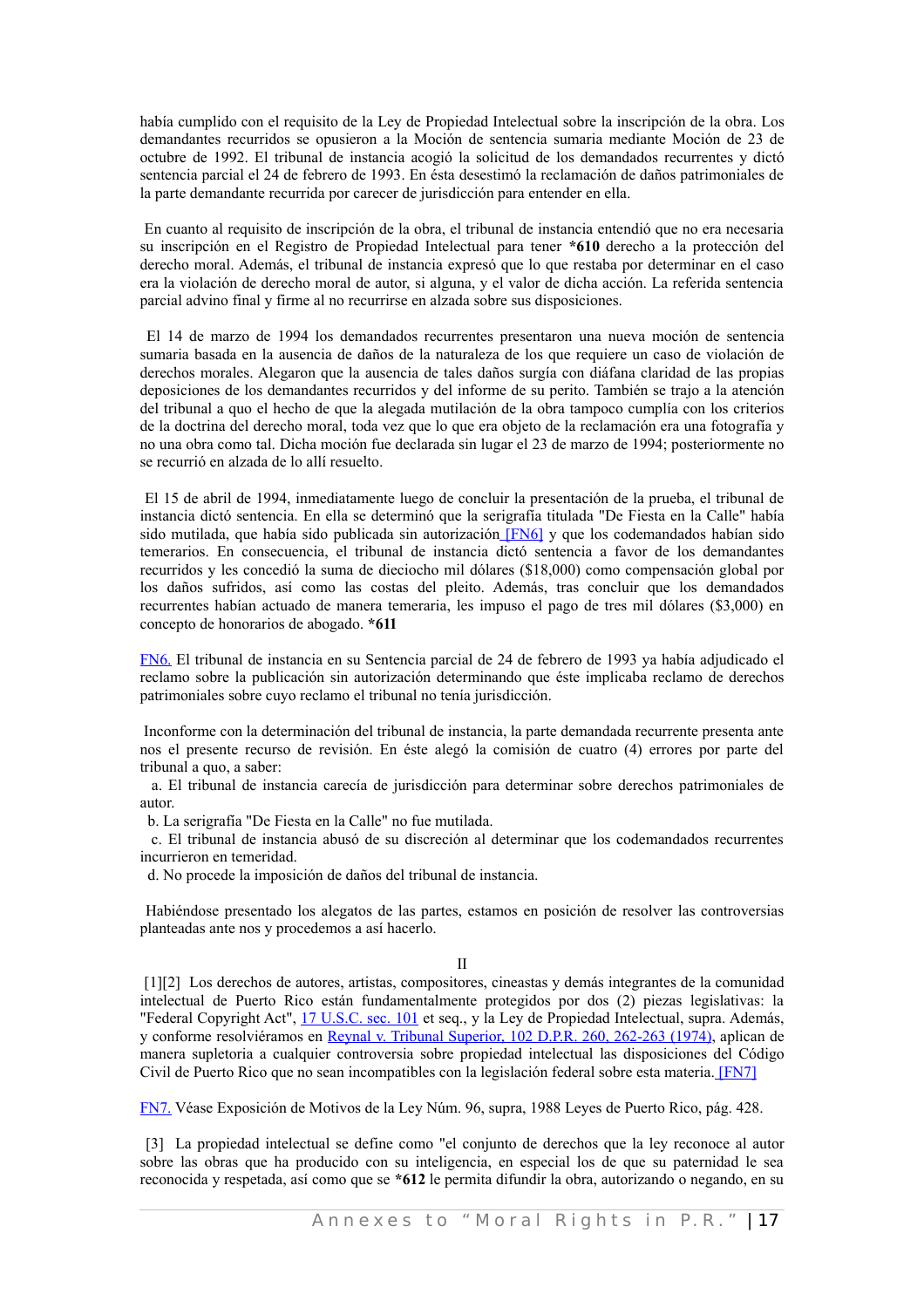<span id="page-37-8"></span>caso, la reproducción'D'[. \[FN8\]](#page-37-9)

<span id="page-37-9"></span>[FN8.](#page-37-8) J. Puig Brutau, Fundamentos de Derecho Civil, Barcelona, Ed. Bosch, T. III, 1973, págs. 200- 201.

[4] En Puerto Rico la propiedad intelectual o los derechos de autor está formada por la imbricación de dos (2) derechos de naturaleza diferente: el derecho moral, que de manera primordial protege el vínculo personal entre el autor y su obra y el derecho patrimonial que consiste en el monopolio de la explotación de la obra.

En su primer señalamiento de error, la parte demandada recurrente aduce, en síntesis, que el tribunal de instancia carecía de jurisdicción para determinar sobre derechos patrimoniales de autor por competirle esta determinación al foro federal. Veamos.

<span id="page-37-3"></span><span id="page-37-2"></span><span id="page-37-1"></span>[5][6] La doctrina de "campo ocupado" tiene su génesis en la cláusula de supremacía de la Constitución Federal, [\[FN9\]](#page-37-7) en la que se dispone que la ley federal tendrá supremacía sobre las leyes estatales. Sin embargo, el Tribunal Supremo federal ha resuelto que la delegación de poderes bajo los cuales el Congreso aprobó la Federal Copyright Act no son exclusivos y, por ende, de darse las condiciones adecuadas, las leyes estatales pueden coexistir con las federales en el área de los derechos de autor. [\[FN10\]](#page-37-6) Tal visión tiene su fundamento en que la apreciación de los logros intelectuales varían de estado a estado, dado el hecho de la gran diversidad de intereses que forman la Nación americana[.](#page-37-5) [\[FN11\]](#page-37-5) No obstante, se pueden suscitar situaciones en las que un estatuto federal no pueda coexistir con un estatuto estatal, en cuyo caso, la ley estatal puede invalidarse siguiendo varias alternativas. Primero, el Congreso puede declarar su intención específica de "ocupar el campo" **\*613** en un área particular a reglamentarse. Segundo, de no haber una declaración expresa por parte del Congreso, se puede ocupar el campo si la reglamentación federal es tan abarcadora que no cabe duda que la intención federal era reglamentar la totalidad del área y no es posible ninguna otra reglamentación estatal. Finalmente, una ley estatal puede ser invalidada si conflige directamente con un estatuto federal[. \[FN12\]](#page-37-4)

<span id="page-37-7"></span><span id="page-37-0"></span>[FN9.](#page-37-3) Art. VI, Cl. 2, Const. EE. UU., L.P.R.A., Tomo 1.

<span id="page-37-6"></span>[FN10.](#page-37-2) [Kewanee](http://www.westlaw.com/Find/Default.wl?rs=dfa1.0&vr=2.0&DB=780&FindType=Y&ReferencePositionType=S&SerialNum=1974127179&ReferencePosition=478) Oil Co. v. Bicron Corp., 416 U.S. 470, 478 (1974); Goldstein v. [California,](http://www.westlaw.com/Find/Default.wl?rs=dfa1.0&vr=2.0&DB=780&FindType=Y&SerialNum=1973126419) 412 U.S. [546 \(1973\).](http://www.westlaw.com/Find/Default.wl?rs=dfa1.0&vr=2.0&DB=780&FindType=Y&SerialNum=1973126419)

<span id="page-37-5"></span>[FN11.](#page-37-1) Kewanee Oil Co. v. Bicron Corp., supra, pág. 479.

<span id="page-37-4"></span>[FN12.](#page-37-0) Véanse: Bordas & Co. v. Srio. de [Agricultura,](http://www.westlaw.com/Find/Default.wl?rs=dfa1.0&vr=2.0&DB=2995&FindType=Y&SerialNum=1963011006) 87 D.P.R. 534 (1963); P.R. [Consumer](http://www.westlaw.com/Find/Default.wl?rs=dfa1.0&vr=2.0&DB=780&FindType=Y&ReferencePositionType=S&SerialNum=1988050116&ReferencePosition=497) Affairs Dept. v. Isla [Petroleum,](http://www.westlaw.com/Find/Default.wl?rs=dfa1.0&vr=2.0&DB=780&FindType=Y&ReferencePositionType=S&SerialNum=1988050116&ReferencePosition=497) 485 U.S. 495, 497- 498 (1988); Jones v. Rath [Packing](http://www.westlaw.com/Find/Default.wl?rs=dfa1.0&vr=2.0&DB=780&FindType=Y&ReferencePositionType=S&SerialNum=1977118757&ReferencePosition=525) Co., 430 U.S. 519, 525 [\(1977\);](http://www.westlaw.com/Find/Default.wl?rs=dfa1.0&vr=2.0&DB=780&FindType=Y&ReferencePositionType=S&SerialNum=1977118757&ReferencePosition=525) [Rice v. Santa Fe Elevator Corp., 331 U.S. 218, 230 \(1947\).](http://www.westlaw.com/Find/Default.wl?rs=dfa1.0&vr=2.0&DB=780&FindType=Y&ReferencePositionType=S&SerialNum=1947116605&ReferencePosition=230)

[7][8] Resolvimos en Bordas & Co. v. Srio. de [Agricultura, 87 D.P.R.](http://www.westlaw.com/Find/Default.wl?rs=dfa1.0&vr=2.0&DB=2995&FindType=Y&ReferencePositionType=S&SerialNum=1963011006&ReferencePosition=552) 534, 552-553 (1963), que "¿noo se presumirá que la reglamentación federal sustituye a la reglamentación estatal por el hecho de que el Congreso reglamente un área en forma limitada. Para que así sea es necesario que la ley del Congreso interpretada razonablemente esté en conflicto real con la ley del estado. En ausencia de una prohibición específica en la ley federal contra una ley local, la legislación insular que complementa la ley federal es válida siempre y cuando que la primera no esté sustancialmente en conflicto con la segunda". (Citas omitidas.)

[9] En Pancorbo v. [Wometco](http://www.westlaw.com/Find/Default.wl?rs=dfa1.0&vr=2.0&DB=2995&FindType=Y&SerialNum=1984029280) de P.R., Inc., 115 D.P.R. 495 (1984), resolvimos específicamente el primer planteamiento de error al que hacen referencia los demandados recurrentes. Resolvimos en esa ocasión que en nuestra jurisdicción la Federal Copyright Act ocupa el campo en el aspecto de los derechos patrimoniales de autor. Sobre este particular sostuvimos lo siguiente:

... Los demandantes no tienen fundamento alguno para reclamar en los tribunales de Puerto Rico regalías derivables del alegado enriquecimiento injusto de los demandados u otra compensación fundada en la violación de un derecho patrimonial reconocido federalmente. En lo que respecta a los derechos patrimoniales equivalentes a los derechos protegidos por la Ley **\*614** federal el campo está claramente ocupado. (Énfasis suplido y escolio omitido.) Pancorbo v. Wometco de P.R., Inc., supra, pág. 502.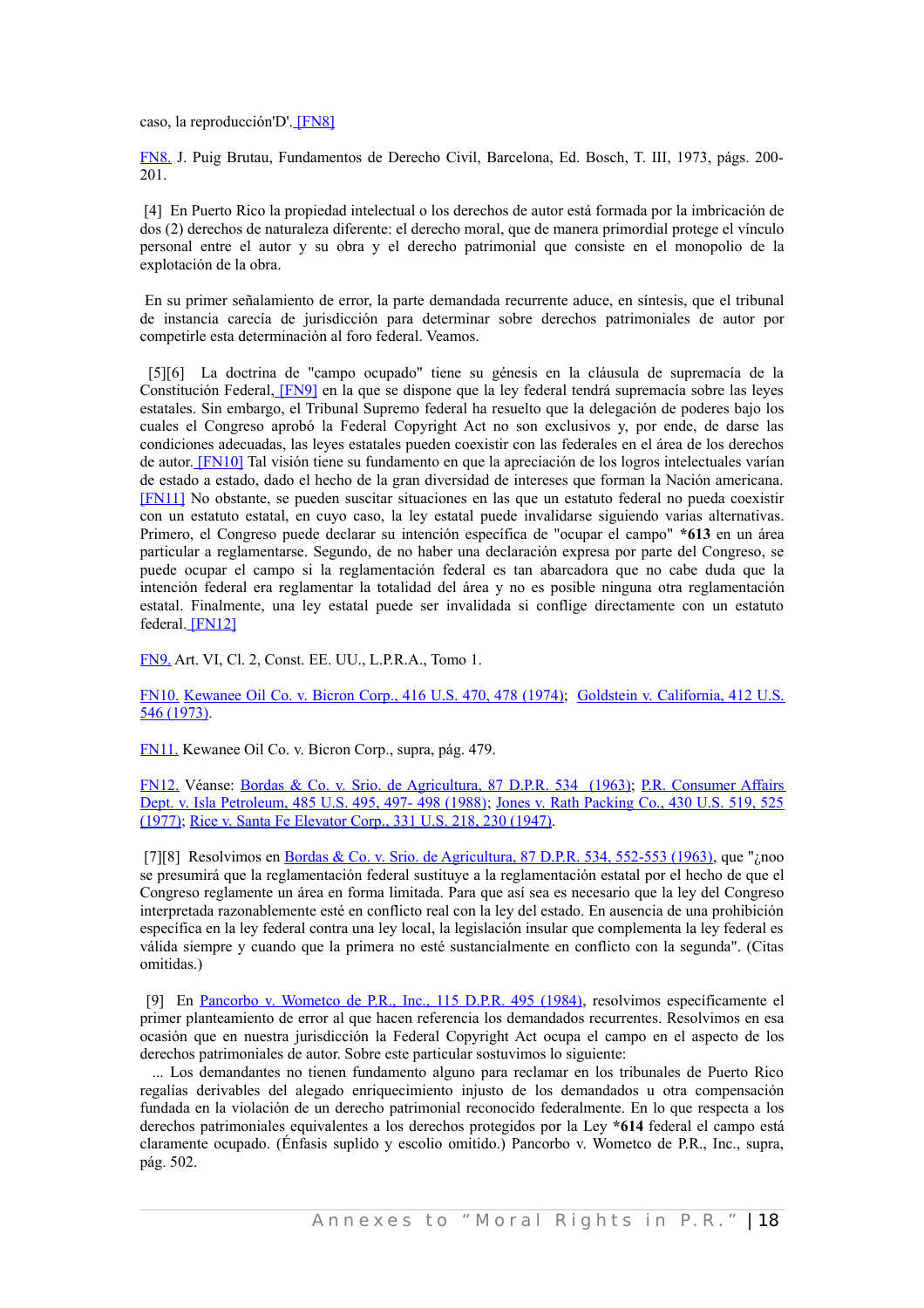Según lo antes expuesto, la sec. 301(a) de la Federal Copyright Act, 17 U.S.C., dispone que:

(a) On and after January 1, 1978, all legal or equitable rights that are equivalent to any of the exclusive rights within the general scope of copyright as specified by section 106 in works of authorship that are fixed in a tangible medium of expression and come within the subject matter of copyright as specified by section 102 and 103, whether created before or after that date and whether published or unpublished, are governed exclusively by this title. Thereafter, no person is entitled to any such right or equivalent right in any such work under the common law or statutes of any State. (Énfasis suplido.)

Como puede verse, la Federal Copyright Act gobierna exclusivamente tan sólo los derechos legales o en equidad equivalentes a cualquiera de los derechos exclusivos, dentro del ámbito general del derecho de autor, especificados en la sec. 106 de la referida ley, 17 U.S.C., que en lo pertinente dispone:

Subject to sections 107 through 118, the owner of copyright under this title has the exclusive rights to do and to authorize any of the following:

(1) to reproduce the copyrighted work in copies or phonorecords;

(2) to prepare derivative works based upon the copyrighted work;

(3) to distribute copies or phonorecords of the copyrighted works to the public by sale or other transfer of ownership, or by rental, lease, or lending;

(4) in the case of literary, musical, dramatic, and choreographic works, pantomimes, and motion pictures and other audiovisual works, to perform the copyrighted work publicly; and

(5) in the case of literary, musical, dramatic, and choreographic works, pantomimes, and pictorial, graphic, or sculptural works, including the individual images of a motion picture or other audiovisual work, to display the copyrighted work publicly.

<span id="page-38-6"></span><span id="page-38-5"></span>[10] Claramente puede concluirse que el alcance de la **\*615** legislación federal es estrictamente patrimonial. La doctrina establecida en Pancorbo v. Wometco de P.R., Inc., supra, continúa en vigencia. Resolvimos allí que la "ley federal gobierna exclusivamente tan sólo 'los derechos legales o en equidad equivalentes a cualquiera de los derechos exclusivos, dentro del ámbito general del derecho de autor ...' ". [\[FN13\]](#page-38-9) Concluimos, pues, que "si la acción estatal intenta proteger derechos que radican fuera del ámbito de la política federal y si tales derechos tienen por fuente intereses locales de honda raíz'D'[,](#page-38-8) [\[FN14\]](#page-38-8) tal acción no está desplazada por la legislación federal. Más aun, aporta a nuestra conclusión el hecho de que precisamente en otras jurisdicciones estatales se ha comenzado a proteger los derechos morales de autor, siguiendo así la tradición civilista de proteger ambas facetas de la propiedad intelectual[. \[FN15\]](#page-38-7)

<span id="page-38-9"></span><span id="page-38-4"></span>[FN13.](#page-38-6) Pancorbo v. [Wometco de P.R., Inc., 115 D.P.R. 495, 499 \(1984\).](http://www.westlaw.com/Find/Default.wl?rs=dfa1.0&vr=2.0&DB=2995&FindType=Y&ReferencePositionType=S&SerialNum=1984029280&ReferencePosition=499)

<span id="page-38-8"></span>[FN14.](#page-38-5) Pancorbo v. Wometco de P.R., Inc., supra, pág. 500.

<span id="page-38-7"></span>[FN15.](#page-38-4) Véase, por ejemplo, Cal. Civ. Code sec. 987 (West Supp. [1995\);](http://www.westlaw.com/Find/Default.wl?rs=dfa1.0&vr=2.0&DB=1000298&DocName=CACIS987&FindType=L) [Conn.](http://www.westlaw.com/Find/Default.wl?rs=dfa1.0&vr=2.0&DB=1000264&DocName=CTSTS42-116T&FindType=L) Gen. Stat. Ann. sec. 42- [116t](http://www.westlaw.com/Find/Default.wl?rs=dfa1.0&vr=2.0&DB=1000264&DocName=CTSTS42-116T&FindType=L) (West 1995); La. Rev. Stat. Ann. sec. 51:2153-55 (West 1995); Me. Rev. [Stat. Ann.](http://www.westlaw.com/Find/Default.wl?rs=dfa1.0&vr=2.0&DB=1000265&DocName=MESTT27S303&FindType=L) tit. 27, sec. [303](http://www.westlaw.com/Find/Default.wl?rs=dfa1.0&vr=2.0&DB=1000265&DocName=MESTT27S303&FindType=L) (West 1995); Mass. Gen. Laws Ann. ch. 231, sec. 85S (West Supp. [1995\);](http://www.westlaw.com/Find/Default.wl?rs=dfa1.0&vr=2.0&DB=1000042&DocName=MAST231S85S&FindType=L) N.J. Stat. Ann. sec. 2A:24A-4 (West 1995); N.M. Stat. Ann. sec. [13-4B-3\(A\)](http://www.westlaw.com/Find/Default.wl?rs=dfa1.0&vr=2.0&DB=1000036&DocName=NMSTS13-4B-3&FindType=L) (Michie 1995); 73 Pa. Cons. Stat. Ann. sec. 2104 (Supp. 1995); [R.I. Gen. Laws sec. 5-62- 3 \(1995\).](http://www.westlaw.com/Find/Default.wl?rs=dfa1.0&vr=2.0&DB=1000038&DocName=RISTS5-62-3&FindType=L)

La Legislatura del estado de California aprobó en 1979 la primera de estas legislaciones protectoras de los derechos morales en la que determinó que:

... the physical alteration or destruction of fine art, which is an expression of the artist's personality, is detrimental to the artist's reputation, and artists therefore have an interest in protecting their works of fine art against such alteration or destruction; and that there is also a public interest in preserving the integrity of cultural and artistic creations. [\[FN16\]](#page-38-3)

<span id="page-38-3"></span><span id="page-38-2"></span>[FN16.](#page-38-2) [Cal. Civ. Code sec. 987\(a\) \(West Supp. 1995\).](http://www.westlaw.com/Find/Default.wl?rs=dfa1.0&vr=2.0&DB=1000298&DocName=CACIS987&FindType=L)

<span id="page-38-0"></span>De igual forma, en el estado de Nueva York se creó en 1984 la Arts and Cultural Affairs Law [\[FN17\]](#page-38-1) en cuya Sec. 14.03 se dispone que ninguna persona que no sea el artista **\*616** o su designado puede exhibir en un lugar público o publicar una reproducción de manera:

<span id="page-38-1"></span>[FN17.](#page-38-0) New York Arts and Cultural Affairs Law Sec. 14.03 (CLS, 1995).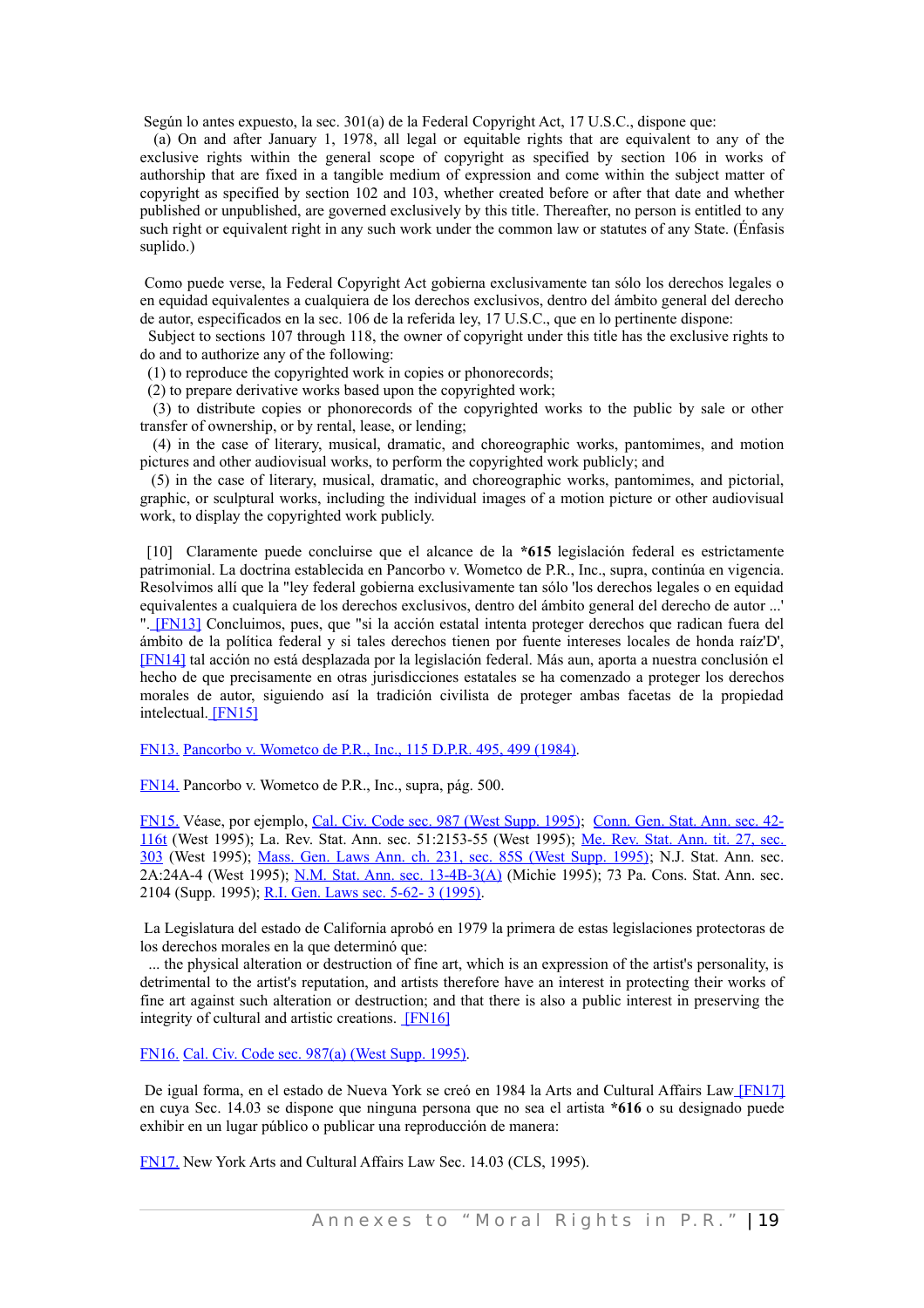¿...o altered, defaced, mutilated or ¿ino modified form if the work is displayed, published or reproduced as being the work of the artist, or under circumstances under which it would reasonably be regarded as being the work of the artist, and damage to the artist's reputation is reasonably likely to result there from  $_{i}...$  [FN18] (Énfasis suplido.) N.Y. Arts & Cult. Aff. sec. 14.03 (McKinney 1984).

#### <span id="page-39-13"></span><span id="page-39-12"></span>[FN18.](#page-39-12) Íd.

Sobre este particular, se resolvió en esa jurisdicción que:

Reproduction of minor, unrepresentative segments of works of multi-media artist in brochure violated CLS Arts & Cult. Affrs. Law sec. [14.03\(1\),](http://www.westlaw.com/Find/Default.wl?rs=dfa1.0&vr=2.0&DB=1000054&DocName=NYATS14.03&FindType=L) where artist sought to enjoin publication of brochure by nonprofit group protesting tax-based funding of artist's work, which brochure contained photographic reproductions of portions of artist's work, because extracting fragmented images from complex, multiimaged collages clearly alters and modifies such work[. \[FN19\]](#page-39-11)

<span id="page-39-11"></span><span id="page-39-10"></span>[FN19.](#page-39-10) Wojnarowicz v. American Family [Ass'n., 745 F.Supp. 130, 135-139 \(S.N. N.Y. 1990\).](http://www.westlaw.com/Find/Default.wl?rs=dfa1.0&vr=2.0&DB=345&FindType=Y&ReferencePositionType=S&SerialNum=1990121575&ReferencePosition=135)

<span id="page-39-8"></span>También se determinó en el antes citado caso, que las reclamaciones sobre derechos morales realizadas al amparo de la legislación estatal no estaban en contravención con la legislación federal de copyright[.](#page-39-9) [\[FN20\]](#page-39-9)

<span id="page-39-9"></span>[FN20.](#page-39-8) Wojnarowicz v. American Family Ass'n., supra, págs. 135-136.

<span id="page-39-5"></span><span id="page-39-4"></span>Con posterioridad a nuestras expresiones en Pancorbo v. Wometco de P.R., Inc., supra, el Congreso aprobó una legislación federal que al presente protege los derechos morales de autor. Luego de que Estados Unidos se acogiera al Tratado de Berna, [\[FN21\]](#page-39-7) el Congreso aprobó la Visual Artists Rights Act [\[FN22\]](#page-39-6) el 1ro de diciembre de 1990. En dicho estatuto se acoge el principio básico civilista de que se debe **\*617** proteger el derecho moral del autor y se dispone, en lo pertinente, que el artista tendrá derecho a:

<span id="page-39-7"></span>[FN21.](#page-39-5) Véase Berne Convention Implementation Act of 1988, L. Núm. 100- 568, Sec. 2, 102 Stat. 2853 (1988), donde se acoge el Tratado de Berna sobre derechos de autor.

<span id="page-39-6"></span>[FN22.](#page-39-4) [17 U.S.C. secs. 101,](http://www.westlaw.com/Find/Default.wl?rs=dfa1.0&vr=2.0&DB=1000546&DocName=17USCAS101&FindType=L) [106A,](http://www.westlaw.com/Find/Default.wl?rs=dfa1.0&vr=2.0&DB=1000546&DocName=17USCAS106A&FindType=L) [107,](http://www.westlaw.com/Find/Default.wl?rs=dfa1.0&vr=2.0&DB=1000546&DocName=17USCAS107&FindType=L) [113,](http://www.westlaw.com/Find/Default.wl?rs=dfa1.0&vr=2.0&DB=1000546&DocName=17USCAS113&FindType=L) [301,](http://www.westlaw.com/Find/Default.wl?rs=dfa1.0&vr=2.0&DB=1000546&DocName=17USCAS301&FindType=L) [411,](http://www.westlaw.com/Find/Default.wl?rs=dfa1.0&vr=2.0&DB=1000546&DocName=17USCAS411&FindType=L) [412,](http://www.westlaw.com/Find/Default.wl?rs=dfa1.0&vr=2.0&DB=1000546&DocName=17USCAS412&FindType=L) [501,](http://www.westlaw.com/Find/Default.wl?rs=dfa1.0&vr=2.0&DB=1000546&DocName=17USCAS501&FindType=L) [506](http://www.westlaw.com/Find/Default.wl?rs=dfa1.0&vr=2.0&DB=1000546&DocName=17USCAS506&FindType=L) (en adelante Ley VARA).

<span id="page-39-2"></span>...prevent any intentional distortion, mutilation, or other modification of that work which would be prejudicial to his or her honor or reputation, and any intentional distortion, mutilation, or modification of that work is a violation of that right .... [\[FN23\]](#page-39-3)

<span id="page-39-3"></span>[FN23.](#page-39-2) [17 U.S.C. secs. 106A\(a\) \(3\)\(A\).](http://www.westlaw.com/Find/Default.wl?rs=dfa1.0&vr=2.0&DB=1000546&DocName=17USCAS106A&FindType=L)

<span id="page-39-0"></span>[11] En el caso de autos, dicho estatuto en nada afecta la determinación que hiciera el foro de instancia. La legislación federal que protege el derecho moral del autor fue aprobada con posterioridad a los hechos del caso de autos. Además, dicha legislación federal es de aplicación a obras de doscientos (200) ejemplares o menos. [\[FN24\]](#page-39-1) En el caso ante nos, la obra mutilada tuvo una edición de doscientos cincuenta (250) ejemplares. Por último, la nueva legislación federal no ocupa el campo permitiendo que los estados, o como en este caso Puerto Rico, puedan legislar a favor de los derechos morales de sus autores cuando la legislación federal no protege estos derechos.

#### <span id="page-39-1"></span>[FN24.](#page-39-0) [17 U.S.C. sec. 101\(1\).](http://www.westlaw.com/Find/Default.wl?rs=dfa1.0&vr=2.0&DB=1000546&DocName=17USCAS101&FindType=L)

En Pancorbo v. Wometco de P.R., Inc., supra, resolvimos que la Federal Copyright Act no ocupaba el campo en cuanto a los derechos morales de los autores en Puerto Rico. Bajo las enmiendas que añadió el nuevo estatuto federal, tales determinaciones continúan sustancialmente en vigor.

Al respecto, Visual Artists Rights Act of 1990 [\(17 U.S.C. sec. 301\(f\)\)](http://www.westlaw.com/Find/Default.wl?rs=dfa1.0&vr=2.0&DB=1000546&DocName=17USCAS301&FindType=L) dispone que:

 (f)(1) On or after the effective date set forth in section 610(a) of the Visual Artists Rights Act of 1990, all legal or equitable rights that are equivalent to any of the rights conferred by [section](http://www.westlaw.com/Find/Default.wl?rs=dfa1.0&vr=2.0&DB=1000546&DocName=17USCAS106A&FindType=L) 106A with respect to works of visual art to which the rights conferred by [section](http://www.westlaw.com/Find/Default.wl?rs=dfa1.0&vr=2.0&DB=1000546&DocName=17USCAS106A&FindType=L) 106A apply are governed exclusively by **[section 106A](http://www.westlaw.com/Find/Default.wl?rs=dfa1.0&vr=2.0&DB=1000546&DocName=17USCAS106A&FindType=L)** and **[section 113\(d\)](http://www.westlaw.com/Find/Default.wl?rs=dfa1.0&vr=2.0&DB=1000546&DocName=17USCAS113&FindType=L)** and the provisions of this title relating to such sections. Thereafter, no person is entitled **\*618** to any such right or equivalent right in any work of visual art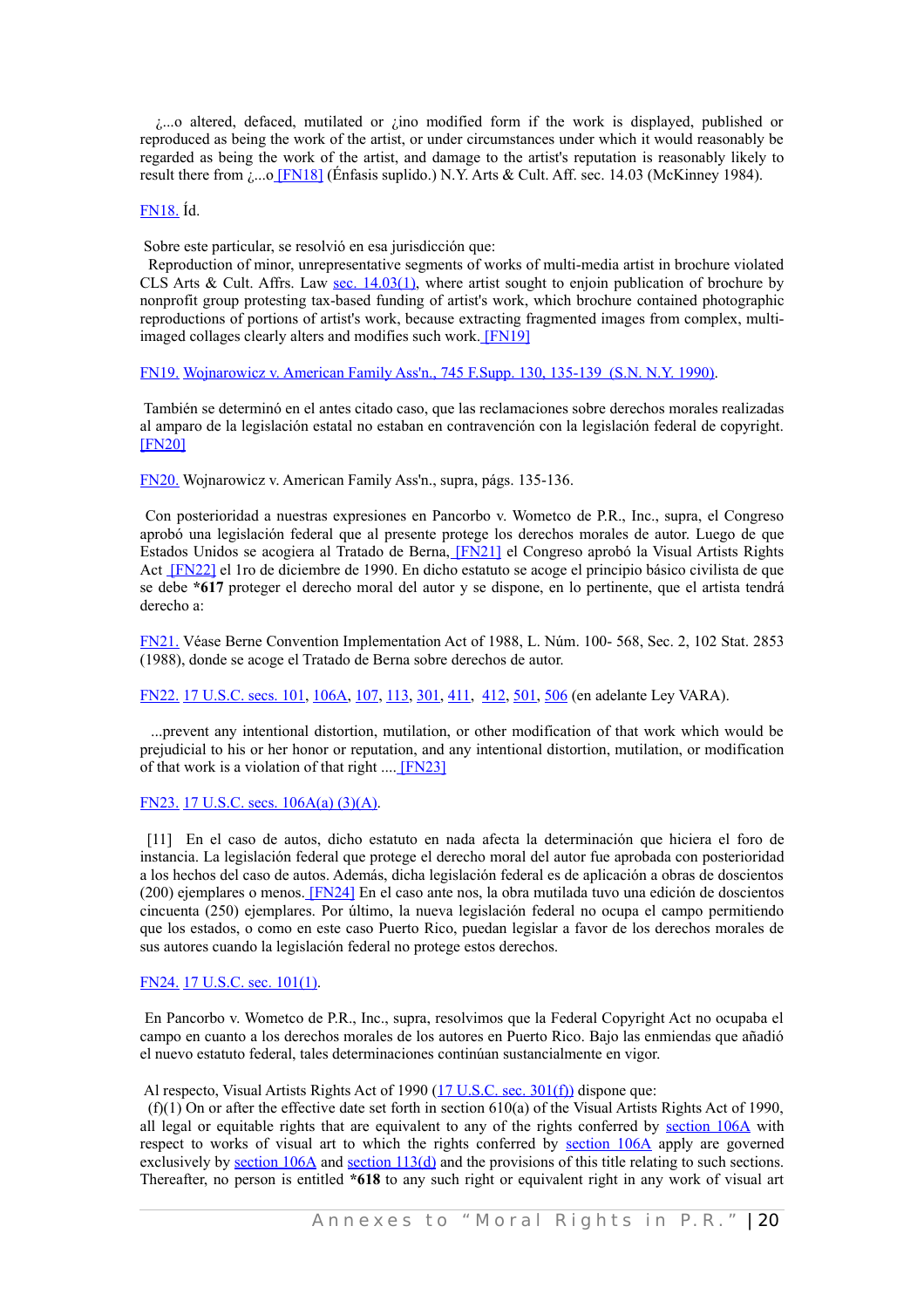under the common law or statutes of any State.

 (2) Nothing in paragraph (1) annuls or limits any rights or remedies under the common law or statutes of any State with respecto to--

(A) any cause of action from undertakings commenced before the effective date set forth in section 610(a) of the Visual Artists Rights Act of 1990;

(B) activities violating legal or equitable rights that are not equivalent to any of the rights conferred by [section 106A](http://www.westlaw.com/Find/Default.wl?rs=dfa1.0&vr=2.0&DB=1000546&DocName=17USCAS106A&FindType=L) with respect to works of visual art; or

(C) activities violating legal or equitable rights which extend beyond the life of the author. (Énfasis suplido.)

Claramente nos encontramos ante un caso en el que el Congreso expresamente declaró su intención reguladora en cuanto a un área específica. Técnicamente la situación del caso de autos no cae bajo el alcance del estatuto federal ya que, como mencionamos anteriormente, su edición sobrepasa los doscientos (200) ejemplares seriados y el estatuto federal tiene efecto prospectivo luego de su aprobación en 1990.

En Puerto Rico, la Asamblea Legislativa, con la reafirmación de que no existe base en derecho para sostener que la Federal Copyright Act aboliera la doctrina del derecho moral en nuestra jurisdicción, aprobó en 1988 la Ley de Propiedad Intelectual con el fin de "promover el que la comunidad intelectual del país goce de la mayor protección de sus derechos"[. \[FN25\]](#page-40-7)

<span id="page-40-7"></span><span id="page-40-6"></span>[FN25.](#page-40-6) Exposición de Motivos de la Ley Núm. 96, supra, 1988 Leyes de Puerto Rico, pág. 429.

En la propia exposición de motivos del citado estatuto, se puede apreciar que la Asamblea Legislativa utilizó como norte los criterios que esbozamos en Pancorbo v. Wometco de P.R., Inc., supra, a los efectos de que a pesar de la aplicación en nuestra jurisdicción de la Federal Copyright Act, ésta no "ocupaba el campo" en torno a la protección de los derechos morales de autor ya que "si el interés que se desea proteger localmente es distinto a aquellos que el estatuto **\*619** federal protege, la acción estatal no queda desplazada". [\[FN26\]](#page-40-5) Con posterioridad, el Congreso aprobó la citada Ley VARA, sin embargo, el alcance limitado de esta legislación federal no tiene aplicación al caso de autos y solamente afectaría de forma limitada los alcances de la ley local[. \[FN27\]](#page-40-4)

<span id="page-40-5"></span><span id="page-40-3"></span><span id="page-40-2"></span>[FN26.](#page-40-3) Pancorbo v. Wometco de P.R., Inc., supra, pág. 500.

<span id="page-40-4"></span>[FN27.](#page-40-2) Primeramente, VARA, a diferencia de la Ley Federal de Copyright, que solamente protege los derechos patrimoniales y no los derechos morales de autor, regula un área limitada de los derechos morales, ya que solamente aplica a trabajos de artes visuales. Al respecto, el propio estatuto define los trabajos de artes visuales.

"A 'work of visual art' is--

"(1) a painting, drawing, print, or sculpture, existing in a single copy, in a limited edition of 200 copies or fewer that are signed and consecutively numbered by the author, or, in the case of a sculpture, in multiple cast, carved, or fabricated sculptures of 200 or fewer that are consecutively numbered by the author and bear the signature or other identifying mark of the author; or

"(2) a still photographic image produced for exhibition purposes only, existing in a single copy that is signed by the author, or in a limited edition of 200 copies or fewer that are signed and consecutively numbered by the author."

Resultaría incongruente pretender que una ley que tiene un alcance limitado a una minúscula fracción de la producción artística de la que son capaces los seres humanos, ocupe el campo de forma tal que impida que los estados, o Puerto Rico, legislen para favorecer los derechos morales de sus autores de una forma más abarcadora y completa. Al respecto, el propio estatuto, en la [sección](http://www.westlaw.com/Find/Default.wl?rs=dfa1.0&vr=2.0&DB=1000546&DocName=17USCAS301&FindType=L) [301\(f\)\(2\),](http://www.westlaw.com/Find/Default.wl?rs=dfa1.0&vr=2.0&DB=1000546&DocName=17USCAS301&FindType=L) supra, dispone que las leyes estatales que no estén en conflicto con el estatuto federal continuarán en vigor.

<span id="page-40-0"></span> El propósito fundamental de la Ley de Propiedad Intelectual es promover la protección de los derechos de nuestra comunidad intelectual, fortaleciendo la legislación local con la actualización de las disposiciones contenidas en la Ley sobre Propiedad Intelectual española de 10 de enero de 1879[.](#page-40-1) [\[FN28\]](#page-40-1)

<span id="page-40-1"></span>[FN28.](#page-40-0) Véase Op. Sec. Just. Núm. 1988-28.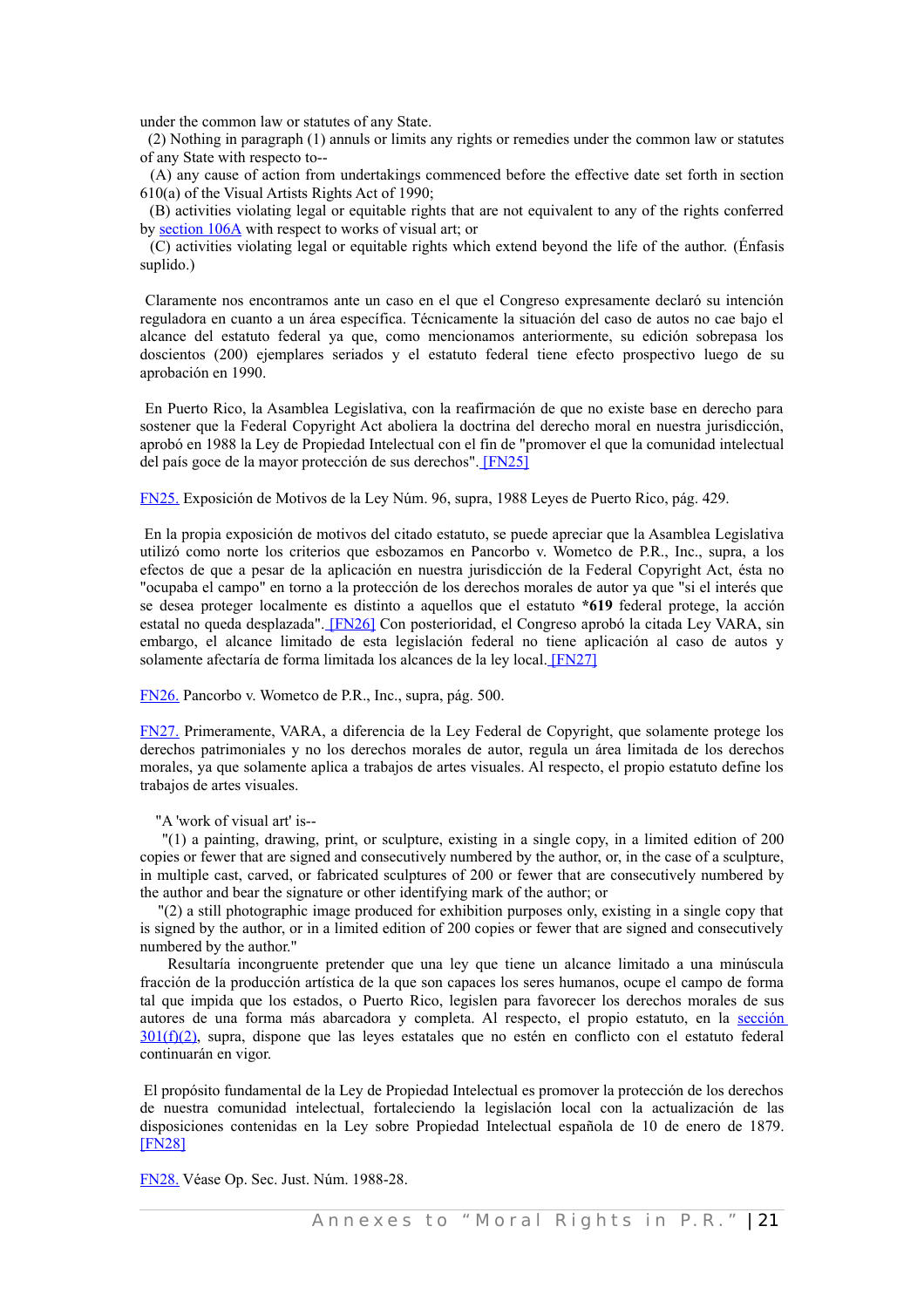[12] La propia Ley de Propiedad Intelectual, supra, dispone en su Art. 1 que "*i* eol derecho moral es aquél que permite, a quien crea una obra, gozar de la protección del derecho de propiedad intelectual"[.](#page-41-11) [\[FN29\]](#page-41-11)

#### <span id="page-41-11"></span>[FN29.](#page-41-10) [31 L.P.R.A. sec. 1401a.](http://www.westlaw.com/Find/Default.wl?rs=dfa1.0&vr=2.0&DB=1015876&DocName=PRSSTT31S1401A&FindType=L)

[13] Podemos concluir, pues, que la legislación federal no ocupa el campo ni impide que la Ley de Propiedad Intelectual proteja los derechos morales de los autores en **\*620** Puerto Rico, con excepción de los que quedan directamente excluidos por el estatuto federal.

Un análisis de la sentencia recurrida nos obliga a concluir que no le asiste la razón a la parte demandada recurrente en cuanto a su primer planteamiento de derecho ya que el tribunal de instancia no concedió compensación alguna por concepto de daños patrimoniales.

El tribunal a quo concedió compensación a los demandantes recurridos en concepto de "la publicación no autorizada y mutilación ...". [\[FN30\]](#page-41-9) Ello no significa que la compensación concedida se deba reducir bajo la premisa de que el tribunal de instancia carecía de jurisdicción para conceder daños patrimoniales. Las expresiones del tribunal sobre la publicación no autorizada de la obra son meramente una referencia lógica de la prueba desfilada, y no el fundamento para la concesión del remedio. Éste está amparado en los daños morales causados por la mutilación.

<span id="page-41-9"></span>[FN30.](#page-41-8) Solicitud de revisión, Apéndice, pág 19.

<span id="page-41-10"></span><span id="page-41-8"></span><span id="page-41-6"></span><span id="page-41-2"></span>III

En su segundo señalamiento, los demandados recurrentes aducen, en síntesis, que la serigrafía "De Fiesta en la Calle" no fue mutilada.

Al respecto el tribunal de instancia determinó que:

...la obra de Don Sixto Cotto ha sido mutilada dentr¿oo del concepto de lo que "MUTILACIÓN'D' SIGNIFICA CUANDO SE TRATA DEL DERECHO DE PROPIEDAD INTELECTUAL DENTRO DEL CONCEPTO DE DERECHO MORAL DEL AUTOR[. \[FN31\]](#page-41-7)

<span id="page-41-7"></span>[FN31.](#page-41-6) Solicitud de revisión, pág. 4.

Sobre este particular el perito del demandante recurrido, Jesús M. Díaz Caraballo, quien se especializa en la evaluación y tasación de obras de arte, expresó que en efecto la obra aquí en controversia había sido publicada en **\*621** forma mutilada. Al respecto el tribunal a quo en sus determinaciones de hechos expresó que "¿noo se trata de cambios o modificaciones en la obra que sean intranscendentes o accesorias, sino que se trata de asuntos importantes a la obra misma y al buen nombre y prestigio de su autor"[. \[FN32\]](#page-41-5)

<span id="page-41-5"></span><span id="page-41-4"></span>[FN32.](#page-41-4) Solicitud de revisión, pág. 4.

[14] El derecho moral de autor constituye un derecho privado que tiene por objeto no la obra del ingenio, que es un bien de naturaleza patrimonial, sino el bien personal de la paternidad intelectual, modo de ser moral de la personalidad del propio autor. En el derecho civil se ha clasificado el derecho moral de autor como un derecho personalísimo, junto a otros derechos tales como el derecho a la vida, a la libertad e integridad física, derecho al honor, derecho a la imagen y otros[. \[FN33\]](#page-41-3)

<span id="page-41-3"></span>[FN33.](#page-41-2) Véase, en términos generales, M.E. Martínez Rivera, El Derecho de Autor en Puerto Rico ... ¿legislación judicial? 21 Rev. Jur. U.I.A. 421, 424- 425 (1987).

<span id="page-41-0"></span>Nos dice Castán, [\[FN34\]](#page-41-1) que los derechos de la personalidad son los que se "ejercitan sobre la propia persona ... o más propiamente ... sobre determinadas cualidades o atributos, físicos o morales, de la persona humana". Fue en la Conferencia Internacional de Roma en 1928 donde quedó consagrado en forma legislativa y con ámbito internacional el derecho moral de autor. Allí se dispuso que:

<span id="page-41-1"></span>[FN34.](#page-41-0) J. Castán Tobeñas, Los Derechos del Hombre, Madrid, Ed. Reus, 1969, pág. 26.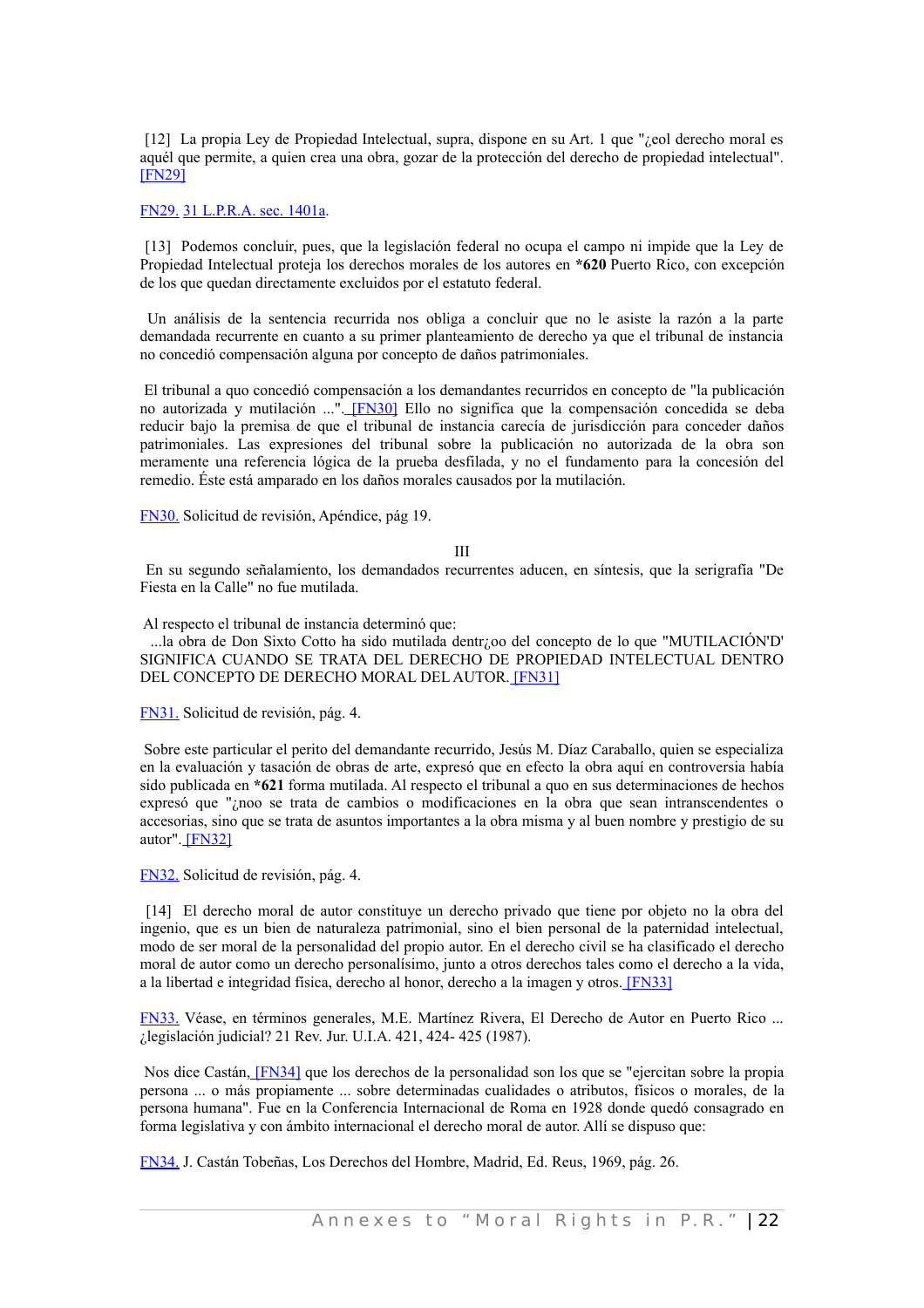Independientemente de los derechos patrimoniales del autor, y lo mismo después de la cesión de dichos derechos, el autor conserva el derecho de reivindicar la paternidad de la obra, así como el derecho de oponerse a toda deformación, mutilación u otra modificación de dicha obra que fuere perjudicial a su honor o a su reputación[. \[FN35\]](#page-42-9)

<span id="page-42-9"></span><span id="page-42-8"></span>[FN35.](#page-42-8) N. Pérez Serrano, El Derecho moral de los autores, 2 An. Der. Civ. 13 (1949).

<span id="page-42-6"></span>Según Castán, [\[FN36\]](#page-42-7) integran el contenido del derecho moral **\*622** de autor, como facultades o prerrogativas más sobresalientes las siguientes:

<span id="page-42-7"></span>[FN36.](#page-42-6) J. Castán Tobeñas, Derecho Civil español, común y foral, Madrid, Ed. Reus, 1984, T. I, Vol. 2, pág. 402.

- (1) El derecho de publicación.
- (2) El derecho de paternidad intelectual.

(3) El derecho de defensa de la integridad de la obra, que en su aspecto positivo le autoriza para modificarla, y en el negativo para impedir que sea alterada o deformada por los demás.

(4) El derecho de arrepentimiento.

<span id="page-42-4"></span>[15] En nuestra jurisdicción, el derecho moral de autor está consagrado en la Ley de Propiedad Intelectual. Ésta dispone en su Art. 1 que "¿loa protección del derecho moral del creador de una obra es independiente de la protección de sus derechos patrimoniales"[. \[FN37\]](#page-42-5)

#### <span id="page-42-5"></span>[FN37.](#page-42-4) [31 L.P.R.A. sec. 1401b.](http://www.westlaw.com/Find/Default.wl?rs=dfa1.0&vr=2.0&DB=1015876&DocName=PRSSTT31S1401B&FindType=L)

El referido artículo también provee el mecanismo legal necesario para que se pueda reclamar una compensación si se probasen daños al derecho moral protegido. A tales efectos dispone que:

La violación del derecho moral da derecho a solicitar remedios interdictales temporeros o permanentes, que incluyan la restitución, confiscación o destrucción de obras, según sea el caso. Dicha violación también da derecho a reclamar daños. Deberá establecerse un adecuado balance entre el derecho de propiedad del titular de una obra y el derecho moral de su autor. (Énfasis suplido[. \[FN38\]](#page-42-3)

#### <span id="page-42-3"></span><span id="page-42-2"></span>[FN38.](#page-42-2) [31 L.P.R.A. sec. 1401f.](http://www.westlaw.com/Find/Default.wl?rs=dfa1.0&vr=2.0&DB=1015876&DocName=PRSSTT31S1401F&FindType=L)

[16] Este artículo deja establecido que en efecto dentro del ordenamiento jurídico de nuestra jurisdicción en lo relativo a derechos morales de autor, la concesión de una compensación económica por daños y perjuicios es permisible y no contraviene la legislación federal.

[17] El derecho moral del autor es usualmente clasificado en la doctrina civilista como un derecho de la personalidad, distinguiéndolo particularmente de los derechos patrimoniales. Dentro de los derechos de la personalidad **\*623** se incluyen: el derecho a la propia identidad, al nombre, a la reputación personal, a la ocupación, a la integridad de la propia persona y a la intimidad. Alguno de estos derechos, como el derecho a la integridad personal y el derecho a la intimidad, ya están protegidos en Puerto Rico por nuestra Constitución.

[18] Ante todo, se estima que el derecho moral es un derecho absoluto, es decir, uno de esos derechos que revisten carácter universal y que implican, por lo tanto, un deber de todos los demás sujetos jurídicos con respecto a su titular. De ahí la obligación general que a todos incumbe de abstenerse y evitar cualquier trastorno o perturbación a ese derecho[. \[FN39\]](#page-42-1)

#### <span id="page-42-1"></span><span id="page-42-0"></span>[FN39.](#page-42-0) Véase Pérez Serrano, supra, págs. 22-23.

Podemos concluir, pues, que en el caso de autos nos enfrentamos a una controversia exclusivamente de quebrantamiento del derecho moral de un autor, irrespectivamente de que pudieran existir otros daños o derechos patrimoniales recobrables bajo la Federal Copyright Act.

[19] Como expresáramos anteriormente, uno de los aspectos más importantes del derecho moral de autor es el derecho del artista a mantener la integridad de su obra. Este derecho encuentra su fundamento en que la obra es una creación del espíritu y, por consiguiente, es una expresión de la propia personalidad e identidad del autor. Por ello, la distorsión, mutilación o falsa representación,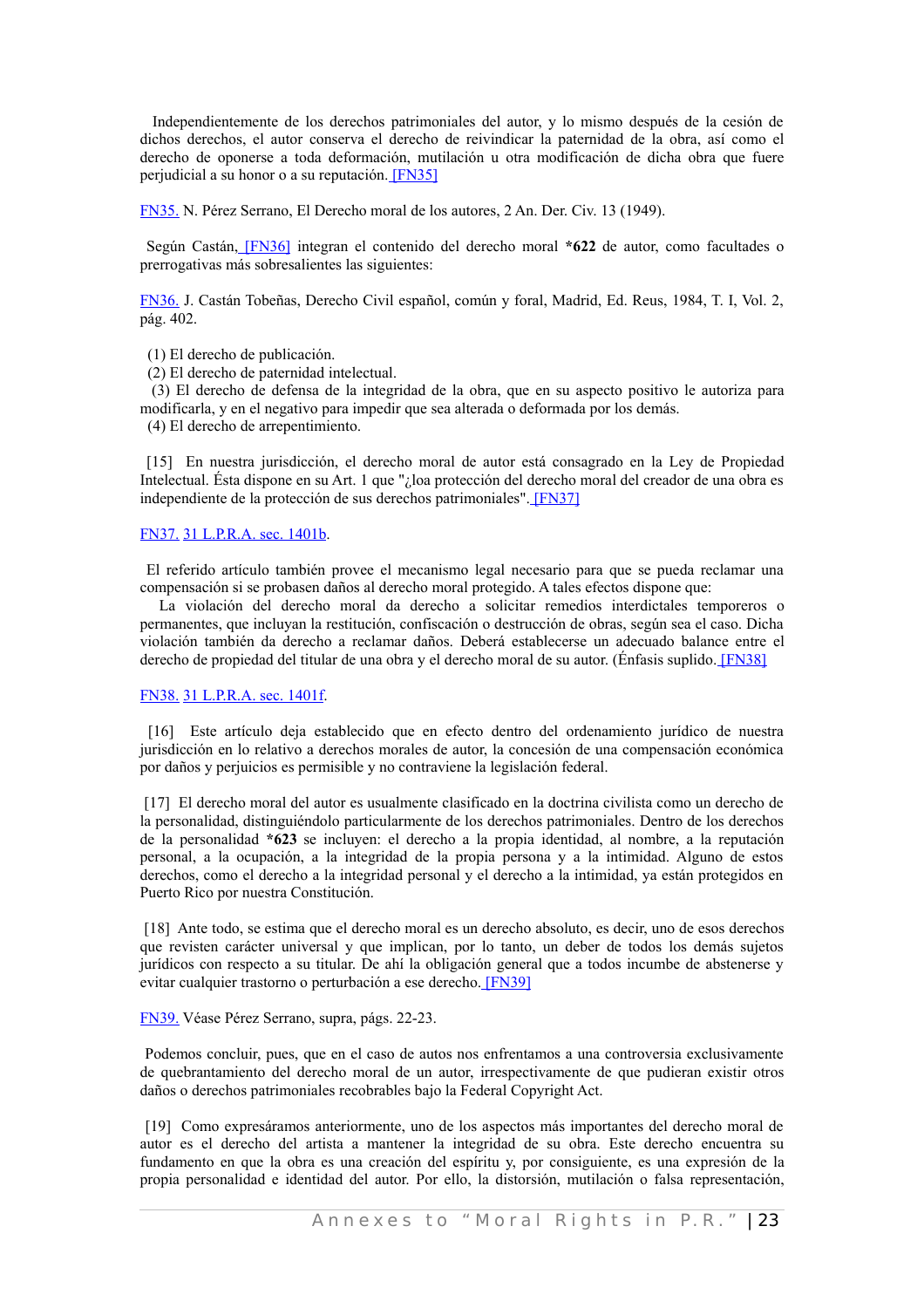maltrata una expresión de esa personalidad y el honor de su creador. La tendencia manifiesta de este Tribunal nos conduce a delinear los componentes del derecho moral de autor de la doctrina civilista en nuestra jurisdicción. En Pancorbo v. Wometco de P.R., Inc., supra, págs. 501-502, expresamos que:

 Entre otros intereses, el derecho moral salvaguarda la paternidad de la obra y su integridad, la defensa de esa integridad **\*624** incluye el derecho a impedir que la obra sea alterada, deformada, truncada o expuesta en un contexto objetable.

<span id="page-43-2"></span>En cuanto al aspecto de la mutilación de la obra al que se refieren los demandados recurrentes concluimos que tratándose el caso de autos de la apreciación de prueba documental que obra en autos, estamos en igual posición que el foro de instancia de evaluarla. [\[FN40\]](#page-43-3) Al igual que el foro recurrido, concluimos que la obra fue mutilada.

#### <span id="page-43-3"></span>[FN40.](#page-43-2) [Bco. Central Corp. v. Yauco Homes, Inc., 135 D.P.R. 858 \(1994\).](http://www.westlaw.com/Find/Default.wl?rs=dfa1.0&vr=2.0&DB=2995&FindType=Y&SerialNum=1996275969)

Los únicos que presentaron prueba pericial ante el tribunal a quo fueron los demandantes recurridos, mediante el testimonio de su perito, Jesús M. Díaz Caraballo, quien declaró a preguntas tanto de los demandantes recurridos como de los demandados recurrentes que la obra había sido mutilada al reproducirse en la página veintiocho (28) del catálogo en el cual aparece cortada en su margen izquierdo, eliminándose una franja vertical de aproximadamente tres octavos de pulgada (3/8") de área impresa. Al eliminarse esta franja se le cortó a la paloma de la rúbrica la mitad del cuerpo dejando solamente la cola y una pequeña parte del tronco y de un ala. Determinó el foro a quo que el señor Cotto utiliza frecuentemente una diminuta paloma como rúbrica en sus obras. Este elemento iconográfico es distintivo del trabajo del artista y se utiliza al igual que la firma. En el caso de autos la mutilación de la obra no solamente afecta la rúbrica del autor al quedar irreconocible, sino que también se afecta su composición general, al perderse un elemento que le impartía movimiento y continuidad a la escena incorporando el margen del papel a la totalidad de la composición artística.

La pérdida que sufre la obra como un todo se agrava al quedar incompleto el juego tridimensional que sirve de soporte y confirmación visual de lo que ocurre en el resto del diseño. La dualidad entre protuberancia y profundidad en el elemento geométrico rojo-verde del margen inferior, y el **\*625** borde de luz vertical en el extremo izquierdo del plano oscuro que aparenta ser el apoyo horizontal del cuatro "gigante", se han eliminado, dejando a la obra impedida en su función de jugar con el espectador y hacerle saber que el tratamiento es intencional.

[20] Inciden los demandados recurrentes al argumentar que por tratarse de una reproducción del original no se ha mutilado la obra objeto del presente pleito. Como hemos expuesto anteriormente, el derecho moral del autor emana de un respeto a su integridad personal e intelectual. La integridad personal no se desvanece por el mero hecho de que la obra se reproduzca, si al reproducirse se mutila según hemos descrito. Máxime cuando, como en el caso de autos, tal reproducción se hace sin el consentimiento del autor, aunque éste no pueda recobrar en la jurisdicción local la porción por dicho quebrantamiento.

[21] La mutilación de la obra reproducida cuando ésta es publicada sin la autorización del autor involucra su derecho moral de forma parecida a la mutilación de la obra propiamente. Resolver lo contrario significaría abrir las puertas al abuso indiscriminado por parte de terceros aprovechados del caudal artístico que producen nuestros artistas.

<span id="page-43-0"></span>En cuanto a la imposición de daños por parte del tribunal de instancia, dicho foro dispuso en su sentencia que los aquí demandados recurrentes estaban obligados solidariamente ante los demandantes recurridos a pagar por los "daños que se le han ocasionado como consecuencia de la publicación no autorizada, y mutilación de la obra del autor Don Sixto Cotto y los daños accidentales sufridos por su esposa como consecuencia de las actuaciones culposas y negligentes de la parte demandada ..."[.](#page-43-1) [\[FN41\]](#page-43-1) (Énfasis suplido.) Al así resolver, el tribunal a quo concedió la suma global de dieciocho mil dólares (\$18,000) a los demandantes **\*626** recurridos que se distribuyen en doce mil (\$12,000) al Sr. Sixto Cotto y seis mil (\$6,000) a su esposa. Al respecto, el autor Nicolás Pérez Serrano expresa en su obra que el derecho moral de autor es un derecho no evaluable en dinero ya que no se trata de un derecho patrimonial. Sin embargo, el mismo autor reconoce que esto "no quiere decir que en caso de lesión o agravio no tenga el titular la facultad de reclamar indemnización'D'[. \[FN42\]](#page-44-0)

<span id="page-43-4"></span><span id="page-43-1"></span>[FN41.](#page-43-0) Solicitud de revisión, págs. 19-20.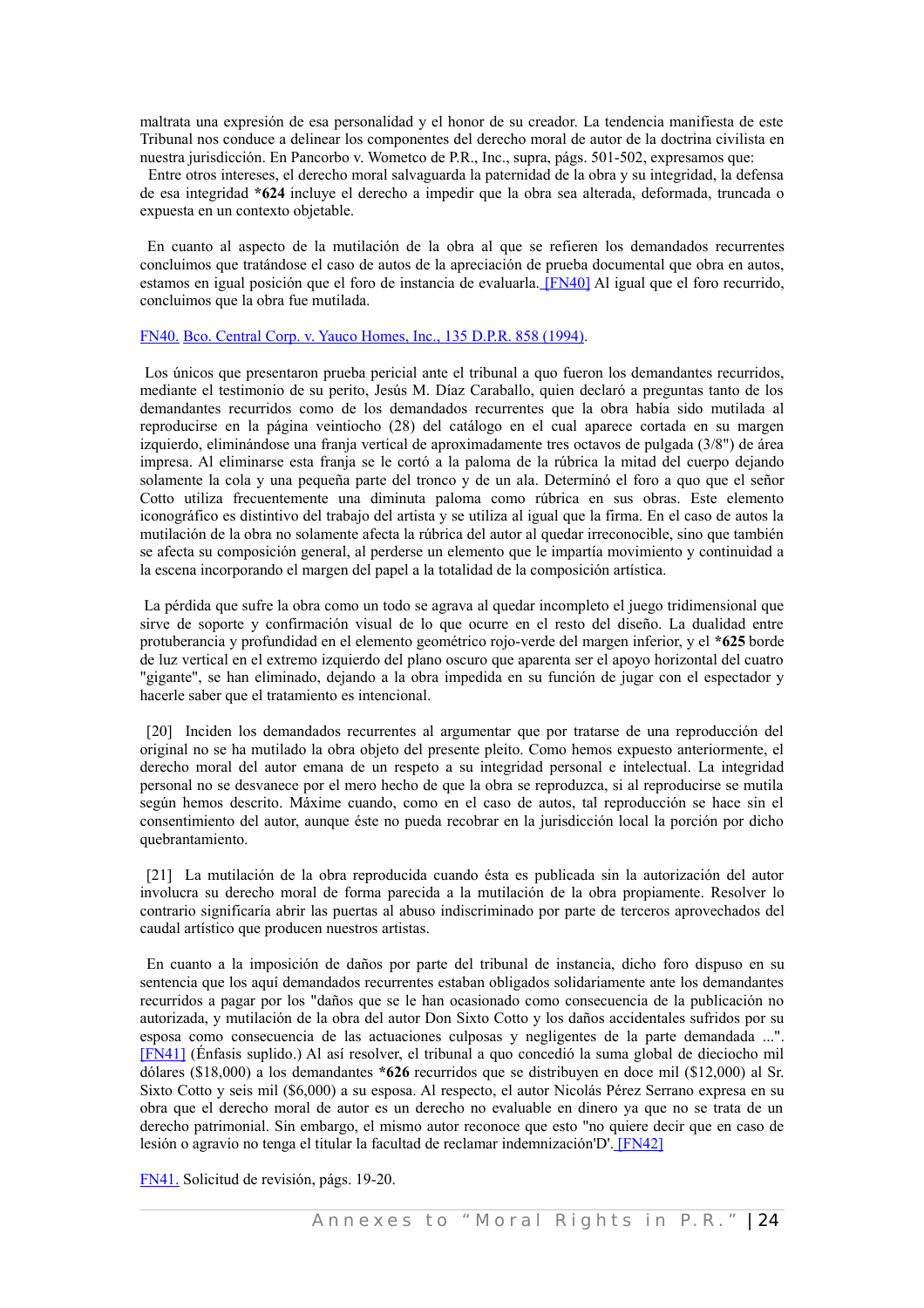<span id="page-44-0"></span>[FN42.](#page-43-4) Pérez Serrano, supra, pág. 23.

<span id="page-44-3"></span>[22] La gestión judicial de estimación y valorización de los daños es difícil y angustiosa. En esta gestión los tribunales de primera instancia están en mejor posición que el tribunal apelativo, por razón de su contacto directo con la prueba. De ahí que el tribunal apelativo sólo alterará las sumas concedidas por daños cuando sean ridículamente bajas o exageradamente altas. [\[FN43\]](#page-44-4) Determinamos que las cuantías concedidas están justificadas como compensación por el daño moral sufrido por los demandantes recurridos, daño que la Ley de Propiedad Intelectual, en su Art. 1401f, supra, les permite recobrar.

<span id="page-44-4"></span>[FN43.](#page-44-3) Vélez Rodríguez v. Amaro Cora, [138 D.P.R. 182 \(1995\).](http://www.westlaw.com/Find/Default.wl?rs=dfa1.0&vr=2.0&DB=2995&FindType=Y&SerialNum=1996275831)

[23] En cuanto a la determinación de temeridad por parte del tribunal de instancia, expresamos en [Miranda](http://www.westlaw.com/Find/Default.wl?rs=dfa1.0&vr=2.0&DB=2995&FindType=Y&ReferencePositionType=S&SerialNum=1996275373&ReferencePosition=719) v. E.L.A., 137 D.P.R. 700, 719 (1994), que " '[l]a determinación sobre si una parte ha procedido con temeridad o no descansa en la sana discreción del tribunal' ". La partida de honorarios de abogado concedida no variará en apelación, a menos que la misma sea excesiva, exigua o constituya un abuso de discreción[. \[FN44\]](#page-44-2)

<span id="page-44-2"></span><span id="page-44-1"></span>[FN44.](#page-44-1) Véase [Ramírez v. Club Cala de Palmas, 123 D.P.R. 339, 350 \(1989\).](http://www.westlaw.com/Find/Default.wl?rs=dfa1.0&vr=2.0&DB=2995&FindType=Y&ReferencePositionType=S&SerialNum=1996216793&ReferencePosition=350)

Sin existir en el caso de autos elementos de abuso de discreción que nos muevan a variar la determinación del tribunal de instancia sobre esta partida, ésta permanecerá inalterada. **\*627**

En conclusión, en el caso de autos la parte demandada recurrente quebrantó con sus actuaciones negligentes y culposas el derecho moral del autor de la obra "De Fiesta en la Calle", por lo cual procede que confirmemos la sentencia recurrida.

El Juez Asociado Señor Fuster Berlingeri concurrió sin opinión escrita.

Abril 17, 1996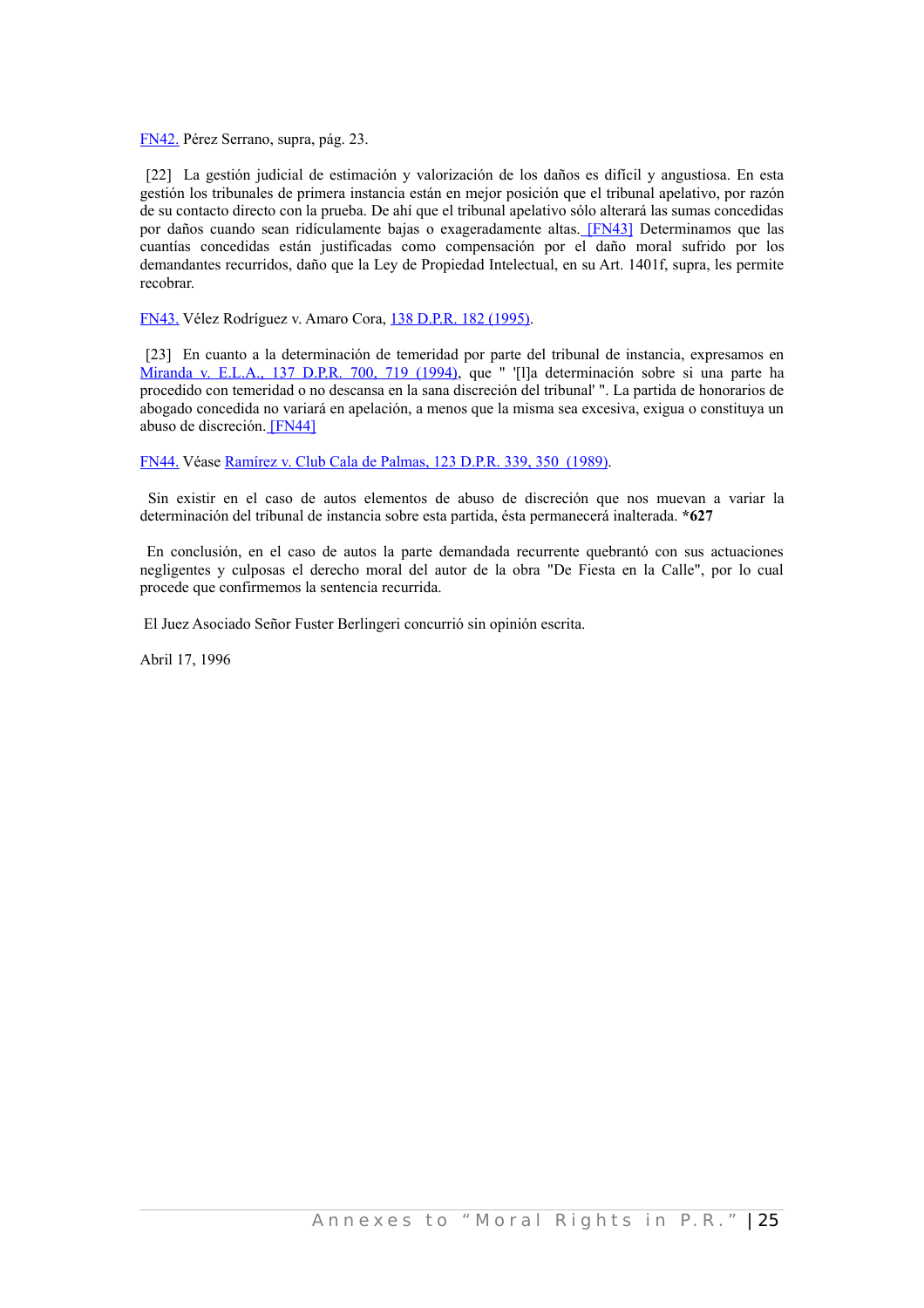# **Harguindey Ferrer v. U.I., 148 D.P.R. 13 (1999)**

JUAN HARGUINDEY FERRER, demandante y peticionario,

v.

UNIVERSIDAD INTERAMERICANA DE PUERTO RICO y FREDDIE MEDINA, demandados y recurridos.

## **Número: CC-96-49**

#### En El Tribunal Supremo De Puerto Rico.

#### Resuelto: 7 de abril de 1999

EL JUEZ ASOCIADO SENOR REBOLLO LOPEZ emitió la opinión del Tribunal.

¿Tiene el editor [\[FN1\]](#page-35-9) de la traducción de una obra literaria, que ya está protegida por la Ley de Propiedad Intelectual federal [\[FN2\]](#page-35-7) derecho a reclamar bajo nuestra Ley de Propiedad **\*18** Intelectua[l](#page-35-5) [\[FN3\]](#page-35-5) por el alegado da ño moral que ha sufrido al no reconocerse su trabajo como editor y no compensarse dichos servicios? Esta es la interrogante a la que nos enfrentamos hoy.

I

Robert F. Hehman (en adelante Hehman) es el **autor** de la obra General Biology Laboratory Activitie[s](#page-35-3) [\[FN4\]](#page-35-3) y es quien posee los derechos de **autor** de la misma. En el año 1988, Hehman acordó con la Universidad Interamericana de Puerto Rico (en adelante Universidad), la Sra. Blanca Riesco y Burgess International Group (en adelante Publicadora), que su obra sería traducida y publicada en el idioma español. [\[FN5\]](#page-35-1) La versi ón en español sería titulada Manual de Laboratorio Biología Moderna y Actividades de Laboratorio Zoología.

El Dr. Juan Harguindey (en adelante Harguindey), demandante-peticionario, era empleado de la Universidad durante el año académico 19881989. Éste se desempeñaba como instructor en el Departamento de Biología. Durante dicho periodo, Harguindey "participó en el proyecto de editar material provisto de antemano consistente en las traducciones" [\[FN6\]](#page-36-3) de la obra en cuestión. La participación de Harguindey fue a solicitud del Dr. Freddy Medina (en adelante Medina) quien también laboraba para la Universidad[. \[FN7\]](#page-36-1) Es aqu i donde comienza la discrepancia entre las partes.

Alega la Universidad que Medina solicitó la colaboracion **\*19** de Harguindey para "editar las traducciones que se estaban haciendo para preparar el Manual, dentro de su horario de trabajo y utilizando los recursos de la Universidad". [\[FN8\]](#page-37-9) Asimismo, Medina sostiene que, al solicitarle la edición a Harguindey, no concertó acuerdo o contrato alguno adicional al sueldo que recibía éste como empleado de la Universidad.

Por su parte, indica Harguindey que, a solicitud de Medina, confeccionó la edición del Manual de Zoología (en adelante Manual), y que se le prometió una retribución económica por el trabajo realizado. Dicha compensación, según Harguindey, sería adicional a su ingreso como profesor en la Universidad por ser éste un trabajo adicional fuera de sus funciones contratadas. "Específicamente se le señaló al demandante que se le pagaría lo que correspondiese del producto final de la obra ..."[. \[FN9\]](#page-37-7)

Sostiene, además, Harguindey que el crédito por su trabajo fue adjudicado a Medina. A su vez, Medina alega que a Harguindey se le reconoció su labor como editor en la página de "Reconocimientos" del Manual. Además, manifiesta que Medina nunca reclamó derechos de autoría sobre el Manual[. \[FN10\]](#page-37-6)

Así las cosas, el 3 de noviembre de 1993, Harguindey presentó demanda ante el antiguo Tribunal Superior de Puerto Rico, Sala de San Juan, contra la Universidad y Medina. Además de los señalamientos expuestos previamente, esbozó los siguientes hechos: que se le requirió "editar y reorganizar lingüísticamente material de literatura ... y hacer el mismo un trabajo publicable" (Solicitud de certiorari, Anejo I, pág. 1); que la Universidad, por medio de Medina, acordó otorgar a Harguindey "la parte que correspondiere del producto final de publicación como retribucion **\*20** económica así como el debido reconocimiento de su propiedad intelectual allí expuesta". [\[FN11\]](#page-37-5) Íd.

Trabada la controversia, la Universidad solicitó que se desestimara el pleito por alegada falta de jurisdicción. Adujo que lo reclamado por Harguindey constituían daños patrimoniales, los cuales tenían que dilucidarse exclusivamente en el foro federal. El tribunal de primera instancia accedió a lo solicitado, desestimando la demanda por falta de jurisdicción.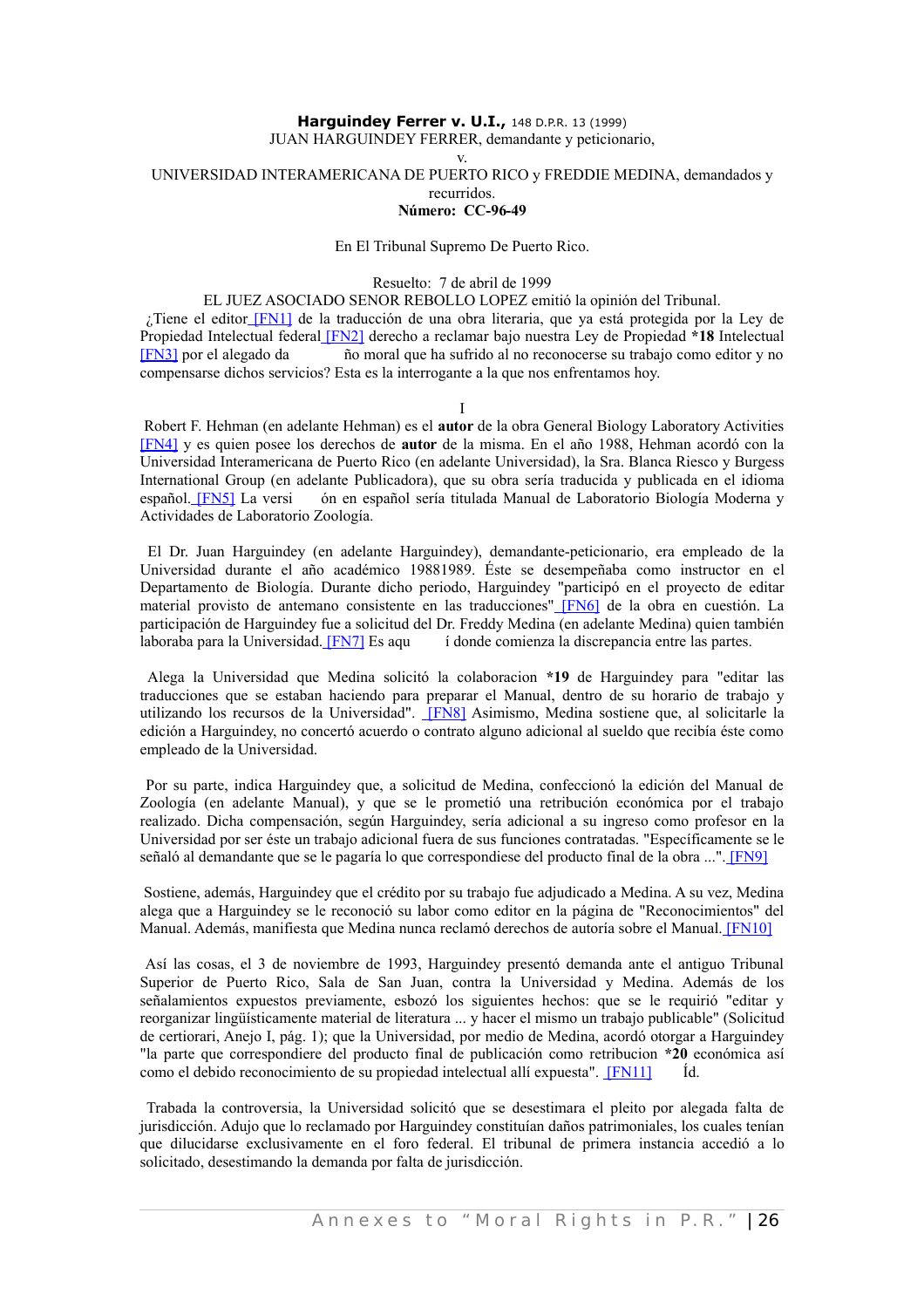Oportunamente, Harguindey acudió en apelación al Tribunal de Circuito de Apelaciones, cuestionando la determinación del tribunal de instancia. El referido foro apelativo confirmó la sentencia. El sustrato de su decisión fue que, a su juicio, al ser la reclamación una "puramente económica y por tal razón en lo que respecta a los derechos patrimoniales de propiedad intelectual, equivalentes a los derechos protegidos por la ley federal, el campo está ocupado por lo cual no hay jurisdicción para considerar la misma". [\[FN12\]](#page-37-4) Solicitud de certiorari, Anejo XIII, pág. 69.

Inconforme, Harguindey acudió en certiorari ante este Tribunal. El peticionario le imputa al Tribunal de Circuito de Apelaciones haber errado al entender que no había jurisdicción en una controversia "claramente contractual y a una acción en reclamo patente de los derechos extrapatrimoniales del demandante"[. \[FN13\]](#page-38-9)

Le concedimos término a la parte demandada-recurrida para que mostrase causa por la cual no debíamos expedir el auto solicitado y dictar sentencia revocatoria de la emitida por el Tribunal de Circuito de Apelaciones, Circuito Regional de San Juan.

Dentro del plazo concedido, en cumplimiento de dicha orden, ha comparecido la Universidad junto a Medina. En su comparecencia, desmenuzan las alegaciones de Harguindey **\*21** con el objetivo de demostrar que el reclamo sólo le atañe al foro federal. Añaden que los argumentos sobre la labor realizada, y no pagada, no surgen de la demanda y que es en la oposición a la moción de desestimación donde, por primera vez, se levanta dicho punto.

II

[1] El primer paso en todo análisis de propiedad intelectual es uno bastante sencillo: ¿posee el demandante "propiedad intelectual" sobre el bien en cuestión? Sólo luego de contestar dicha interrogante es que procede, en buena metodología adjudicativa, ponderar si el reclamo versa sobre derechos patrimoniales o extrapatrimoniales, y, por ende, cuál foro, el federal o el estatal, posee jurisdicción para atender la disputa. Autoría es una condición sine qua non para cualquier reclamo de derechos de **autor.** [\[FN14\]](#page-38-8) En el caso ante nos, tanto las partes como los dos foros judiciales antes mencionados omitieron el primer paso.

[2][3] El derecho del **autor** sobre las creaciones de su inteligencia, para su publicación y explotación económica o para mantenerlas inéditas, constituye "propiedad intelectual". [\[FN15\]](#page-38-7) En Cotto [Morales](http://www.westlaw.com/Find/Default.wl?rs=dfa1.0&vr=2.0&DB=2995&FindType=Y&SerialNum=1996216727) v. Ríos, 140 D.P.R. 604, [611612](http://www.westlaw.com/Find/Default.wl?rs=dfa1.0&vr=2.0&DB=2995&FindType=Y&SerialNum=1996216727) (1996), este Tribunal, citando a Puig Brutau, definió la propiedad intelectual como " 'el conjunto de derechos que la ley reconoce al **autor** sobre las obras que ha producido con su inteligencia, en especial los de que su paternidad le sea reconocida y respetada, así como que se **\*22** le permita difundir la obra, autorizando o negando, en su caso, la reproducción' ". (Énfasis suplido.) Como norma general, el **autor** es quien, como cuestión de hecho, crea la obra; esto es, la persona que transforma una idea a una expresión tangible, merecedora de protección por la ley de propiedad intelectual. Community for Creative [NonViolence](http://www.westlaw.com/Find/Default.wl?rs=dfa1.0&vr=2.0&DB=780&FindType=Y&ReferencePositionType=S&SerialNum=1989082504&ReferencePosition=737) v. Reid, 490 U.S. 730, 737 (1989).  $i$ Excluye esto la posibilidad de que el editor [\[FN16\]](#page-38-3) de la obra posea propiedad intelectual? Esto es, ¿es el editor un "**autor"** para propósitos de propiedad intelectual[? \[FN17\]](#page-38-1)

[4] De un examen de nuestra Ley de Propiedad Intelectual [\[FN18\]](#page-39-13) se desprende que la propiedad intelectual de una obra corresponde al **autor** por el solo hecho de su creación. En esa misma corriente, el Copyright Act otorga al **autor** de una obra el derecho "exclusivo" [\[FN19\]](#page-39-11) de adaptar la misma, esto es, el derecho a crear obras derivadas (derivative work ) de la obra original. La ley federal de derechos de **autor** describe el derivative work como:

"... a work based upon one or more preexisting works, such as a translation ... fictionalization, motion picture version, sound recording, art reproduction, abridgement, condensation, or any other form in which a work may be recast, transformed or adapted." [\[FN20\]](#page-39-9) 17 [U.S.C.](http://www.westlaw.com/Find/Default.wl?rs=dfa1.0&vr=2.0&DB=1000546&DocName=17USCAS101&FindType=L) sec. 101. Además, véase 1 Nimmer on Copyright Sec. 3.01 y ss.

La obra derivada incluye "editorial revisions, annotations, elaborations, or other modifications which, as a whole, represent an original work of authorship ...". [\[FN21\]](#page-39-7) **\*23**

[5] Ahora bien, el hecho de que el "**autor"** de una obra retenga sus derechos con respecto a "obras derivadas", [\[FN22\]](#page-39-6) ¿excluye la posibilidad de que el editor de la obra, entiéndase otra persona que no es el **autor,** posea propiedad intelectual?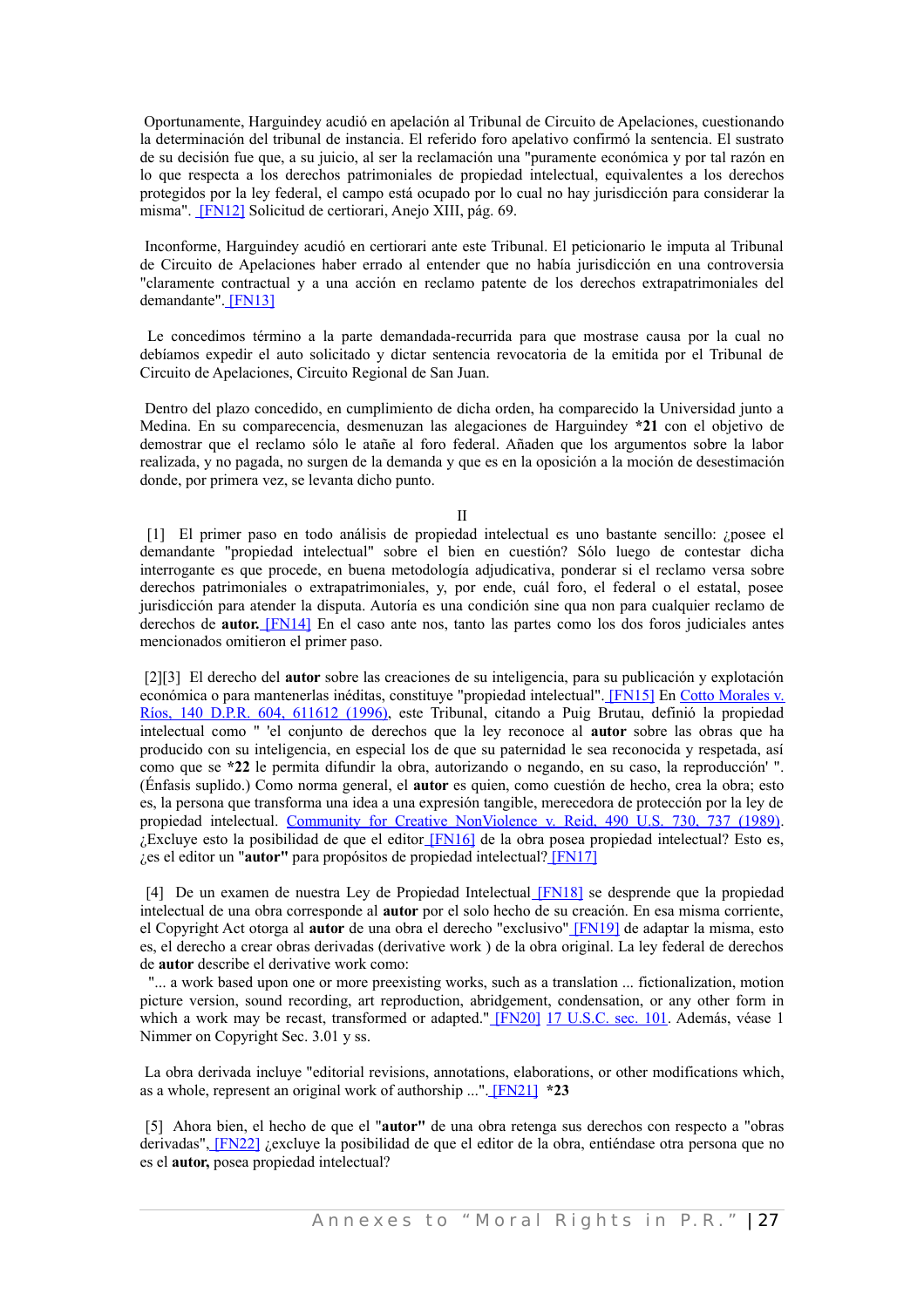A esos fines, el tratadista Lasso de la Vega nos ilustra a los efectos de que:

"[l]os derechos y obligaciones del editor, su mayor o menor complejidad, obran en función de la doctrina jurídica que admitamos respecto del concepto de propiedad intelectual en general.... [S]i ... la producción intelectual se considera propiedad individual, será indispensable observar una serie de reglas encaminadas a proteger al **autor** y al editor en sus derechos respectivos." J. Lasso de la Vega, El contrato de edición, Madrid, Estades, Artes Gráficas, Cap. IX, 1949, pág. 91.

[6][7] Fernández Mourillo, abundando un poco más, nos ofrece la siguiente tesis: "la propiedad intelectual ... se atribuye y tiene como sujeto, no sólo a la persona que produce rigurosamente la obra, sino también a otras que, con la base de esa producción y con intervención espiritual simultánea o posterior, o bien con intervención puramente material o de empresa, contribuyen a su publicación y difusión." [\[FN23\]](#page-39-3) M. Fernández Mourillo, Legislación y Propiedad **\*24** Intelectual, 1ra ed., Madrid, Ed. Reus, 1930, Cap. XVII, pág. 86. Al atender la edición, el comentarista expresa que "[e]n otro orden de fundamentos, pero también con reconocimiento del derecho de propiedad [intelectual] ... están los que, sin haber concebido la obra ... [se les] denomina como editores, respecto de los cuales, también la ley reconoce derecho de propiedad intelectual ...". (Énfasis suprimido.[\) \[FN24\]](#page-39-1)

[8] Al momento de decidir si la "obra" de una persona debe recibir protección, las leyes sobre propiedad intelectual nos remiten a un concepto básico: la protección de una "expresión". [\[FN25\]](#page-40-7) "La obra debe ser original del **autor,** en el sentido de que no sea copia de la obra de otra persona." [\[FN26\]](#page-40-5) Para ilustrar el criterio de originalidad, Puig Brutau nos brinda el ejemplo del traductor. Al respecto, nos dice que "no hay duda de que en la medida en que ha de expresar ideas en un idioma distinto de aquel en que han sido originalmente expresadas, ha creado en cierto modo una obra original". [\[FN27\]](#page-40-4)

Un criterio análogo rige en la jurisdicción federal. La ley federal alude al original work of authorship. Al así hacerlo, lo que la ley federal requiere es una creación independiente, no una novedosa. Así, no se le denegará protección bajo la ley federal de propiedad intelectual a una obra simplemente porque es sustancialmente similar a una obra que fue producida previamente por otro **autor** y que, por **\*25** ello, no es novel. [\[FN28\]](#page-40-1) Originalidad, para fines del Copyright Act, sólo significa que la obra debe su nacimiento al **autor,** esto es, que fue una creación independiente y no una copia de otras obras. [\[FN29\]](#page-41-11) Además de ser una creación independiente, hace falta un grado "mínimo" de creatividad. [Feist](http://www.westlaw.com/Find/Default.wl?rs=dfa1.0&vr=2.0&DB=780&FindType=Y&ReferencePositionType=S&SerialNum=1991060551&ReferencePosition=345) Publications, Inc. v. Rural [Tel. Service Co., 499 U.S. 340, 345 \(1991\).](http://www.westlaw.com/Find/Default.wl?rs=dfa1.0&vr=2.0&DB=780&FindType=Y&ReferencePositionType=S&SerialNum=1991060551&ReferencePosition=345)

En el caso de autos, ¿qué expresión original expuso Harguindey en el manual publicado que merezca protección? Alegadamente, la edición de la traducción de la obra original. El trabajo de edición tiene diversas manifestaciones. A manera ilustrativa, el Occupational Outlook Handbook, al tratar el aspecto de la edición, nos dice:

Editors select and prepare material for publication or broadcasting and supervise writers.

Editors frequently write and almost always review, rewrite, and edit the work of writers. However, their primary duties are to plan the contents of books, magazines, or newspapers and to supervise their preparation. They decide what will appeal to readers, assign topics to reporters and writers and oversee the production of the publications. **[FN30]** (Énfasis suplido.)

[9] El trabajo de edición cumple con el estándar de "expresión". De hecho, el propio Reglamento para la presentación, depósito e inscripción de obras en el Registro de la Propiedad Intelectual [\[FN31\]](#page-41-7) reconoce la autoría de la edición. En específico, el Art. 359(n)23 del Reglamento del Registro de la Propiedad, Reglamento Núm. 4750 de 10 de agosto de 1992, R.P.R. sec. 601 et seq., reza: **\*26**

Los autores de obras derivadas, incluyendo antologías, ediciones, traducciones o compendios obtendrán la autorización escrita del **autor** o autores de la obra original pre-existente o de los derechohabientes acreditados cuyos derechos no hayan prescrito.

[10][11][12] El hecho de que la edición es la criatura intelectual del editor es una perogrullada. Debe señalarse que la edición no usurpa la protección intelectual que el derecho le da al **autor** del texto; por el contrario, se trata de una autoría independiente. La "obra" del editor es, precisamente, la edición que fue producto de su inteligencia. [\[FN32\]](#page-41-5) Puede que --en apariencia-- no ostente la tangencia propia del libro; no obstante, la labor intelectual editorial, en este caso aparenta ser la "depuración neta" [\[FN33\]](#page-41-3) del libro mismo. Por ende, esta creación amerita igual protección. "El **autor** al transmitir su derecho para la edición no ha renunciado a la paternidad del libro. En consecuencia, el derecho --que es obligación para el editor en este aspecto-- a estampar su nombre como **autor** del libro le corresponde, en principio, a él.[" \[FN34\]](#page-41-1) Concluimos, pues, de esa misma forma, que el editor también tiene derecho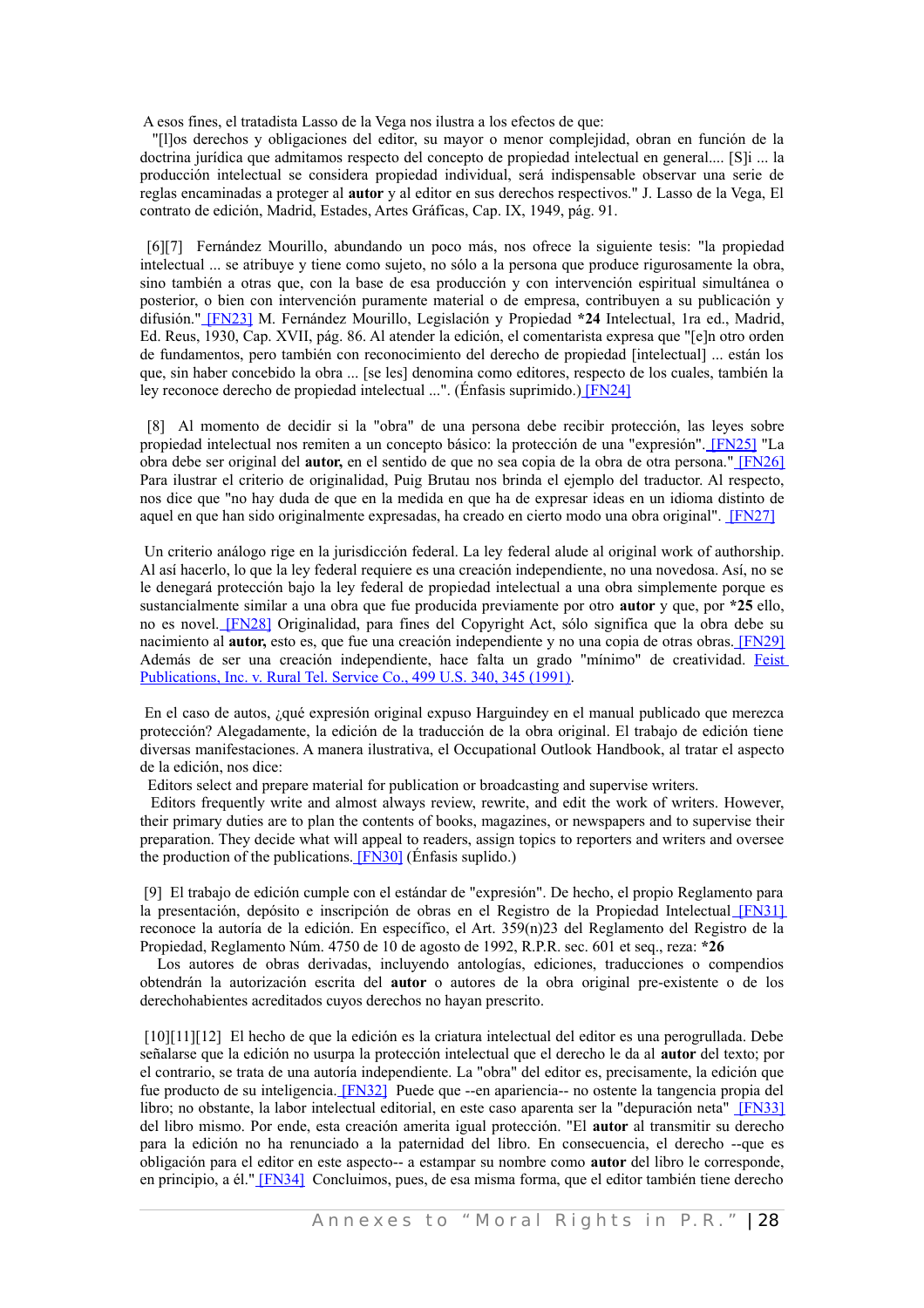a **\*27** que la autoría de su trabajo --edición-- sea reconocida como tal. La edición constituye una "obra" adicional e independiente del Manual per se; por eso, constituye propiedad intelectual de su forjador. Como señala Desantes:

La relación social autoreditor, que surge con motivo de la publicación de un libro, es también una relación jurídica a la que se accede por el contrato de edición.... En tal relación jurídica los sujetos son -- normalmente-- los mismos del contrato, el contenido es el complejo de situaciones en que los sujetos se encuentran dentro de un entramado de derechos y obligaciones y el objeto es la edición misma como continente de una creación intelectual. (Énfasis suplido.[\) \[FN35\]](#page-42-9)

#### III

Habiendo resuelto que el editor posee propiedad intelectual sobre su labor editorial, [\[FN36\]](#page-42-7) corresponde dilucidar si dicho derecho es vindicable ante el foro federal o el estatal.

[13] Según expresáramos en Cotto Morales v. Ríos, ante, los derechos de la comunidad intelectual de Puerto Rico están protegidos por dos (2) estatutos: la Federal Copyright Act [\[FN37\]](#page-42-5) y la Ley de Propiedad Intelectual de Puerto Rico. [\[FN38\]](#page-42-3) Adem ás, de manera supletoria, aplican las disposiciones de nuestro Código Civil siempre que no sean incompatibles con la legislación federal. ¿Estamos ante un derecho patrimonial o uno extrapatrimonial?

[14] Aun cuando ha sido atacada por varios sectores,**\*28** [ [FN39\]](#page-42-1) "[e]n Puerto Rico la propiedad intelectual o los derechos de **autor** está formada por la imbricación de dos derechos de naturaleza diferente: el derecho moral, que de manera primordial protege el vínculo personal entre el **autor** y su obra y el derecho patrimonial que consiste en el monopolio de la explotación de la obra". Cotto Morales v. Ríos, ante, pág. 612[. \[FN40\]](#page-43-3)

[15] De entrada, resulta meritorio señalar el hecho de que la protección del derecho moral del creador es independiente de la protección de sus derechos patrimoniales. Ley Núm. 96, supra, 31 [L.P.R.A.](http://www.westlaw.com/Find/Default.wl?rs=dfa1.0&vr=2.0&DB=1015876&DocName=PRSSTT31S1401B&FindType=L) sec. [1401b.](http://www.westlaw.com/Find/Default.wl?rs=dfa1.0&vr=2.0&DB=1015876&DocName=PRSSTT31S1401B&FindType=L)

[16] Al atender los **derechos morales,** el Reglamento para la Presentación, Inscripción y Depósito de Obras en el Registro de la Propiedad Intelectual [\[FN41\]](#page-43-1) los define como:

... aquellas prerrogativas exclusivas del **autor** que lo facultan a defender la integridad de su obra, a determinar bajo qu[é] condiciones y circunstancias ésta ha de divulgarse o publicarse, a atribuirse su autoría o a retractarla cuando la obra ya no coincida con sus convicciones intelectuales, artísticas o éticas .... (Énfasis suplido.)

[17] Recientemente, el Prof. Pedro G. Salazar ha analizado, de forma abarcadora, el derecho moral de **autor** en Puerto Rico. Al respecto nos indica que:

"El llamado 'derecho moral' del **autor** es la contrapartida del derecho 'patrimonial' o de explotación que le permite a un **autor** beneficiarse económicamente de su creación. En conjunto, ambos **\*29** constituyen el derecho autoral en toda su plenitud aunque, jurídicamente, son, cada cual, de naturaleza muy distinta.[" \[FN42\]](#page-44-0)

[18][19] Asimismo, al atender el derecho moral del **autor,** Puig Brutau, citando a Kayser, reseña "[c]omo aspectos especialmente protegidos por el derecho moral de **autor** ... los siguientes: el derecho a que sea reconocida la paternidad de su **autor**, el derecho a que no sea deformada o alterada sin su consentimiento y el derecho de arrepentirse y a retirarla". (Énfasis suplido.) [\[FN43\]](#page-44-4) Puig Brutau, op. cit., p ág. 213. Se ha dicho que el derecho moral de **autor** cobija cuatro (4) grandes áreas; una de ellas es el derecho de atribución. A esto nos referimos cuando, al definir propiedad intelectual, expresamos en Cotto Morales v. Ríos, ante, pág. 611, que es " 'el conjunto de derechos que la ley reconoce al **autor** sobre las obras que ha producido con su inteligencia, en especial los de que su paternidad le sea reconocida y respetada ...' ". (Énfasis suplido.) Éste es el derecho de atribución.

De lo anterior resulta forzoso concluir que el reclamo de Harguindey, de que otra persona se atribuyó la autoría de su obra --la labor editorial--, es una alegada violación al derecho moral de **autor** vindicable ante el foro estatal. Este reclamo, como expresamos antes, está cimentado en uno de los cuatro (4) pilares básicos del derecho moral de **autor**: el derecho de atribución. Esto, en términos generales, no es otra cosa que el derecho del **autor** a que se le adjudique la autoría de la obra, claro está, si es que éste así lo desea. **[\[FN44\]](#page-44-2)** As *i* pues, si Harguindey logra demostrar que fue él, y no Medina, quien editó el Manual, el tribunal vendrá obligado **\*30** a atribuirle la edición de la obra a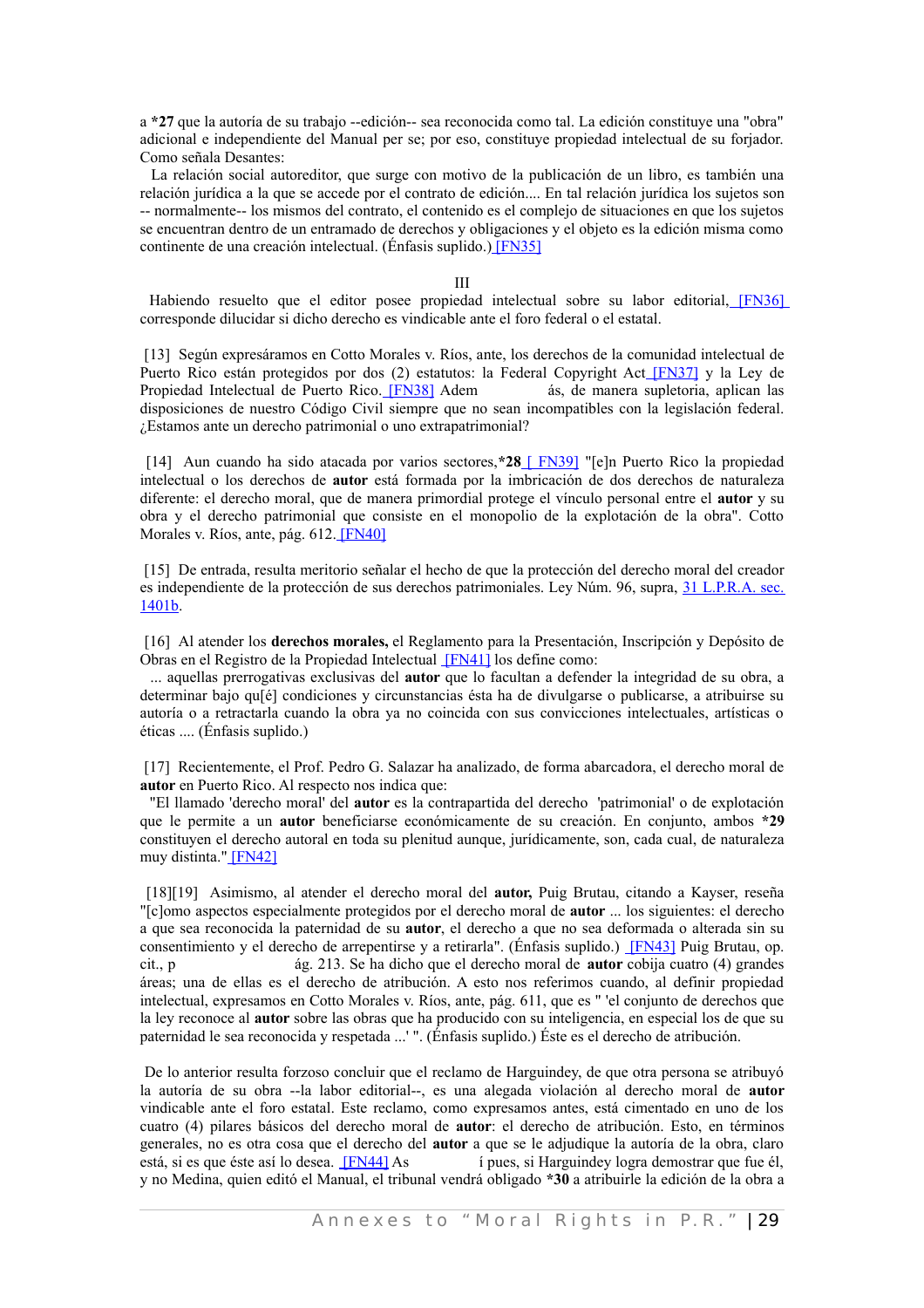<span id="page-49-3"></span>quien determine que fue su verdadero **autor.** [\[FN45\]](#page-52-3)

[20] En fin, en cuanto al reclamo de autoría de la edición, erró tanto el tribunal de instancia como el foro apelativo intermedio al declararse sin jurisdicción. Resolvemos así, teniendo como norte el estándar de revisión aplicable a casos que se dilucidan a través de una solicitud de desestimación. Sabido es que, al entender en una moción de desestimación debemos dar por ciertas y buenas todas las alegaciones hechas en la demanda. Ramos v. [Marrero,](http://www.westlaw.com/Find/Default.wl?rs=dfa1.0&vr=2.0&DB=2995&FindType=Y&ReferencePositionType=S&SerialNum=1985027883&ReferencePosition=369) 116 D.P.R. 357, 369 (1985); First Fed. [Savs.](http://www.westlaw.com/Find/Default.wl?rs=dfa1.0&vr=2.0&DB=2995&FindType=Y&SerialNum=1983028040) v. Asoc. de [Condómines,](http://www.westlaw.com/Find/Default.wl?rs=dfa1.0&vr=2.0&DB=2995&FindType=Y&SerialNum=1983028040) 114 D.P.R. 426 (1983). Además, hay que interpretarlas de la manera más favorable para el demandante. Unisys v. Ramallo [Brothers,](http://www.westlaw.com/Find/Default.wl?rs=dfa1.0&vr=2.0&DB=2995&FindType=Y&SerialNum=1996209880) 128 D.P.R. 842 (1991); [Romero](http://www.westlaw.com/Find/Default.wl?rs=dfa1.0&vr=2.0&DB=2995&FindType=Y&SerialNum=1991218868) Arroyo v. [E.L.A.,](http://www.westlaw.com/Find/Default.wl?rs=dfa1.0&vr=2.0&DB=2995&FindType=Y&SerialNum=1991218868) 127 D.P.R. 724 (1991). Así, en casos como el de autos, donde se plantea la desestimación por falta de jurisdicción en la materia, es necesario determinar si, tomando como cierto lo alegado por el demandante, el foro tiene jurisdicción para atender el reclamo. Examinadas las alegaciones, concluimos que el tribunal tiene jursidicción sobre la materia pues se trata, en primera instancia, de uno de los pilares del derecho moral de **autor**: el derecho de atribución.

<span id="page-49-2"></span>[21][22] Ahora bien, para gozar de los beneficios de nuestra Ley de Propiedad Intelectual "es necesario haber inscrito el derecho y las obras que lo sustentan en el Registro de la Propiedad Intelectual ...". [\[FN46\]](#page-52-2) Sin embargo, en situaciones tan peculiares como la de autos, cuando, precisamente, la alegación es que otra persona se atribuyó la autoría de la obra (edición), resolvemos que no será necesario **\*31** que la obra esté inscrita. Como bien comenta el Prof. Pedro G. Salazar, "[d]ado el carácter personalísimo del derecho moral no parecería necesario condicionar su 'reserva' a la inscripción de la obra que lo sustenta en un Registro de Propiedad Intelectual. Ello se justifica plenamente en el caso de los derechos económicos, alienables y transferibles, para fines del establecimiento de una clara cadena de titularidad o 'tracto sucesivo' y para facilitar la dilucidación judicial de controversias mediante presunciones rebatibles de título. ... Exigir una inscripción registral para poder ejercer el derecho moral, como lo hace la Ley puertorriqueña, parecería contrario a la naturaleza misma de ese derecho". (Énfasis suplido y en el original.) [\[FN47\]](#page-52-1)

<span id="page-49-1"></span><span id="page-49-0"></span>[23] Por otro lado, no debe albergarse duda sobre el hecho de que no tenemos jurisdicción sobre el derecho a explotar económicamente la obra; éstos son reclamos patrimoniales. Es decir, si la reclamación de Harguindey versa sobre reproducción; regalías; distribución; etc., el foro federal será el que ostente la jurisdicción sobre la materia. [\[FN48\]](#page-52-0) Los aspectos relacionados a la compensación de Harguindey sólo pueden dilucidarse en el foro estatal si no comprenden los mismos. Desde **\*32**Pancorbo v. [Wometco](http://www.westlaw.com/Find/Default.wl?rs=dfa1.0&vr=2.0&DB=2995&FindType=Y&ReferencePositionType=S&SerialNum=1984029280&ReferencePosition=500) de P.R., Inc., 115 D.P.R. 495, 500 (1984), reconocimos varias acciones estatales que no estaban afectadas por el Copyright Act; entre éstas, están las fundadas en la violación de un contrato o de una relación fiduciaria, la difamación, y las violaciones al derecho moral de **autor**, entre otras. Así, pues, dado que el reclamo de Harguindey aparenta ser de índole contractual, el tribunal tiene jurisdicción para entender en él. Claro, si se aparta de esos linderos y recae en las regalías, reproducción, etc., debe desestimarse esa reclamación.

En esa misma línea --remuneración económica-- como expresamos antes, la Universidad alega que este asunto no fue planteado ni "mínimamente" en la demanda. De hecho, del expediente surge que uno de los fundamentos para oponerse a este asunto es que la Universidad entiende que esto es una reclamación de salarios no devengados que está prescrita.

Debido a que aún no se ha presentado prueba al respecto, no podemos pasar juicio sobre tal alegación. De un examen de las alegaciones del demandante, no puede concluirse si cuando Harguindey "acordó ... [una] retribución económica[" \[FN49\]](#page-53-1) lo hizo desde una relación obrero-patronal --y, por ende, es una reclamación de salarios-- o si, por ejemplo, se trata de un contrato de servicios profesionales. Así pues, aunque las alegaciones expuestas por el demandante no son el mejor ejemplo a seguir, toda vez que las alegaciones pretenden esbozar a grandes rasgos la reclamación, [\[FN50\]](#page-53-0) debe determinar el foro de instancia de qué tipo de reclamación se trata; si la misma está prescrita o si, a solicitud de parte, puede enmendarse la demanda conforme **\*33** a la Regla 13.1 de Procedimiento Civil, 32 L.P.R.A. Ap. III.

#### <span id="page-49-5"></span><span id="page-49-4"></span>IV

A tenor con todo lo antes expuesto, procede decretar la revocación de la sentencia emitida por el Tribunal de Circuito de Apelaciones, devolviéndose el caso al foro de instancia para la continuación de procedimientos ulteriores consistentes con lo aquí resuelto.

El Juez Asociado Señor Negrón García se inhibió.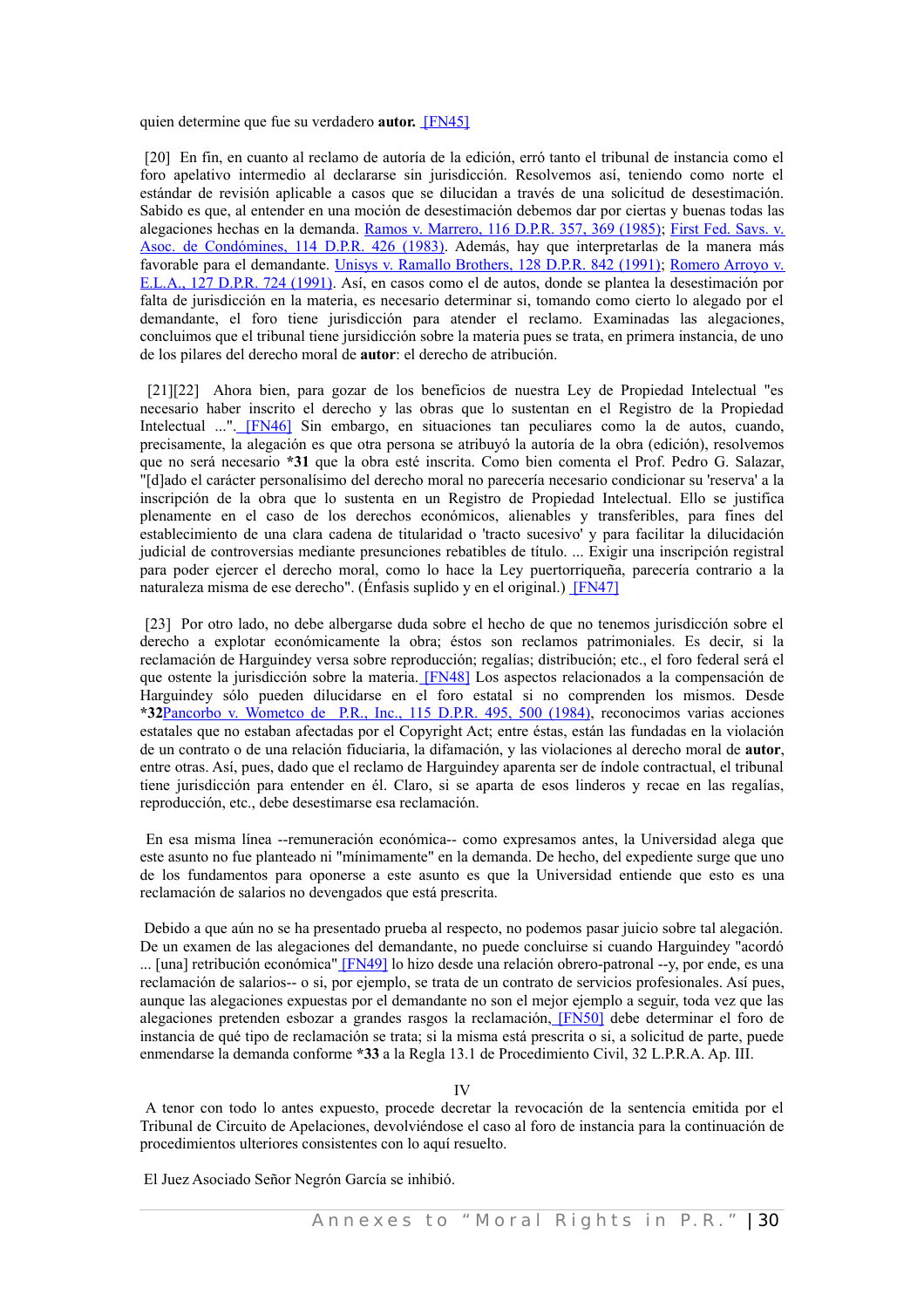[FN1.](#page-35-8) Está en controversia si, en efecto, el demandante fue el editor. Este asunto no será objeto de determinación en esta etapa, pues el caso llega ante nos vía desestimación.

[FN2.](#page-35-6) [17 U.S.C. sec. 101](http://www.westlaw.com/Find/Default.wl?rs=dfa1.0&vr=2.0&DB=1000546&DocName=17USCAS101&FindType=L) et seq.

[FN3.](#page-35-4) Ley Núm. 96 de 15 de julio de 1988, según enmendada, [31 L.P.R.A. sec. 1401](http://www.westlaw.com/Find/Default.wl?rs=dfa1.0&vr=2.0&DB=1015876&DocName=PRSSTT31S1401&FindType=L) et seq.

[FN4.](#page-35-2) Vols. I, II, III.

[FN5.](#page-35-0) Apéndice I de los recurridos.

[FN6.](#page-36-2) Alegato de la demandada-recurrida, págs. 23.

[FN7.](#page-36-0) Durante el año académico anterior, Medina fue el supervisor de Harguindey. Sin embargo, según la Universidad, cuando Medina solicitó la ayuda de Harguindey, ya no fungía como su supervisor.

[FN8.](#page-37-8) Alegato de la demandada-recurrida, pág. 3.

[FN9.](#page-37-3) Solicitud de certiorari, pág. 2.

[FN10.](#page-37-2) Alegan los demandados-recurridos que, tanto el **autor** Hehman como Burgess, suscribieron contratos para la traducción de la obra, por lo cual pagaron las regalías correspondientes a la Dra. Anna Lavernia y Blanca Riesco.

[FN11.](#page-37-1) Párrafos 2 y 3 de la demanda.

[FN12.](#page-37-0) Sentencia del Tribunal de Circuito de Apelaciones, pág. 6 (KLAN9500716).

[FN13.](#page-38-6) Solicitud de certiorari, pág. 3.

[FN14.](#page-38-5) 1 Nimmer on Copyright Sec. 5.01[A], pág. 53.

[FN15.](#page-38-4) M.A. Del Arco Torres y M. Pons González, Diccionario de Derecho Civil, Pamplona, Ed. Aranzadi, 1984, pág. 445, citando al tratadista Diego Espín Cánovas.

Por otro lado, el Black's Law Dictionary define el derecho de **autor** (Copyright ) como "[a]n intangible, incorporeal right granted by statute to the author or originator of certain literary or artistic productions, whereby he is invested, for a limited period, with the sole and exclusive privilege of multiplying copies of the same and publishing and selling them". (Énfasis suplido.) Black's Law Dictionary, Minnesota, Ed. West Publishing, Co., 1979, pág. 304.

[FN16.](#page-38-2) Volvemos a enfatizar que no estamos adjudicando, en esta etapa, quién fue el editor de la obra; sólo nos ceñimos a las alegaciones de la demanda.

[FN17.](#page-38-0) Véase R. Versteeg, Defining "Author" for the Purposes of [Copyright,](http://www.westlaw.com/Find/Default.wl?rs=dfa1.0&vr=2.0&DB=1529&FindType=Y&SerialNum=0106714034) 45 Am. U. L. Rev. 1323 [\(1996\).](http://www.westlaw.com/Find/Default.wl?rs=dfa1.0&vr=2.0&DB=1529&FindType=Y&SerialNum=0106714034)

[FN18.](#page-39-12) Ley Núm. 96 de 15 de julio de 1988 [\(31 L.P.R.A. sec. 1401](http://www.westlaw.com/Find/Default.wl?rs=dfa1.0&vr=2.0&DB=1015876&DocName=PRSSTT31S1401&FindType=L) et seq.).

[FN19.](#page-39-10) [Value Group, Inc. v. Mendham Lake Estates, L.P., 800 F. Supp. 1228 \(D. N.J. 1992\).](http://www.westlaw.com/Find/Default.wl?rs=dfa1.0&vr=2.0&DB=345&FindType=Y&SerialNum=1992156108)

[FN20.](#page-39-8) [17 U.S.C. sec. 101.](http://www.westlaw.com/Find/Default.wl?rs=dfa1.0&vr=2.0&DB=1000546&DocName=17USCAS101&FindType=L)

[FN21.](#page-39-5) [17 U.S.C. sec. 101.](http://www.westlaw.com/Find/Default.wl?rs=dfa1.0&vr=2.0&DB=1000546&DocName=17USCAS101&FindType=L)

[FN22.](#page-39-4) Esto no significa que otra persona, que no es el **autor,** pueda crear una obra derivada al alterar la obra original. En ese caso, el derecho de **autor** en obras derivadas se extiende sólo a aportaciones de ese otro **autor.** Moore Pub., Inc. v. Big Sky [Marketing,](http://www.westlaw.com/Find/Default.wl?rs=dfa1.0&vr=2.0&DB=345&FindType=Y&ReferencePositionType=S&SerialNum=1991042455&ReferencePosition=1374) Inc., 756 F. Supp. 1371, 1374 (D. Idaho 1991); Apple [Computer,](http://www.westlaw.com/Find/Default.wl?rs=dfa1.0&vr=2.0&DB=345&FindType=Y&ReferencePositionType=S&SerialNum=1993110101&ReferencePosition=628) Inc. v. Microsoft Corp., 821 F. Supp. 616, 628 y ss., (N.D. Cal. 1993); 17 [U.S.C.](http://www.westlaw.com/Find/Default.wl?rs=dfa1.0&vr=2.0&DB=1000546&DocName=17USCAS103&FindType=L) sec.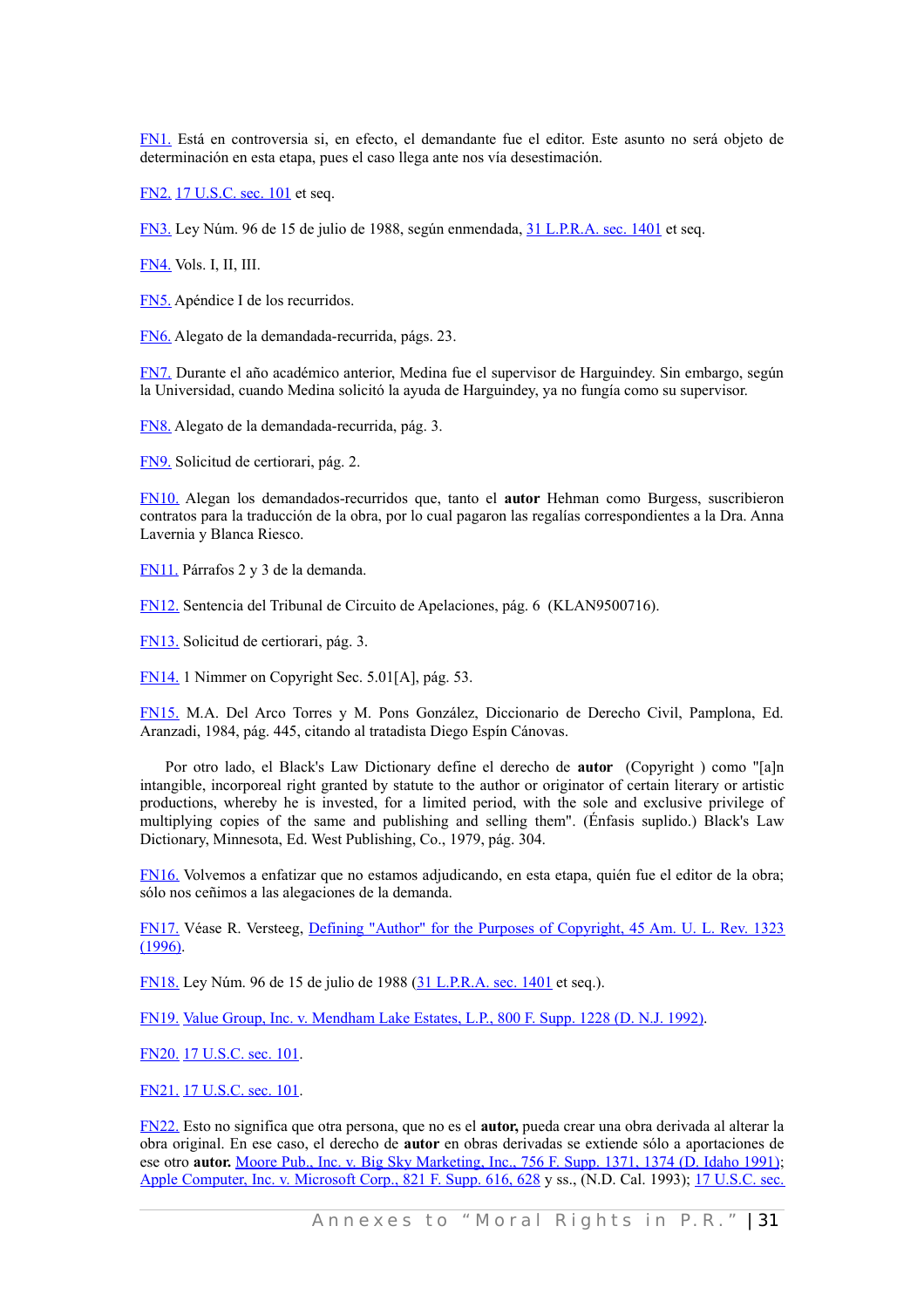[103.](http://www.westlaw.com/Find/Default.wl?rs=dfa1.0&vr=2.0&DB=1000546&DocName=17USCAS103&FindType=L) "A derivative work is copyrightable if it is sufficiently original. The law requires more than a modicum of originality." (Cita y escolio omitidos.) [Waldman](http://www.westlaw.com/Find/Default.wl?rs=dfa1.0&vr=2.0&DB=506&FindType=Y&ReferencePositionType=S&SerialNum=1995020603&ReferencePosition=782) Pub. Corp. v. Landoll, Inc., 43 F.3d 775, 782 (2do Cir. [1994\).](http://www.westlaw.com/Find/Default.wl?rs=dfa1.0&vr=2.0&DB=506&FindType=Y&ReferencePositionType=S&SerialNum=1995020603&ReferencePosition=782) En el caso ante nos, según se desprende del expediente, el **autor** (Hehman) autorizó el trabajo en cuestión. La naturaleza de esa autorización -- contractual--; si fue a Medina y si éste, a su vez, podía autorizar o ceder el derecho a otro (Harguindey) corresponde, en primer plano, al tribunal de instancia.

[FN23.](#page-39-2) M. Fernández Mourillo, Legislación y Propiedad Intelectual, 1ra ed., Madrid, Ed. Reus, Cap. XVII, pág. 86. Reseña el comentarista las distintas gradaciones en el área de propiedad intelectual. Por ejemplo, "[p]uede suceder que, existiendo publicada y atribu[i]da a un **autor** determinada obra, haya quien se dedique a operar en ella alteraciones o cambios que, purgándola de defectos, o ampliando y adaptando su contenido a nuevas necesidades y circunstancias, vengan en realidad a darllel una nueva vida, naciendo con ello otra categoría de productores literarios, a la que se da el nombre genérico de transformadores de obras ...". (Énfasis suprimido.) Íd., pág. 87. No estamos en posición de evaluar la labor que alega haber realizado Harguindey, sin embargo reconocemos que hay una gran gama de autorías sobre las que la ley concede propiedad intelectual en virtud del derecho de atribución.

Éste es uno de los pilares del derecho moral de **autor,** el cual será discutido más adelante.

[FN24.](#page-39-0) Íd., pág. 88.

[FN25.](#page-40-6) Para un análisis del alcance de la protección, véase el artículo de I.G. Mahony, Copyright Infringement; Comparative Law Yearbook of International Business, Londres, Ed. Kluwer Law International, 1997, pág. 391 y ss.

[FN26.](#page-40-3) J. Puig Brutau, Fundamentos de Derecho Civil, 2da ed., Barcelona, Ed. Bosch, T. III, Vol. II, pág. 206.

[FN27.](#page-40-2) Íd., pág. 207, citando a Marvin.

[FN28.](#page-40-0) Nimmer on Copyright, supra, Sec. 2.01[A], pág. 2-7.

[FN29.](#page-41-10) Nimmer on Copyright, supra, Sec. 2.01, pág. 2-9.

[FN30.](#page-41-8) Occupational Outlook Handbook, Washington, D.C., U.S. Department of Labor, Bureau of Labor Statistic, ed.19961997, págs. 4 y 5. Sobre las distintas acepciones de la "edición" véase The Encyclopedia of Careers and Vocational Guidance, 8va ed., 1990, Chicago, J.G. Servicing Publishing.

[FN31.](#page-41-6) Reglamento del Registro de la Propiedad, Reglamento Núm. 4750, Departamento de Estado, 11 de agosto de 1992, efectivo desde el 10 de septiembre de 1992.

[FN32.](#page-41-4) Precisamente ese es el reclamo de "autoría" que hizo Harguindey en la demanda. Véase la deposición que se le tomara a éste, Anejo X, pág. 42. El planteamiento del demandante es que Freddie Medina --no la publicadora-- se atribuyó la autoría de la edición cuando en realidad la misma fue efectuada por Harguindey. Íd., pág. 43.

[FN33.](#page-41-2) Aunque el caso de marras se encuentra en ciernes, nos parece que la labor "editorial" que alega haber realizado Harguindey no es la que, en términos generales, aluden los tratadistas al considerar "el editor". Tampoco parece ser la "edición" a que se refiere el Registro de la Propiedad Intelectual que dice: "[e]ditor incluye a todo el que publique libros con o sin discursos preliminares, notas apéndices, vocabularios, glosarios o ilustraciones." Artículo 359(n)2 inciso (p). En lugar de ser un tipo de casa editora, que produce, publica y difunde el libro, intimamos que la labor en controversia es la depuración del libro. En la deposición que le fuera tomada a Harguindey, éste señaló que al requerirle su labor se le dijo: " '[m]ira, te vamos a encargar que hagas la edición, que traspases, que traslades a un castellano legible, correcto e incluso elegante, si se puede decir, un libro de una norteamericana que está traduciendo sus capítulos la Doctora Margot Lavernia, ya se te pagará lo que corresponda' ". (Pág. 14 de la deposición, Anejo X.) Alegato de la parte demandada recurrida, Anejo X, pág. 14. Sin embargo, dado que la alegación de Harguindey es que fue el editor, en función de ello circunscribimos nuestro análisis.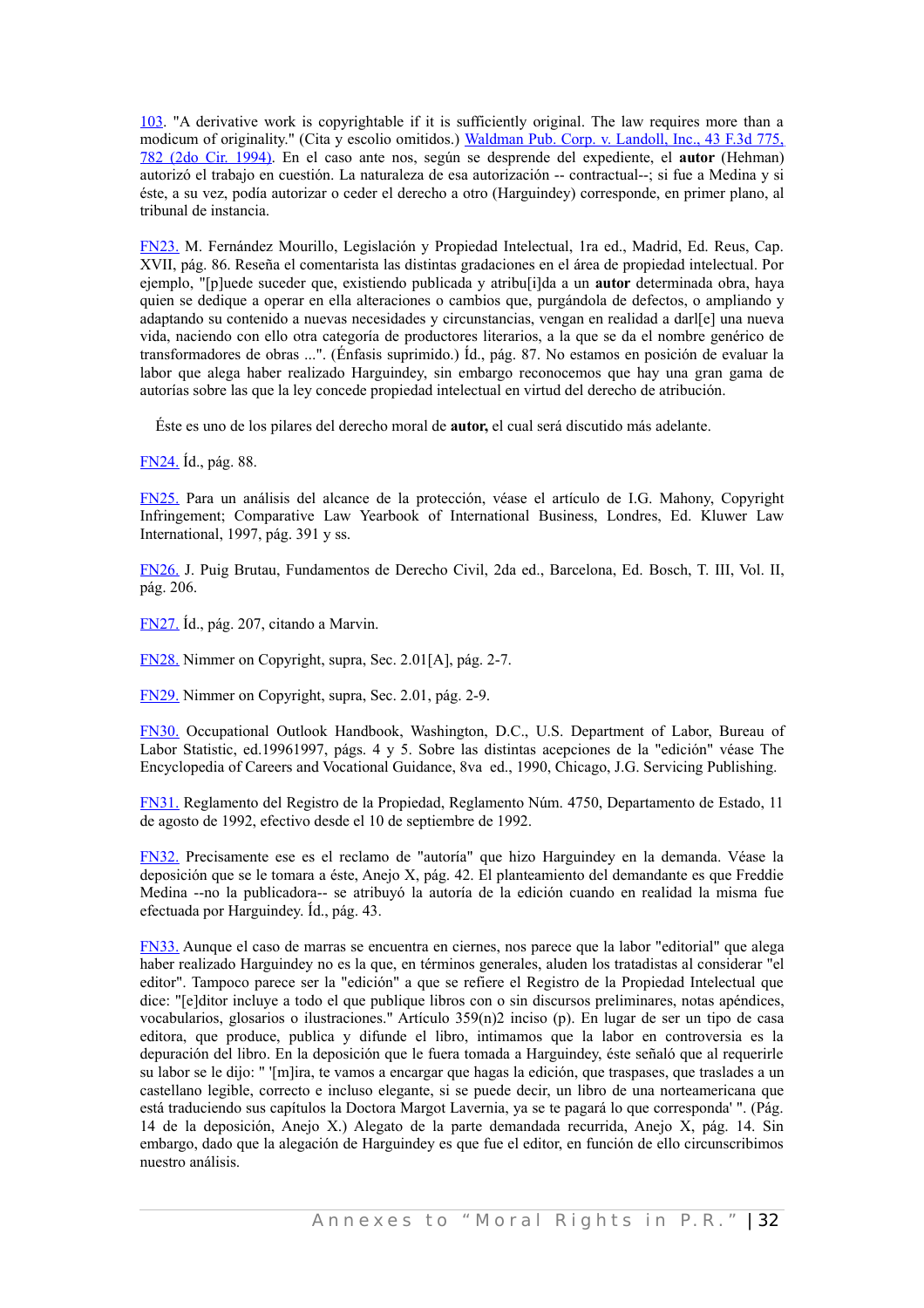[FN34.](#page-41-0) J.M. Desantes, La relación contractual entre **autor** y editor, España, Eds. Universidad de Navarra, Cap. IV, págs. 143144.

[FN35.](#page-42-8) Desantes, op. cit., Cap. I, pág. 29.

[FN36.](#page-42-6) No nos compete aquí resolver si la labor en disputa constituye una de coautoría. Sobre el particular véase [Childress](http://www.westlaw.com/Find/Default.wl?rs=dfa1.0&vr=2.0&DB=350&FindType=Y&SerialNum=1991158186) v. Taylor, 945 F.2d 500 (2do Cir. 1991); P. Goldstein, Copyright: Principles, Law, and Practices, Sec. 4.21.2, 1989, pág. 379; en contraste, véase la posición de Nimmer al respecto, Nimmer on Copyright, supra, Sec. 6.07, pág. 623. En específico, véase el análisis sobre co-autoría de **derechos morales** hecho por P.H. Karlen, Joint Ownership of Moral Rights, 38 J. Copyright Soc'y 242 (1991).

[FN37.](#page-42-4) [17 U.S.C. sec. 101](http://www.westlaw.com/Find/Default.wl?rs=dfa1.0&vr=2.0&DB=1000546&DocName=17USCAS101&FindType=L) et seq.

[FN38.](#page-42-2) Ley Núm. 96 de 15 de julio de 1988 [\(31 L.P.R.A. sec. 1401](http://www.westlaw.com/Find/Default.wl?rs=dfa1.0&vr=2.0&DB=1015876&DocName=PRSSTT31S1401&FindType=L) et seq.).

[FN39.](#page-42-0) Cf. D.A. Ramos, "Oh, Pretty Woman", Luke Took Your Beauty Away, May NAFTA Come to Your Rescue? Campbell v. AcuffRose, Can There Ever Be "Moral Rights" in the United States or Puerto Rico?, 29 (Núm.1) Rev. Jur. U.I.A. 173, 188195 (1994).

[FN40.](#page-43-2) Aun cuando la legislación federal ha comenzado a expandir su alcance para abarcar los **derechos morales** --Visual Artists Rights Act of 1990-- los libros no están incluidos. 17 [U.S.C.](http://www.westlaw.com/Find/Default.wl?rs=dfa1.0&vr=2.0&DB=1000546&DocName=17USCAS101&FindType=L) sec.  $101(A)(i)$ .

[FN41.](#page-43-0) Art. 359(n)2(E), 1 R.P.R. sec. 602(E).

[FN42.](#page-43-4) P.G. Salazar, El derecho moral del **autor** en las legislaciones puertorriqueña, norteamericana y española, 31 (Núm. 3) Rev. Jur. U.I.A. 407 (1997).

[FN43.](#page-44-3) Puig Brutau, op. cit., pág. 213.

[FN44.](#page-44-1) Nuestra interpretación del derecho de atribución no restringe los linderos de tan importante derecho. Simplemente, no debemos extender nuestros pronunciamientos más allá de la controversia que nos compete.

<span id="page-52-3"></span>[FN45.](#page-49-3) Claro, como expresáramos en Cotto [Morales](http://www.westlaw.com/Find/Default.wl?rs=dfa1.0&vr=2.0&DB=2995&FindType=Y&SerialNum=1996216727) v. Ríos, 140 D.P.R. 604 (1996), aunque el derecho moral del **autor,** por no ser patrimonial, no es cuantificable en dinero, puede reclamarse una indemnización monetaria cuando el mismo sea lesionado.

<span id="page-52-2"></span>[FN46.](#page-49-2) Ley de Propiedad Intelectual, supra, según enmendada, [31 L.P.R.A. sec. 1402\(d\).](http://www.westlaw.com/Find/Default.wl?rs=dfa1.0&vr=2.0&DB=1015876&DocName=PRSSTT31S1402&FindType=L)

<span id="page-52-1"></span>[FN47.](#page-49-1) Salazar, supra, pág. 419.

<span id="page-52-0"></span>[FN48.](#page-49-0) En Cotto Morales v. Ríos, ante, pág. 614, expresamos que "[l]a Federal Copyright Act gobierna exclusivamente tan sólo los derechos legales o en equidad equivalentes a cualquiera de los derechos exclusivos, dentro del ámbito general del derecho de **autor,** especificados en la sec. 106 de la referida ley, 17 U.S.C., que en lo pertinente dispone:

 " 'Subject to sections 107 through 118, the owner of copyright under this title has the exclusive rights to do and to authorize any of the following:

" '(1) to reproduce the copyrighted work in copies or phonorecords;

" '(2) to prepare derivative works based upon the copyrighted work;

" '(3) to distribute copies or phonorecords of the copyrighted works to the public by sale or other transfer of ownership, or by rental, lease, or lending;

" '(4) in the case of literary, musical, dramatic, and choreographic works, pantomimes, and motion pictures and other audiovisual works, to perform the copyrighted work publicly; and

" '(5) in the case of literary, musical, dramatic, and choreographic works, pantomimes, and pictorial, graphic, or sculptural works, including the individual images of a motion picture or other audiovisual work, to display the copyrighted work publicly.' "